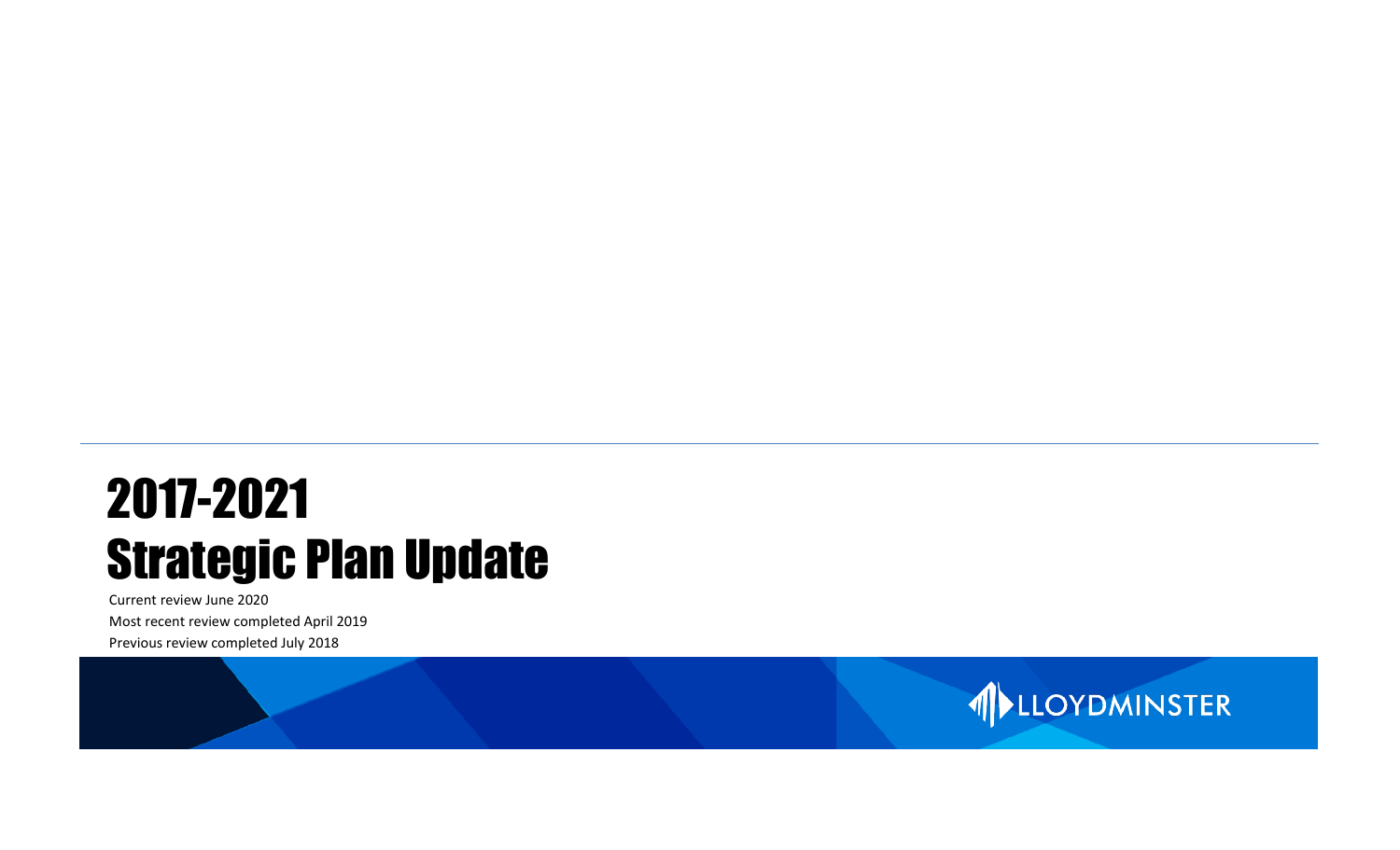#### **Introduction**

Lloydminster City Council adopted a series of goals and strategies in creating an updated Strategic Plan for 2017-2021; this plan provides citizens, businesses, Administration and other stakeholders with a high-level overview of Council's vision for the future of Lloydminster.

City Council's governance role includes the mandate to provide strategic direction; this plan embodies that direction by building on the 2015-2017 Strategic Plan, while supporting Administration in operational planning.

Your Lloydminster City Council is committed to providing a solid foundation of direction and policy for future councils that will continue to build a sustainable community, which reflects the values and beliefs expressed by the citizens of Lloydminster.

#### **Instruction**

The table below outlines the strategic areas of the Strategic Plan for 2017-2021 including updates that were provided by each Team and reviewed with Council in July of 2018 and in April of 2019.

Please review the strategic areas outlined below, considering any work your team has done since the last review in April 2019, advance or complete these priorities.

Some of your actions/activities may fit under more than one strategic area; you may duplicate your response where appropriate.

Throughout the tables on the following pages, the term 'Lead Role is used; this list identifies the lead role:

- Mayor = Mayor
- Council = City Council
- CM = City Manager
- CDS = Community Development Services
- Ops = Operations
- CFO = Chief Financial Officer
- COS = Chief of Staff
- Clerk = City Clerk

If applicable, please provide bullet points of how your department has contributed to advancing or completing the Performance Measures outlined below in the "status/update column.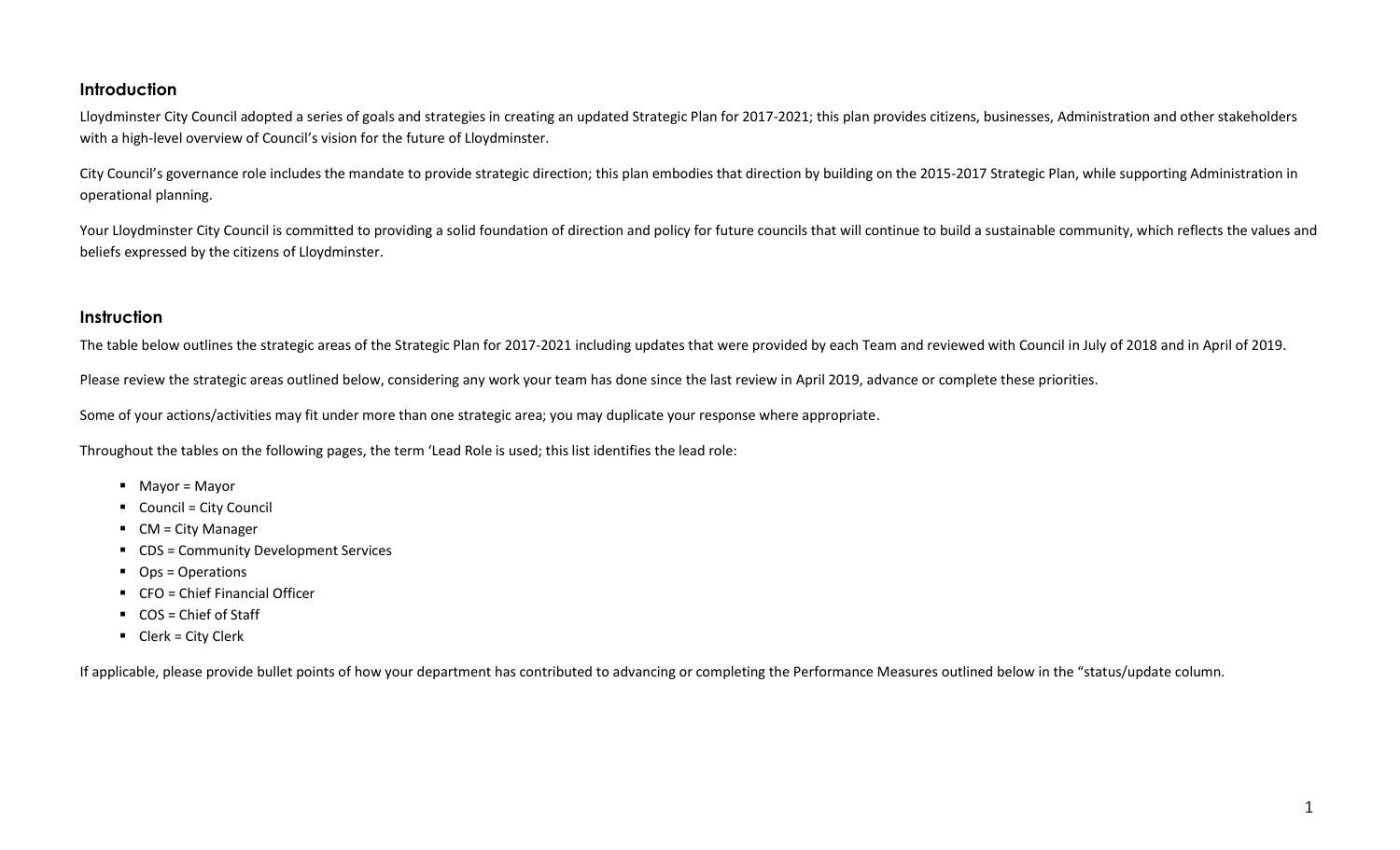#### **OPEN AND RESPONSIVE GOVERNMENT**

|              | <b>Strategies (we will)</b>                                                                                                          |                         |                  | <b>Desired result or achievement</b>                                                                                                                                                                                                                                                                                                    |                                                                                                                                                                                                                                                                                                                                                                                                                                                   |                                                                                                                                                                                                                                                                                                                                                                                                                      |  |  |  |  |  |
|--------------|--------------------------------------------------------------------------------------------------------------------------------------|-------------------------|------------------|-----------------------------------------------------------------------------------------------------------------------------------------------------------------------------------------------------------------------------------------------------------------------------------------------------------------------------------------|---------------------------------------------------------------------------------------------------------------------------------------------------------------------------------------------------------------------------------------------------------------------------------------------------------------------------------------------------------------------------------------------------------------------------------------------------|----------------------------------------------------------------------------------------------------------------------------------------------------------------------------------------------------------------------------------------------------------------------------------------------------------------------------------------------------------------------------------------------------------------------|--|--|--|--|--|
| a)           | Engage with staff and residents.                                                                                                     |                         |                  | c)                                                                                                                                                                                                                                                                                                                                      | a) Formal methods of engagement are in place.<br>b) Citizens are knowledgeable about City government activity.<br>Elected officials and administration are able to gauge the will of citizens and businesses.                                                                                                                                                                                                                                     |                                                                                                                                                                                                                                                                                                                                                                                                                      |  |  |  |  |  |
| b)           | Recruit a suitable City Manager.                                                                                                     |                         |                  |                                                                                                                                                                                                                                                                                                                                         | a) A permanent City Manager is in place by fall 2017.                                                                                                                                                                                                                                                                                                                                                                                             |                                                                                                                                                                                                                                                                                                                                                                                                                      |  |  |  |  |  |
|              |                                                                                                                                      |                         |                  | <b>Performance Measures</b>                                                                                                                                                                                                                                                                                                             |                                                                                                                                                                                                                                                                                                                                                                                                                                                   |                                                                                                                                                                                                                                                                                                                                                                                                                      |  |  |  |  |  |
| Strategy     | <b>Measure</b>                                                                                                                       | Status /<br>target time | <b>Lead Role</b> | <b>Status/Update 2018</b>                                                                                                                                                                                                                                                                                                               | <b>Status/Update 2019</b>                                                                                                                                                                                                                                                                                                                                                                                                                         | <b>Status/Update 2020</b>                                                                                                                                                                                                                                                                                                                                                                                            |  |  |  |  |  |
| a)           | Council considers a<br>stakeholder<br>engagement policy.                                                                             | Completed               | Council/CM       | Not yet completed. Currently<br>developing a Communications<br>Policy - Stakeholder Engagement<br>would be a section of this policy.                                                                                                                                                                                                    | Completed Q3 2018<br>Communications Policy completed and<br>approved by Council on September 24, 2018;<br>this policy speaks to principals of good<br>municipal communication and outlines City's<br>approach to stakeholder engagement (7.1,<br>7.2, 7.3). For future consideration - the Alberta<br>government has mandated municipalities to<br>establish a public participation policy.                                                       | Completed Q3 2018.                                                                                                                                                                                                                                                                                                                                                                                                   |  |  |  |  |  |
| $\mathsf{a}$ | 75% of surveyed<br>citizens indicate they<br>are satisfied or very<br>satisfied that their<br>city government<br>listens to them.    | 2019 Q2                 | COS              | Survey to be completed in Q2<br>2019                                                                                                                                                                                                                                                                                                    | 'Let's Chat Lloyd' Communications Survey<br>opened on March 26 and will remain open<br>through Summer 2019. Additional survey /<br>poll proposed to more specifically measure if<br>citizens feel satisfied that government is<br>listening.                                                                                                                                                                                                      | Results of 2019 'Let's Chat Lloyd' survey<br>highlighted where and how residents<br>collected information from the City.<br>Majority of respondents felt they knew<br>where to find information and how to<br>submit information to the City.                                                                                                                                                                        |  |  |  |  |  |
| a)           | City Council regularly<br>consults with groups,<br>individual citizens and<br>the business<br>community through a<br>citizen survey. | Ongoing                 | <b>COS</b>       | November 2017 - Social Needs<br>survey<br>November 2017 - Budget<br>$\bullet$<br>engagement survey<br>April 19, 2018 - Your Voice Night<br>$\bullet$<br>April 25, 2018 - Coffee with<br>$\bullet$<br>Council event<br>April / May 2018 - Cannabis<br>survey<br>September 2018 - Budget<br>engagement (planning)<br>Ongoing<br>$\bullet$ | June 2018: FCSS Roadmap Survey (106<br>responses)<br>August 2018: Launch www.yourvoicelloyd.ca<br>August 2018: Budget survey (508 responses)<br>August 2018: Two budget open houses<br>September 2018: DARP engagement<br>Sept 17-30 - Survey (186 responses)<br>Sept 19 - DARP Open House<br>Sept 20 - Border City Farmers Market Pop Up<br>Sept 22 - Fall Fest Pop Up<br>Sept 24 - City Hall Pop Up<br>Sept 25 - Downtown Farmers Market Pop Up | City maintains a community engagement<br>website (yourvoicelloyd.ca).<br>Current engagement topics include:<br>$\bullet$<br>- Community Recreation Feasibility Plan<br><b>Community Facilities Assessment</b><br>Report<br>- Your City Your Business<br>- Trails and Sidewalks Masterplan<br>Downtown Area Redevelopment Plan<br>Dangerous Good and Trucking Routes<br>- Municipal Annexation<br>- Temporary Signage |  |  |  |  |  |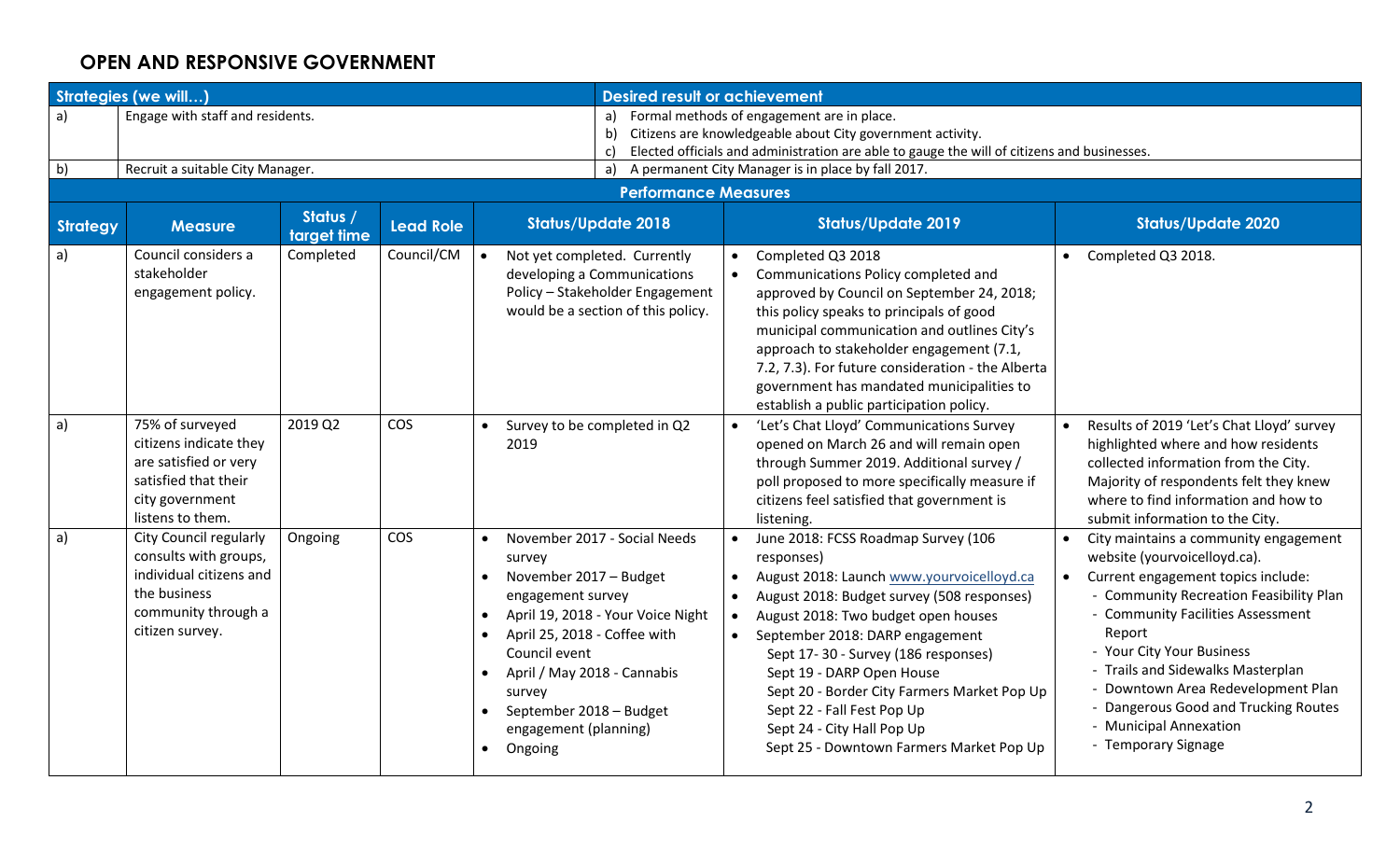|    |                                                       |           |         |           | Sept 27- Sip & Savour Pop Up<br>Sept 29- Culture Days Pop Up<br>November 28, 2018: Planning/Permitting<br>stakeholder meetings<br>February 21, 2019: DARP open house at The<br>Root<br>February 22, 2019: DARP engagement at<br>Bobcats game<br>March 26, 2019: Your Business stakeholder<br>engagement<br>March 28, 2019: NEASP stakeholder<br>engagement | - Martin Browne Area Redevelopment<br>- Recreation Access Program                                         |
|----|-------------------------------------------------------|-----------|---------|-----------|------------------------------------------------------------------------------------------------------------------------------------------------------------------------------------------------------------------------------------------------------------------------------------------------------------------------------------------------------------|-----------------------------------------------------------------------------------------------------------|
| b) | <b>City Manager</b><br>completes probation<br>period. | Completed | Council | Completed | Completed 2018                                                                                                                                                                                                                                                                                                                                             | Completed in 2018.<br>Council has completed Performance<br>Reviews yearly in October for City<br>Manager. |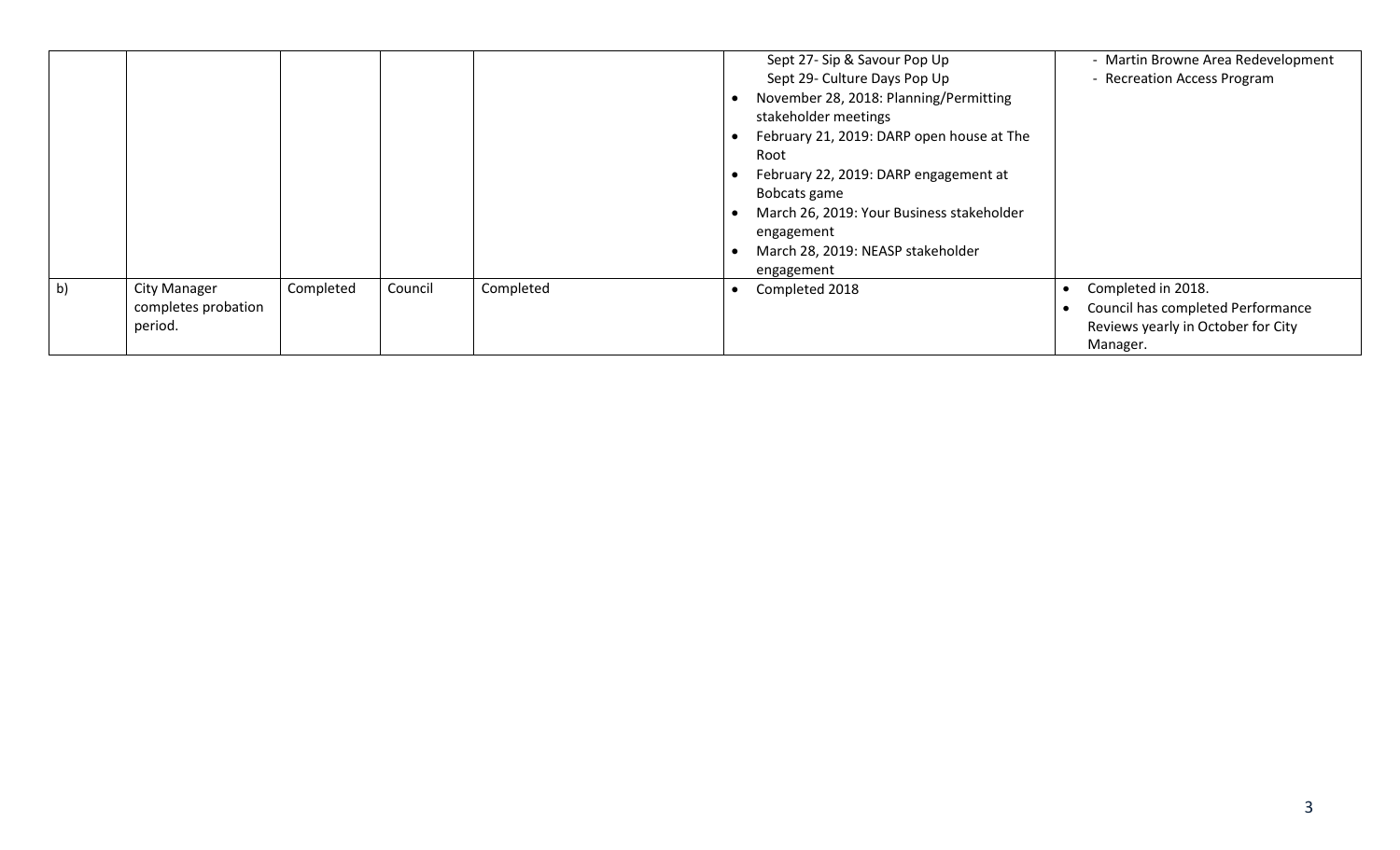# **LEGISLATIVE COMPLIANCE**

|              | Strategies (we will)                                                                                                   |                         |                  |                        | <b>Desired result or achievements</b>                                                                                                                                                                                                                                                                                                                                                                                                                                                                                                                                                                                                                                                       |                                                                                                                                                                                                                                                                                                  |                                                                                                                                                                                                                                                                                                                                                                                                                                                                                                                                                                                                                                                                                                                                                            |  |  |  |
|--------------|------------------------------------------------------------------------------------------------------------------------|-------------------------|------------------|------------------------|---------------------------------------------------------------------------------------------------------------------------------------------------------------------------------------------------------------------------------------------------------------------------------------------------------------------------------------------------------------------------------------------------------------------------------------------------------------------------------------------------------------------------------------------------------------------------------------------------------------------------------------------------------------------------------------------|--------------------------------------------------------------------------------------------------------------------------------------------------------------------------------------------------------------------------------------------------------------------------------------------------|------------------------------------------------------------------------------------------------------------------------------------------------------------------------------------------------------------------------------------------------------------------------------------------------------------------------------------------------------------------------------------------------------------------------------------------------------------------------------------------------------------------------------------------------------------------------------------------------------------------------------------------------------------------------------------------------------------------------------------------------------------|--|--|--|
| $\mathsf{a}$ | Create and maintain a full suite of governance policies.                                                               |                         |                  |                        | a)<br>b)                                                                                                                                                                                                                                                                                                                                                                                                                                                                                                                                                                                                                                                                                    | Governance policy manual is complete and current.<br>Specific policies are created for asset management and social media.                                                                                                                                                                        |                                                                                                                                                                                                                                                                                                                                                                                                                                                                                                                                                                                                                                                                                                                                                            |  |  |  |
| b)           | Maintain current bylaws.                                                                                               |                         |                  |                        | All current City bylaws are reviewed by Council.<br>a)<br>Bylaws that are no longer required are rescinded.<br>b)<br>New bylaws are created as necessary.<br>c)                                                                                                                                                                                                                                                                                                                                                                                                                                                                                                                             |                                                                                                                                                                                                                                                                                                  |                                                                                                                                                                                                                                                                                                                                                                                                                                                                                                                                                                                                                                                                                                                                                            |  |  |  |
| $\mathsf{c}$ | Review regional planning documents and revise as required.                                                             |                         |                  |                        | a)<br>b)<br>$\mathsf{c}$                                                                                                                                                                                                                                                                                                                                                                                                                                                                                                                                                                                                                                                                    | Intermunicipal Collaboration Frameworks (ICF) are created where required.<br>Intermunicipal Development Plan (IDP) with County of Vermilion River is current.<br>Official Community Plans (OCP) with RM of Wilton and RM of Britannia are current.                                               |                                                                                                                                                                                                                                                                                                                                                                                                                                                                                                                                                                                                                                                                                                                                                            |  |  |  |
| $\mathsf{d}$ | Refresh the Lloydminster Charter.                                                                                      |                         |                  |                        |                                                                                                                                                                                                                                                                                                                                                                                                                                                                                                                                                                                                                                                                                             | a) Lloydminster Charter is revised to reflect current needs and activity.                                                                                                                                                                                                                        |                                                                                                                                                                                                                                                                                                                                                                                                                                                                                                                                                                                                                                                                                                                                                            |  |  |  |
|              |                                                                                                                        |                         |                  |                        | <b>Performance Measures</b>                                                                                                                                                                                                                                                                                                                                                                                                                                                                                                                                                                                                                                                                 |                                                                                                                                                                                                                                                                                                  |                                                                                                                                                                                                                                                                                                                                                                                                                                                                                                                                                                                                                                                                                                                                                            |  |  |  |
| Strategy     | <b>Measure</b>                                                                                                         | Status /<br>target time | <b>Lead Role</b> |                        | <b>Status/Update 2018</b>                                                                                                                                                                                                                                                                                                                                                                                                                                                                                                                                                                                                                                                                   | <b>Status/Update 2019</b>                                                                                                                                                                                                                                                                        | <b>Status/Update 2020</b>                                                                                                                                                                                                                                                                                                                                                                                                                                                                                                                                                                                                                                                                                                                                  |  |  |  |
| a)           | Lloydminster<br>maintains a thorough<br>policy manual and the<br>ability to review<br>groups of policies<br>regularly. | 2019 Q1                 | Clerk            | Grant in February 2017 | • The z-drive policy manual is up-to-<br>date. Legislative Services is working<br>with Communications to update the<br>new website. Policy focus has been<br>geared towards policy updates and<br>review while addressing new policy<br>creation has been reactive and on<br>an "as needed" basis. Examples of<br>policy updates include Travel Policy,<br>Council Remuneration, Inclusion<br>Policy Sponsorship Policy, Land Sale<br>Policy, Boards and Committee<br>Policy, Substance Use Policy and the<br>Purchasing and Procurement Policy.<br><b>Social Programs and Services</b><br>completed the Saskatchewan<br>Lottery Policy in March 2018 and<br>Lloydminster Tobacco Reduction | Policies are up to date on both the z: drive<br>and One City Connect. Additionally, new<br>policy binders have been created for all<br>members of ELT. The Governance<br>Document Review Policy and Directive<br>were passed in Q1 and the Governance<br>Document is moving forward on schedule. | • Policies are continually updated on One<br>City Connect and the City's public<br>webpage as new ones are created, or old<br>ones repealed.<br>The Policy Coordinator position prepares<br>$\bullet$<br>yearly update schedules to governance<br>documents and works with all<br>departments to ensure that quarterly<br>reviews are completed.<br>Quarterly reports are presented at a GPC<br>Meeting to show which governance<br>documents were reviewed, and which are<br>upcoming.<br>May 2020 Social Programs and Services<br>completed the Community Services<br>Advisory Committee Bylaw, FCSS Grant<br>Program Policy. Updated the Lloydminster<br><b>Tobacco Reduction Grant Policy and</b><br>Saskatchewan Lotteries Community Grant<br>Policy. |  |  |  |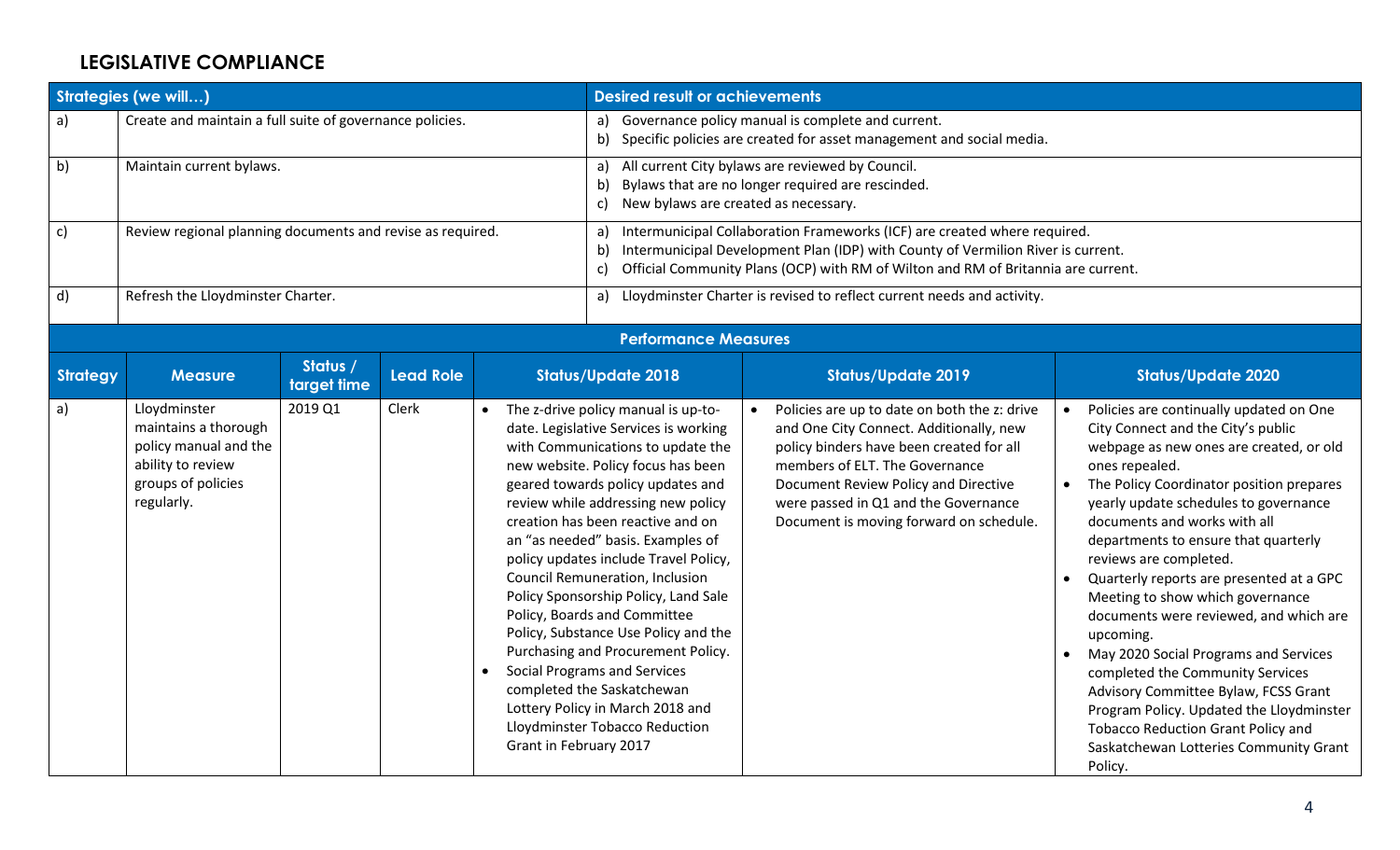| a              | Council considers<br>specific policies for<br>social media and<br>asset management. | 2019 Q4 | <b>CM</b> | Communications to update current<br>social media policy. Anticipate<br>having this completed in Q3 of<br>2018.<br>Asset Management Committee is<br>working towards an asset<br>management policy. This policy is<br>required to be in place by December<br>31, 2018 to meet Federal Gas Tax<br>compliance. | <b>Communications Policy and Social Media</b><br>Asset Management Committee is working<br>$\bullet$<br>Directive cover appropriate use of social<br>with a Consultant to develop an Asset<br>Management Policy.<br>media.<br>Asset Management Committee is currently<br>$\bullet$<br>working on an Asset Management Policy.                                                                                                    |
|----------------|-------------------------------------------------------------------------------------|---------|-----------|------------------------------------------------------------------------------------------------------------------------------------------------------------------------------------------------------------------------------------------------------------------------------------------------------------|--------------------------------------------------------------------------------------------------------------------------------------------------------------------------------------------------------------------------------------------------------------------------------------------------------------------------------------------------------------------------------------------------------------------------------|
| b)             | Council considers a<br>bylaw review<br>schedule.                                    | 2018 Q2 | Clerk     | A schedule has not been finalized.<br>Bylaws continue to be reviewed and<br>updated. Legislative Services is<br>finalizing a Governance Document<br>Policy to guide the creation and<br>review of Bylaws, Policies, and<br>Directives. This policy should come<br>forward with a schedule in 2018 Q4.      | The Governance Document Review Policy<br>The Governance Document Review Policy<br>$\bullet$<br>was passed by Council on January 28, 2019<br>is in place to outline review schedules.<br>and set in place a bylaw review schedule<br>Legislative Services works with<br>managed by Legislative Services. A Q1<br>departments to complete routine reviews<br>update has been provided to Council.<br>of Bylaws every four years. |
| $\overline{b}$ | No unnecessary<br>bylaws remain.                                                    | 2020 Q4 | CM/Clerk  | Bylaws have continued to be<br>reviewed and repealed as needed.<br>Legislative Services is confident that<br>a 2020 Q4 target will be met.                                                                                                                                                                 | Bylaw schedule presented and approved by<br>Bylaws are routinely reviewed. Outdated<br>$\bullet$<br>Council in Q1 2019. Bylaws have continued<br>bylaws are repealed when necessary.<br>to be reviewed and repealed as needed.<br>Following the adoption of a review<br>schedule this target will likely be met.                                                                                                               |
| b)             | Council considers<br>new or revised<br>bylaws as necessary.                         | Ongoing | Council   | Council and Administration have<br>made significant progress.                                                                                                                                                                                                                                              | Ongoing<br>• Ongoing<br>$\bullet$                                                                                                                                                                                                                                                                                                                                                                                              |
| $\mathsf{c})$  | ICFs are in place by<br>October 2019.                                               | 2020 Q4 | <b>CM</b> | Preliminary discussions occurred<br>tied to annexation.                                                                                                                                                                                                                                                    | ICF will be competed Q4 - 2020 as per<br>Extension provided to the County until<br>MOU with County.<br>April 21, 2021 due to COVID-19 pandemic.                                                                                                                                                                                                                                                                                |
| $\mathsf{c}$   | IDP is reviewed and is<br>current.                                                  | 2020 Q4 | CM/Ops    | Preliminary discussions occurred<br>tied to annexation.                                                                                                                                                                                                                                                    | IDP will be competed Q4 - 2020 as per<br>Annexation discussion continue into 2020.<br>MOU with County.<br>As such IDP discussions will be delayed to<br>2021.<br>Council Motion No. 188-2020 to proceed<br>with Annexation application June 2020.                                                                                                                                                                              |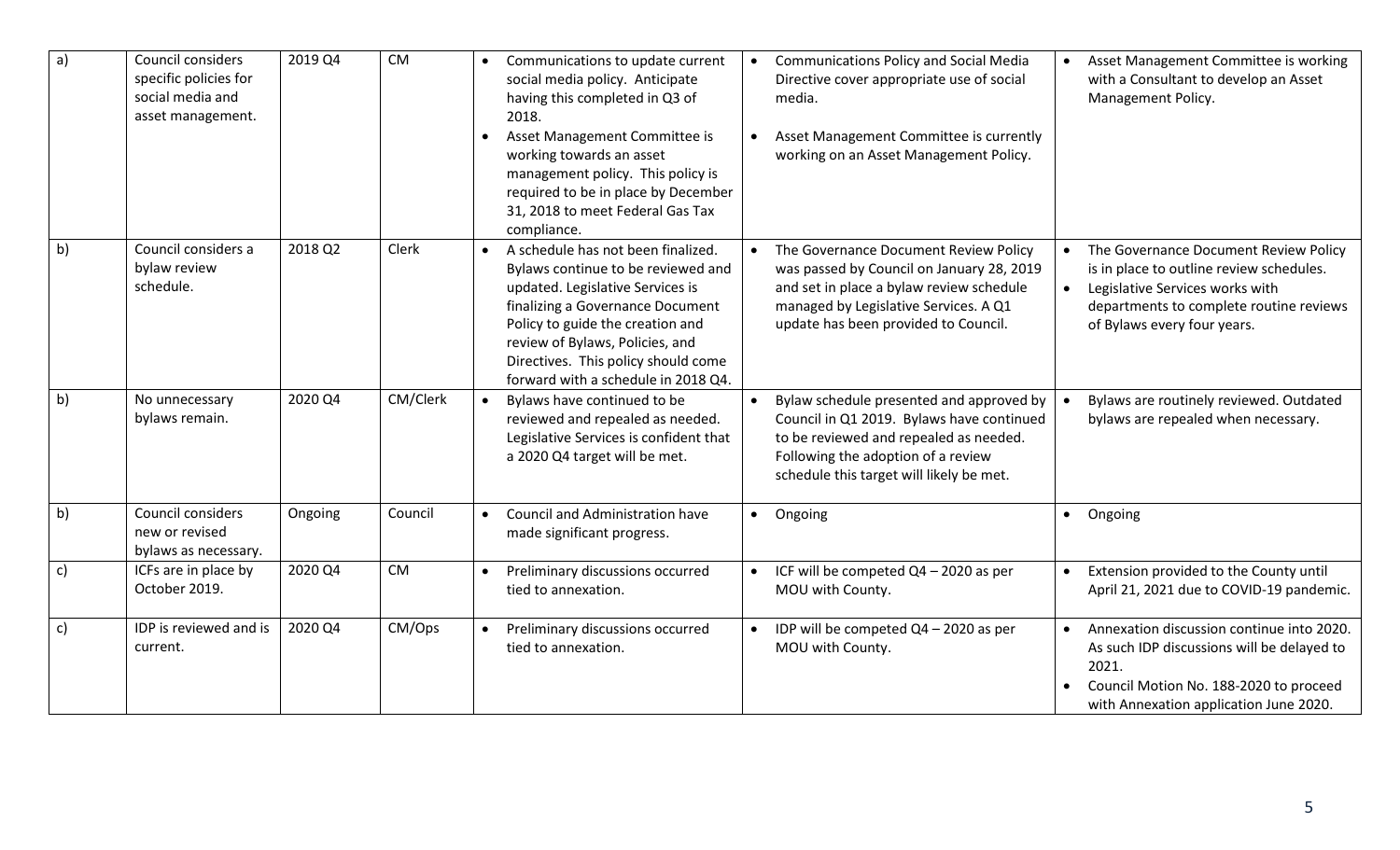| OCPs are reviewed<br>and are current.                                                                    | 2020 Q4 | CM/Ops | Building relationships to assist with<br>process. | The plans will be reviewed after the<br>This work will be shifted to late 2020 or<br>completion of the NEASP, which is<br>into 2021 with the delay in the completion<br>of the NEASP which is targeted for Q3 of<br>scheduled to be completed in 2019 Q4.<br>2020.                                                                                                                                                                      |  |
|----------------------------------------------------------------------------------------------------------|---------|--------|---------------------------------------------------|-----------------------------------------------------------------------------------------------------------------------------------------------------------------------------------------------------------------------------------------------------------------------------------------------------------------------------------------------------------------------------------------------------------------------------------------|--|
| Lloydminster<br>requests that both<br>Alberta and<br>Saskatchewan review<br>the Lloydminster<br>Charter. | 2021 Q4 | Mayor  | Ongoing                                           | The intentions are for Council to work<br>With the recent updates to the Cities Act in<br>SK and the MMGA in AB, the Lloydminster<br>with AB & SK Governments and making<br>this a priority after Election 2020.<br>Charter needs a refresh, however, it does<br>currently meet and reflect the needs and<br>activities of the City. When the<br>opportunity arises, discussions on a refresh<br>between AB, SK and the City may occur. |  |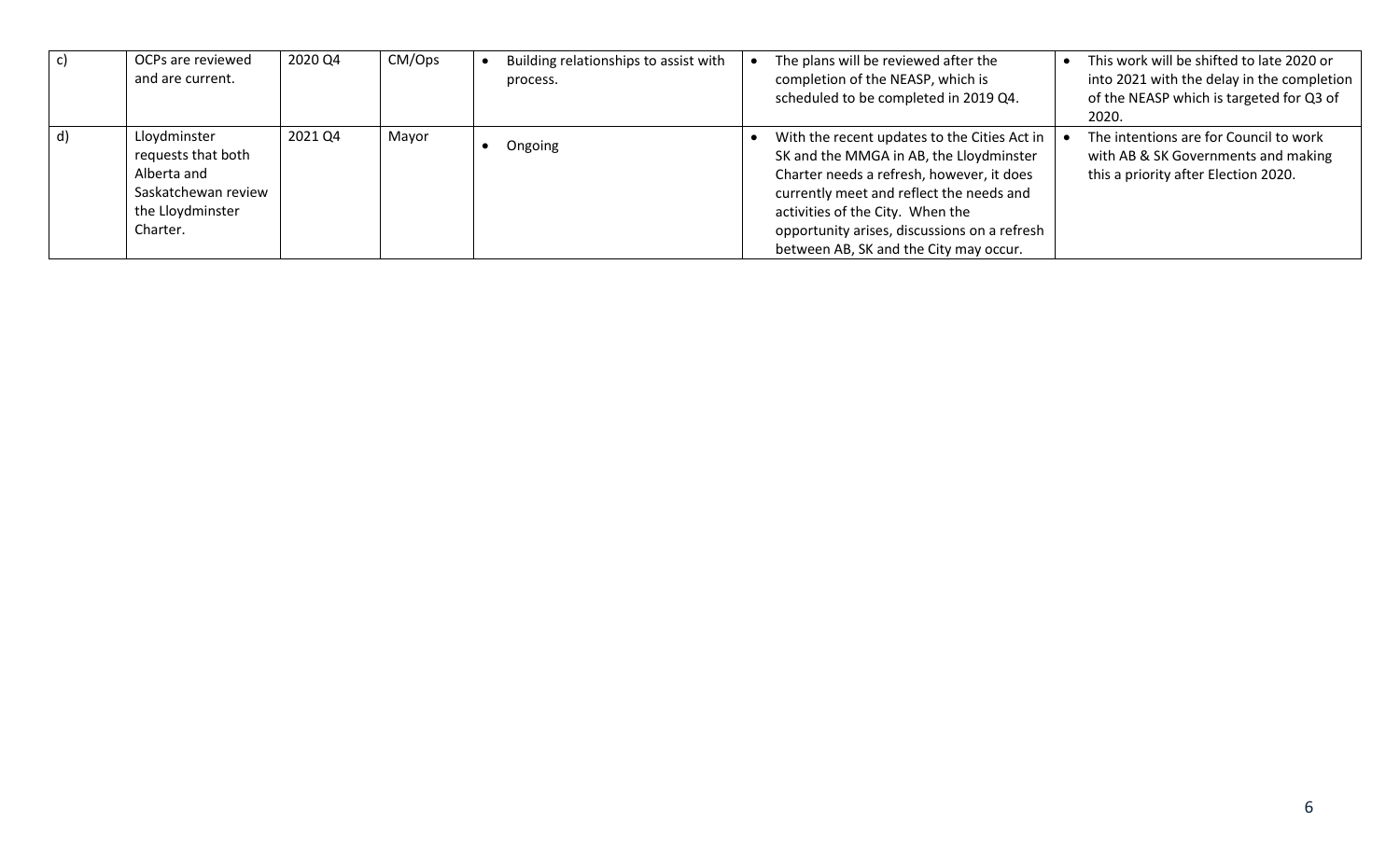#### **SUSTAINABLE FISCAL STRATEGY**

|               | <b>Strategies (we will)</b>                                                                   |                         |                  | <b>Desired results or achievements</b>                                                                                    |                                                                                   |                                                                                                         |                                                                                                                                                                                                                                                                                                                                                                                                                                                                                                                                                                                                                                                                                                                               |  |  |  |
|---------------|-----------------------------------------------------------------------------------------------|-------------------------|------------------|---------------------------------------------------------------------------------------------------------------------------|-----------------------------------------------------------------------------------|---------------------------------------------------------------------------------------------------------|-------------------------------------------------------------------------------------------------------------------------------------------------------------------------------------------------------------------------------------------------------------------------------------------------------------------------------------------------------------------------------------------------------------------------------------------------------------------------------------------------------------------------------------------------------------------------------------------------------------------------------------------------------------------------------------------------------------------------------|--|--|--|
| a)            | Create a strong fiscal policy relating to reserves.                                           |                         |                  | a)                                                                                                                        |                                                                                   | Lloydminster has adequate and appropriate capital and operating reserves that allow surety in planning. |                                                                                                                                                                                                                                                                                                                                                                                                                                                                                                                                                                                                                                                                                                                               |  |  |  |
| $\epsilon$    | Create, update and budget for a priority-ranked set of capital projects.                      |                         |                  | a)                                                                                                                        |                                                                                   | Capital items are brought forward and funded based on City priorities.                                  |                                                                                                                                                                                                                                                                                                                                                                                                                                                                                                                                                                                                                                                                                                                               |  |  |  |
| $\mathsf{c})$ | Identify specific reserves for key municipal priorities.                                      |                         |                  | Schedule of reserves matches City long-term needs for infrastructure, human resources and asset management.<br>a)         |                                                                                   |                                                                                                         |                                                                                                                                                                                                                                                                                                                                                                                                                                                                                                                                                                                                                                                                                                                               |  |  |  |
| d)            | Create sustainable fiscal policies.                                                           |                         |                  | City Council and Administration are able to plan and execute fiscal activity without constant referral to Council.<br>a)  |                                                                                   |                                                                                                         |                                                                                                                                                                                                                                                                                                                                                                                                                                                                                                                                                                                                                                                                                                                               |  |  |  |
| $\epsilon$    | Engage with residents and other stakeholders to identify best-fit fiscal<br>management.       |                         |                  | a)                                                                                                                        | Citizens and the business community have input into Lloydminster's fiscal future. |                                                                                                         |                                                                                                                                                                                                                                                                                                                                                                                                                                                                                                                                                                                                                                                                                                                               |  |  |  |
|               |                                                                                               |                         |                  | <b>Performance Measures</b>                                                                                               |                                                                                   |                                                                                                         |                                                                                                                                                                                                                                                                                                                                                                                                                                                                                                                                                                                                                                                                                                                               |  |  |  |
| Strategy      | <b>Measure</b>                                                                                | Status /<br>target time | <b>Lead Role</b> | <b>Status/Update 2018</b>                                                                                                 |                                                                                   | <b>Status Update 2019</b>                                                                               | <b>Status/Update 2020</b>                                                                                                                                                                                                                                                                                                                                                                                                                                                                                                                                                                                                                                                                                                     |  |  |  |
| $\mathsf{a}$  | Lloydminster's annual<br>planning includes<br>adding or removing<br>amounts from<br>reserves. | 2019 Q2                 | <b>CFO</b>       | Will be reviewed during summer<br>and throughout the budget<br>process for 2020 budget and<br>subsequent budgeting years. | $\bullet$                                                                         | Create a reserve policy Q2.<br>Communicate to staff in the budget<br>process.                           | Policy 124-04 Reserves Policy was<br>completed and approved by Council on<br>September 23, 2019 with Motion No.<br>251-2019.<br>Reserves Allocation Process will be<br>communicated during the 2021 Budget<br><b>Training Sessions.</b><br>Reserve allocations timeline:<br>1. Sept 23, 2019 - Reallocation of reserves to<br>the new reserves policy.<br>2. Feb 24, 2020 - 2019 Year-End Surplus<br>Allocation.<br>3. In June, 2020 - to allocate 2019 carry<br>forward surplus of capital projects completed<br>for Council's approval.<br>4. February, 2021 - 2020 Year-End Surplus<br>Allocation<br>This will be the annual routine for year-end<br>surplus allocation to reserves for the<br>subsequent budgeting years. |  |  |  |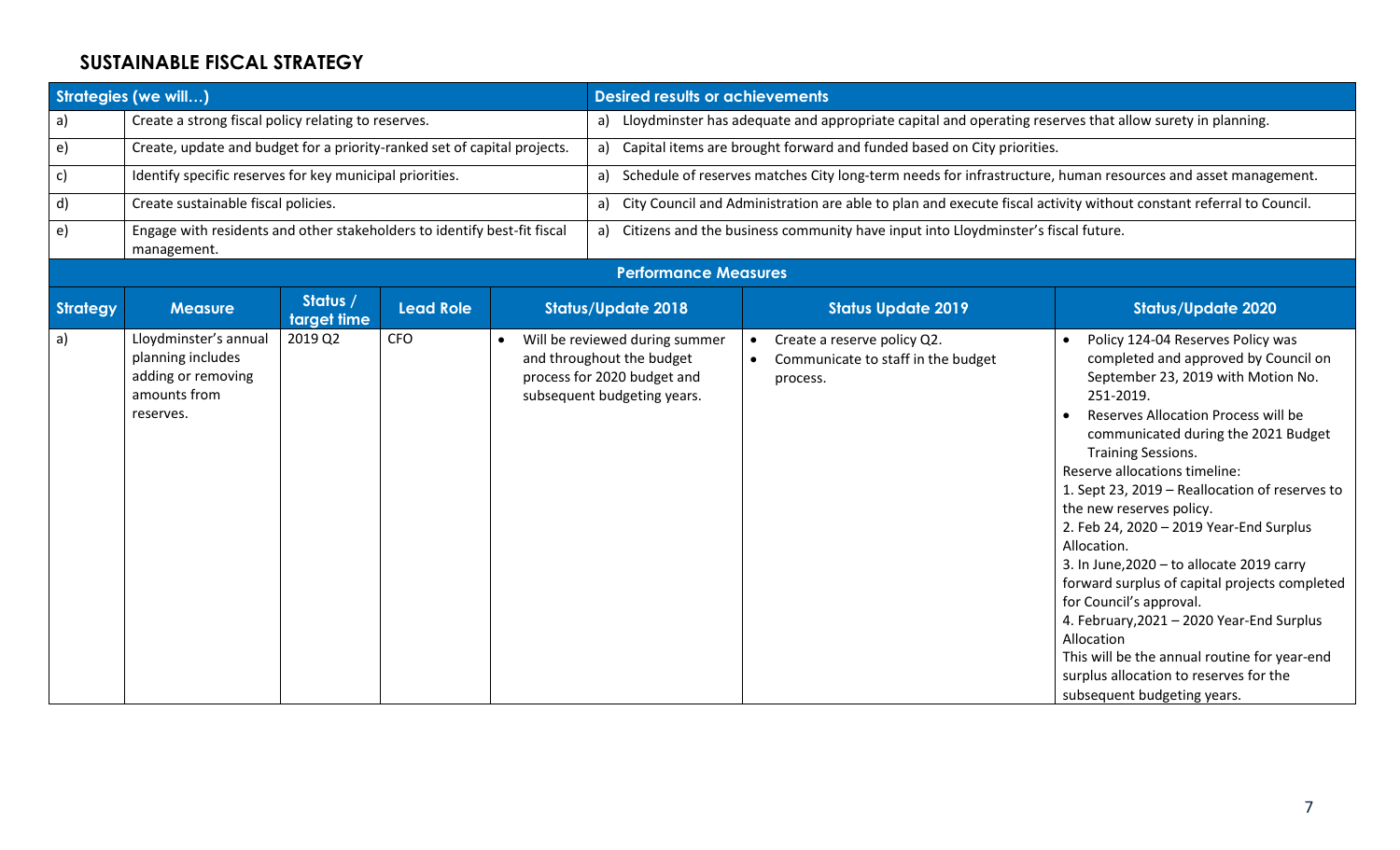| b)           | Priority-based capital<br>budgets comprise a<br>portion of annual<br>budget planning.                                           | 2019 Q3 | <b>CFO</b> | Methodology for project ranking<br>needs to be developed. Priority<br>will be based on meeting<br>strategic goals however the<br>budget financial package seems<br>to be robust enough to input right<br>into the software.<br>CDS Team budgeted funds in<br>2018 to have a consultant<br>develop a framework for ranking<br>capital projects.<br>Preliminary work was completed<br>and carry forward the project to<br>2019 budget | $\bullet$              | Consultant has been selected and expected<br>to commence in June 2019. Anticipated to<br>be completed by 2019 Q4.<br>Will work to educate/communicate policy,<br>strategy City wide.<br>Will reference it in the Capital budget<br>training implemented in 2019. |           | Asset Management project is in progress.                                                                                                                                                                                                                                                                                                                                                            |
|--------------|---------------------------------------------------------------------------------------------------------------------------------|---------|------------|-------------------------------------------------------------------------------------------------------------------------------------------------------------------------------------------------------------------------------------------------------------------------------------------------------------------------------------------------------------------------------------------------------------------------------------|------------------------|------------------------------------------------------------------------------------------------------------------------------------------------------------------------------------------------------------------------------------------------------------------|-----------|-----------------------------------------------------------------------------------------------------------------------------------------------------------------------------------------------------------------------------------------------------------------------------------------------------------------------------------------------------------------------------------------------------|
| $\mathsf{c}$ | Council is comfortable<br>that there is an<br>appropriate number<br>of reserves and that<br>they are being used as<br>intended. | 2019 Q4 | CM/CFO     | Summer of 2018 will review the<br>current amount in reserves and<br>propose moving into reserves by<br>department where appropriate.<br>Further allocation at year end to<br>have in place by 2019 and<br>finalized by year end 2019.<br>Development of reserve policy<br>required.                                                                                                                                                 | $\bullet$              | Review reserves at the same time as<br>creation of a reserve policy Q2<br>Further review at 2019 Q4 with Audited<br><b>Financial Statements.</b>                                                                                                                 |           | Specific reserves with specified purposes<br>were created for the City of Lloydminster<br>and are split into two categories:<br>Restricted Reserves (obligatory) and<br>Unrestricted Reserves (discretionary).<br>On September 23, 2019 Regular Council<br>Meeting, Council approved the<br>reallocation of the Unrestricted Reserves<br>totaling \$40,101,414 with Council motion<br>No. 253-2019. |
| $\mathsf{d}$ | Council considers a<br>comprehensive suite<br>of finance policies.                                                              | 2019 Q4 | CM/CFO     | Identified a number of policies<br>that need to be developed -<br>anticipate having these<br>completed by December 31,<br>2019.                                                                                                                                                                                                                                                                                                     | $\bullet$<br>$\bullet$ | On target for 2019 Q4.<br>Researching policies such as investment<br>policy, Debt Policy, Budget Policy, Write off<br>Policy, Cash Management Policy etc.                                                                                                        | $\bullet$ | Investment Policy was approved by<br>Council on October 28, 2019 with Motion<br>No. 282-2019.<br>Reserves Policy was approved by Council<br>on September 23, 2019 with Motion No.<br>251-2019.<br>In Q3-Q4 2020, Finance to continue<br>research and draft policies for Write Off/<br>AR Policy, Cash Management Policy,<br>Budget Reallocation Policy, Debt Policy,<br>etc.                        |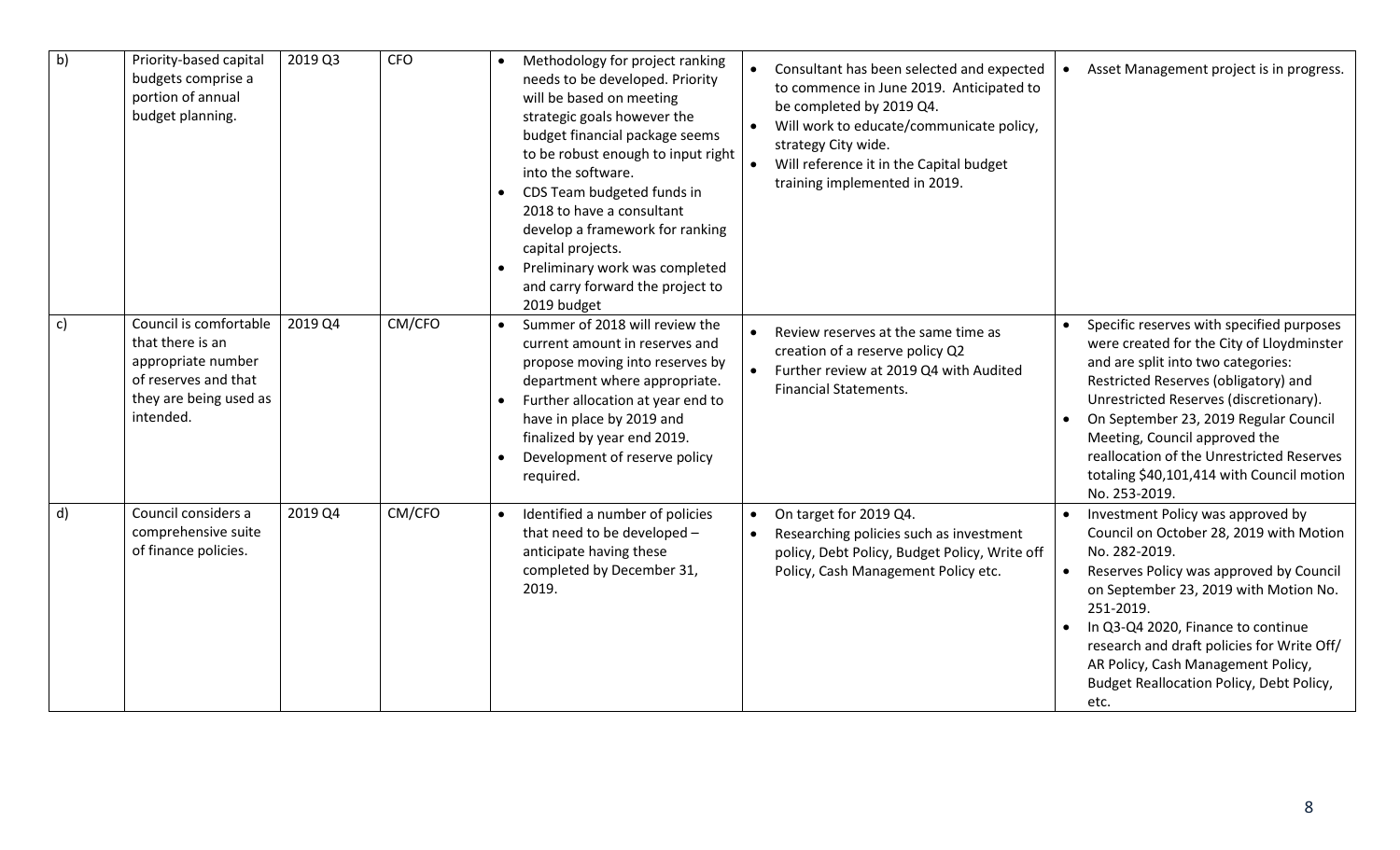| $\mathsf{d}$ | Multi-year budget<br>process commences.                                                                                          | 2019 Q3 | CM/CFO  | Develop a three-year operational<br>budget and five-year capital<br>budget. | $\bullet$ | Implement in 2019 Q3 for 2020 budget.                                                                                                                                                                                | The foundation of a three-year operating<br>budget and 10-year capital budget are in<br>the draft stage and will be refined further<br>for 2021 budget.                                                                                                                                                                                                                                                                                                                                                                                                                                                                                                                                                                                                                                        |
|--------------|----------------------------------------------------------------------------------------------------------------------------------|---------|---------|-----------------------------------------------------------------------------|-----------|----------------------------------------------------------------------------------------------------------------------------------------------------------------------------------------------------------------------|------------------------------------------------------------------------------------------------------------------------------------------------------------------------------------------------------------------------------------------------------------------------------------------------------------------------------------------------------------------------------------------------------------------------------------------------------------------------------------------------------------------------------------------------------------------------------------------------------------------------------------------------------------------------------------------------------------------------------------------------------------------------------------------------|
| e)           | 80% of surveyed<br>citizens indicate they<br>are satisfied or very<br>satisfied that their city<br>is being fiscally<br>prudent. | 2019 Q2 | COS/CFO | Survey to be completed in Q2<br>2019.                                       |           | Recommend deferring this item to Q3 2019<br>as part of the 2019 budget-engagement<br>exercises.<br>Work on preparing a financial report<br>submission to the<br>GFOA Financial reporting award (2020<br>statements). | Research on existing awardees for the<br><b>GFOA Financial Award and gathering</b><br>information on the requirements and<br>structure in preparation for the intent to<br>participate for the 2020 Financial<br>Statements. CFO's team is working<br>collaboratively with Communications<br>Department in preparation for this.<br>To utilize 2019 Financial Statements to<br>start drafting a template for 2020.<br>Launch a Citizen Satisfaction Survey in Q2<br>2021 with the new Council on how their<br>City is being fiscally prudent.<br>City has facilitated annual budget-<br>engagement campaigns for at least five<br>consecutive years. At the conclusion of<br>each campaign, findings are compiled<br>and presented to Council as part of their<br>budget deliberation process. |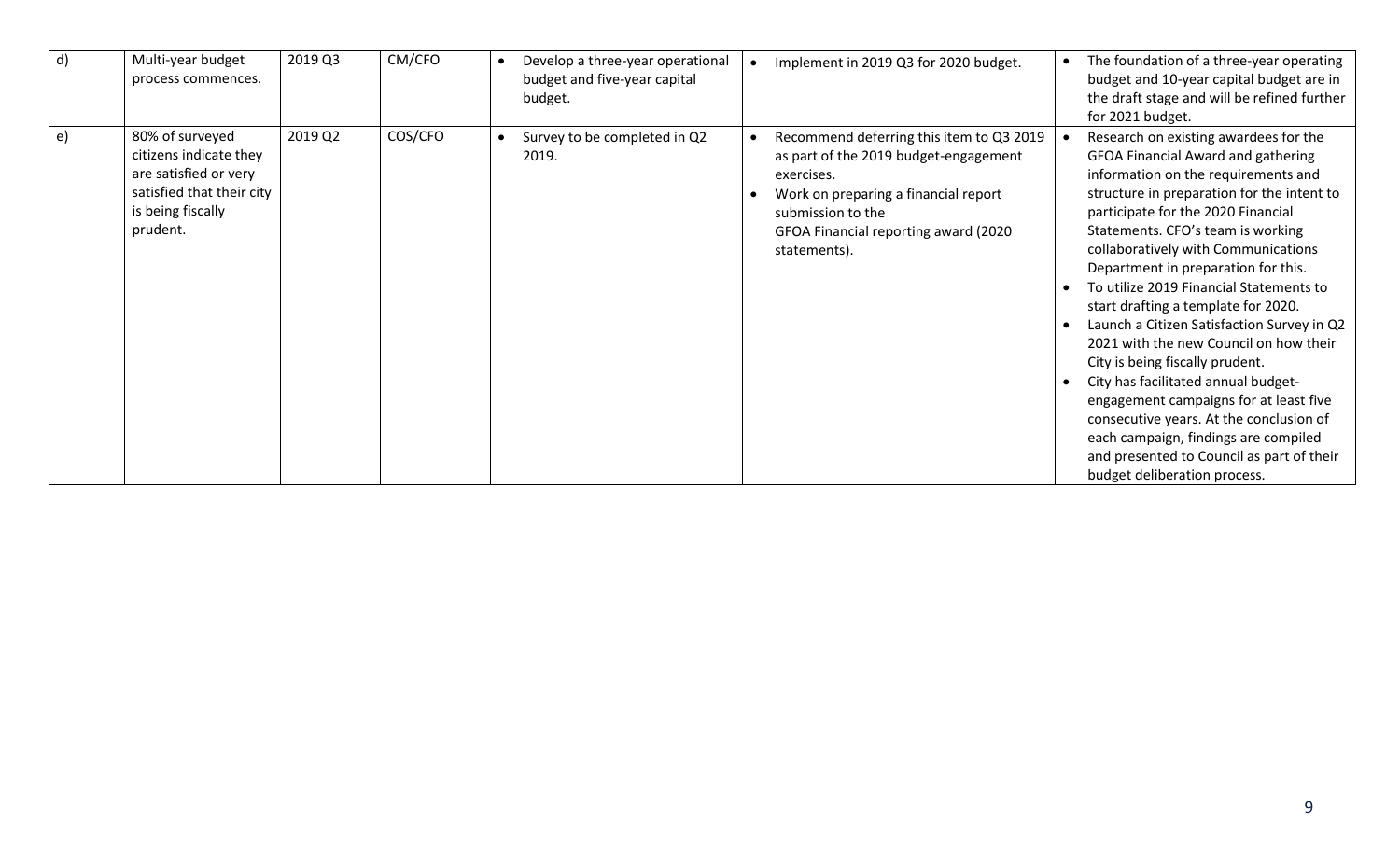# **ATTRACTING AND RETAINING QUALITY STAFF**

| <b>Strategies (we will)</b> |                                                                                |                         |                  |                                             | <b>Desired results or achievements</b>                                                                                                                                                                            |           |                                                                                                                                                                       |           |                                                                                                                                                                                                        |  |
|-----------------------------|--------------------------------------------------------------------------------|-------------------------|------------------|---------------------------------------------|-------------------------------------------------------------------------------------------------------------------------------------------------------------------------------------------------------------------|-----------|-----------------------------------------------------------------------------------------------------------------------------------------------------------------------|-----------|--------------------------------------------------------------------------------------------------------------------------------------------------------------------------------------------------------|--|
| a)                          | Create, modify or rescind human resources policies as required.                |                         |                  |                                             |                                                                                                                                                                                                                   |           | a) Lloydminster maintains comprehensive human resources policies.                                                                                                     |           |                                                                                                                                                                                                        |  |
| b)                          | Be considered an employer of choice.                                           |                         |                  |                                             | a) Remuneration levels allow the City to attract and retain staff.<br>Compensation (salary, wages, and benefits) is reviewed in comparison to market levels.<br>b)                                                |           |                                                                                                                                                                       |           |                                                                                                                                                                                                        |  |
| $\mathsf{c}$                | Support City staff who are within the scope of the collective agreement.       |                         |                  |                                             | a) An updated collective agreement is in place before the expiry of the current agreement.                                                                                                                        |           |                                                                                                                                                                       |           |                                                                                                                                                                                                        |  |
| d)                          | Train staff so they can safely and effectively provide services to the City.   |                         |                  |                                             | All staff receive job-specific training as required.<br>a)<br>b) All staff are in full compliance with safety-related training schedules.                                                                         |           |                                                                                                                                                                       |           |                                                                                                                                                                                                        |  |
|                             |                                                                                |                         |                  |                                             | <b>Performance Measures</b>                                                                                                                                                                                       |           |                                                                                                                                                                       |           |                                                                                                                                                                                                        |  |
| Strategy                    | <b>Measure</b>                                                                 | Status /<br>target time | <b>Lead Role</b> |                                             | <b>Status/Update 2018</b>                                                                                                                                                                                         |           | <b>Status/Update 2019</b>                                                                                                                                             |           | <b>Status/Update 2020</b>                                                                                                                                                                              |  |
| a)                          | Council reviews all<br>governance-level<br>human resource<br>policies.         | 2019 Q4                 | CM/COS           | has been completed.<br>complete by Q2 2019. | Required list of policies/directives<br>Development expected to be                                                                                                                                                | $\bullet$ | A total of 10 directives have been reviewed<br>and completed to date. Several more are<br>under review. Anticipated date for<br>completion has been moved to 2019 Q4. |           | Additional 8 Directives and one Personnel<br>Policy were reviewed and completed to<br>date in 2020.                                                                                                    |  |
| b)                          | Council sets a<br>comparator<br>compensation level<br>percentage of<br>market. | 2018 Q4                 | <b>COS</b>       | taking place.                               | Compensation survey currently                                                                                                                                                                                     | $\bullet$ | Compensation reviewed at a high level in<br>2018 Q4.                                                                                                                  | $\bullet$ | Completed in 2018.                                                                                                                                                                                     |  |
| b)                          | Lloydminster<br>completes<br>compensation<br>survey.                           | 2018 Q4                 | <b>COS</b>       | taking place.                               | Compensation survey currently                                                                                                                                                                                     |           | Compensation reviewed at a high level in<br>2018 Q4.                                                                                                                  | $\bullet$ | Completed in 2018.                                                                                                                                                                                     |  |
| c)                          | Collective agreement<br>is updated.                                            | 2019 Q1                 | <b>COS</b>       | 2018.<br>Q4 of 2018.                        | Current agreement expires<br>December 31, 2018. Collective<br>bargaining will commence in fall of<br>New collective agreement will be<br>negotiated with the International<br>Association of Fire Fighters in Q3- | $\bullet$ | Collective Agreement with CUPE Local<br>1015 was finalized in January 2019 for a 3-<br>year term.<br>Negotiations with IAFF still ongoing.                            | $\bullet$ | The Collective Agreement between the<br>LFFA Local 5182 of the IAFF and the City<br>of Lloydminster was ratified June 10,<br>2019. Agreement effective date from May<br>14, 2018 to December 31, 2021. |  |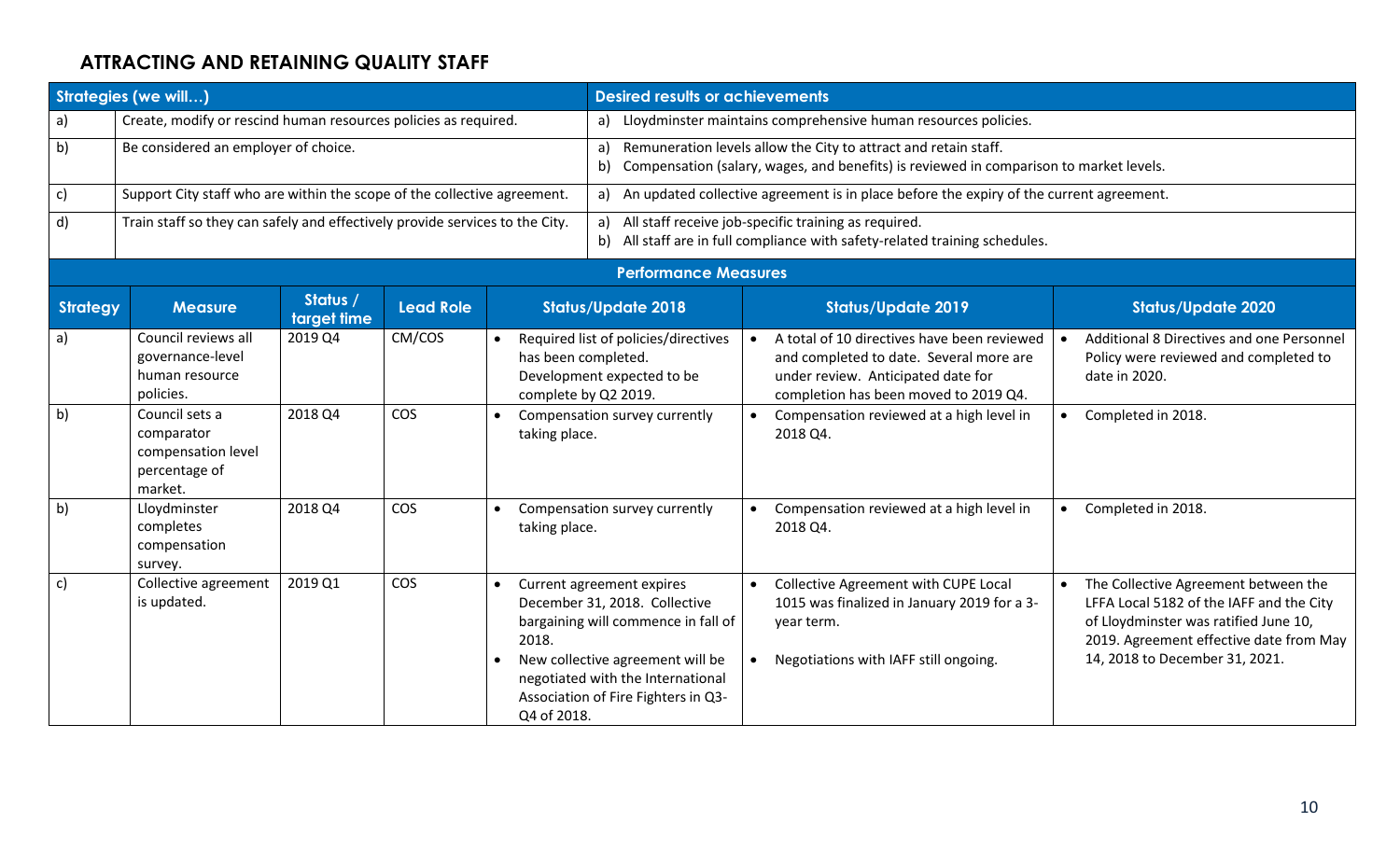| $\mathsf{d}$ | 90% of staff training<br>budget is spent<br>annually.              | 2019 Q1 | <b>COS</b> | Results to be shared with Council<br>annually.                               | In 2018, 95% of the City's corporate-wide<br>training budget was utilized. | In 2019, 98% of the City's corporate-wide<br>training budget was utilized. |
|--------------|--------------------------------------------------------------------|---------|------------|------------------------------------------------------------------------------|----------------------------------------------------------------------------|----------------------------------------------------------------------------|
| $\mathsf{d}$ | No violations of<br>required staff<br>certifications are<br>noted. | 2020 Q1 | <b>COS</b> | Continuing to improve reporting<br>and ensure employees remain<br>certified. | Ongoing                                                                    | Ongoing – certifications are reviewed on a<br>regular basis.               |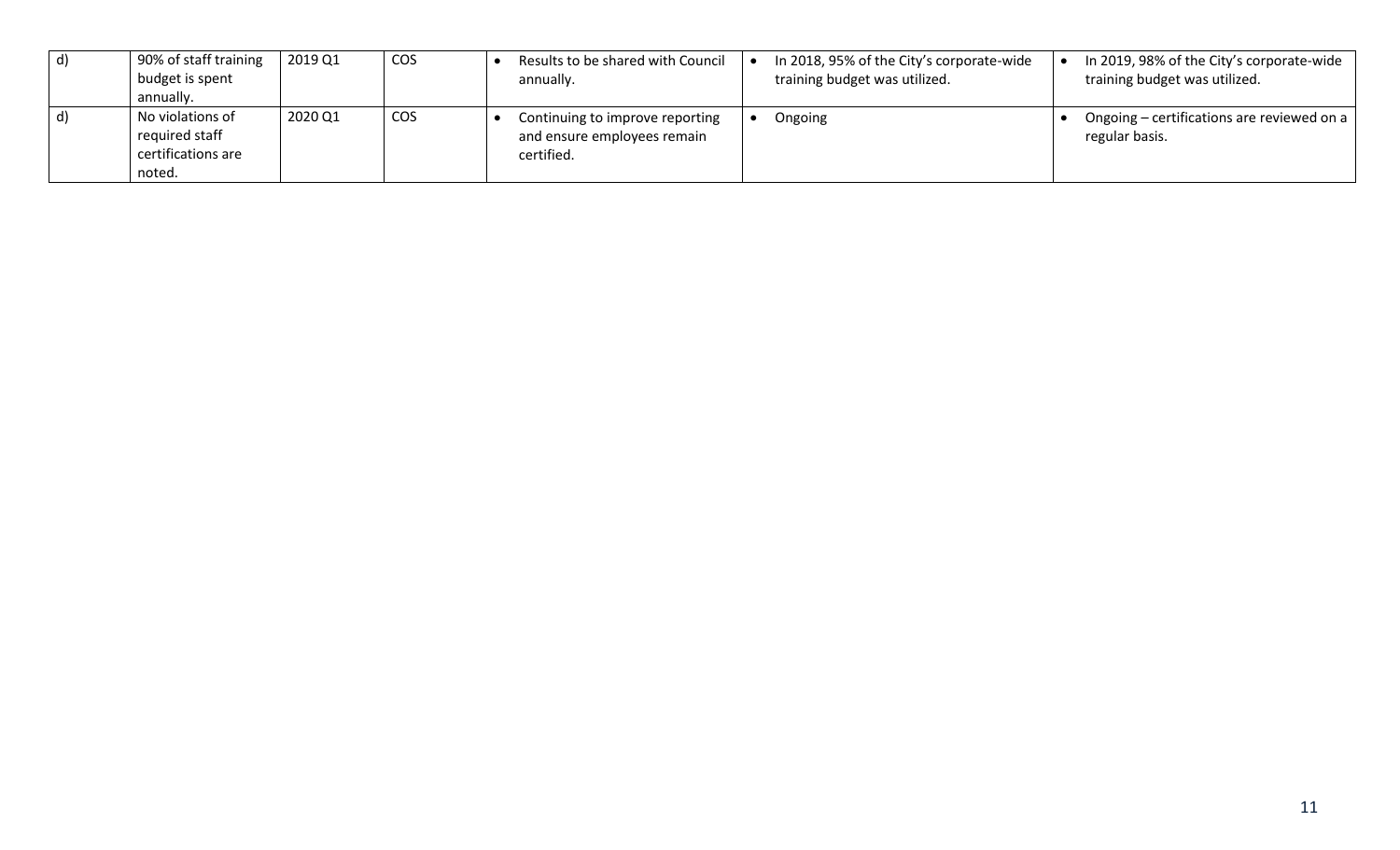# **INTERNAL AND EXTERNAL COMMUNICATION AND RELATIONSHIP BUILDING**

|                 | <b>Strategies (we will)</b>                                                                           |                         |                            |                                                  | <b>Desired results or achievements</b>                                                                                         |                                                                                                                                    |  |                                                                                                                                                                                                                                                                                                                                                                                                                                                                                                                                                                                                                                                                                                                                                                    |  |  |  |
|-----------------|-------------------------------------------------------------------------------------------------------|-------------------------|----------------------------|--------------------------------------------------|--------------------------------------------------------------------------------------------------------------------------------|------------------------------------------------------------------------------------------------------------------------------------|--|--------------------------------------------------------------------------------------------------------------------------------------------------------------------------------------------------------------------------------------------------------------------------------------------------------------------------------------------------------------------------------------------------------------------------------------------------------------------------------------------------------------------------------------------------------------------------------------------------------------------------------------------------------------------------------------------------------------------------------------------------------------------|--|--|--|
| a)              | Create or identify a process to engage with internal stakeholders.                                    |                         |                            |                                                  | a) Lloydminster regularly communicates with:<br>residents<br>staff<br>non-profits<br>media<br>business<br>industry<br>b)       |                                                                                                                                    |  |                                                                                                                                                                                                                                                                                                                                                                                                                                                                                                                                                                                                                                                                                                                                                                    |  |  |  |
| b)              | Create or identify a process to engage with external stakeholders.                                    |                         |                            |                                                  | Lloydminster regularly communicates with:<br>rural neighbours<br>provincial governments<br>federal government<br>school boards |                                                                                                                                    |  |                                                                                                                                                                                                                                                                                                                                                                                                                                                                                                                                                                                                                                                                                                                                                                    |  |  |  |
|                 |                                                                                                       |                         |                            |                                                  |                                                                                                                                | <b>Performance Measures</b>                                                                                                        |  |                                                                                                                                                                                                                                                                                                                                                                                                                                                                                                                                                                                                                                                                                                                                                                    |  |  |  |
| <b>Strategy</b> | <b>Measure</b>                                                                                        | Status /<br>target time | <b>Lead Role</b>           |                                                  | <b>Status/Update 2018</b>                                                                                                      | <b>Status/Update 2019</b>                                                                                                          |  | <b>Status/Update 2020</b>                                                                                                                                                                                                                                                                                                                                                                                                                                                                                                                                                                                                                                                                                                                                          |  |  |  |
|                 | Council is aware of<br>and satisfied with<br>communications<br>efforts with internal<br>stakeholders. | 2019 Q4                 | CM/Economic<br>Development | Your Voice Nights, public<br>$\bullet$<br>media. | engagement, surveys, social                                                                                                    | <b>Business Stakeholder</b><br>$\bullet$<br>Engagement-Q1 2019.<br>CM quarterly meetings with<br>local businesses.<br>New website. |  | CM Quarterly meetings completed with local<br>businesses and a report provided to Council in<br>December 2019. 2020 meetings on hold, due to<br>COVID-19, until the re-opening plan is initiated.<br>All 2020 events up to June 1 cancelled due to COVID-<br>19.<br>IMT continues to evaluate status of community events<br>for the remainder of 2020.<br>Online public engagement, website and social media<br>continues to be main source of communication.<br>Ongoing business community engagement (ie: Your<br>City Your Business).<br>Ongoing purchasing and procurement engagement (ie:<br>wastewater facility project).<br>May 2020 Business Advisory Committee was formed,<br>including Council members and members from the<br>local business community. |  |  |  |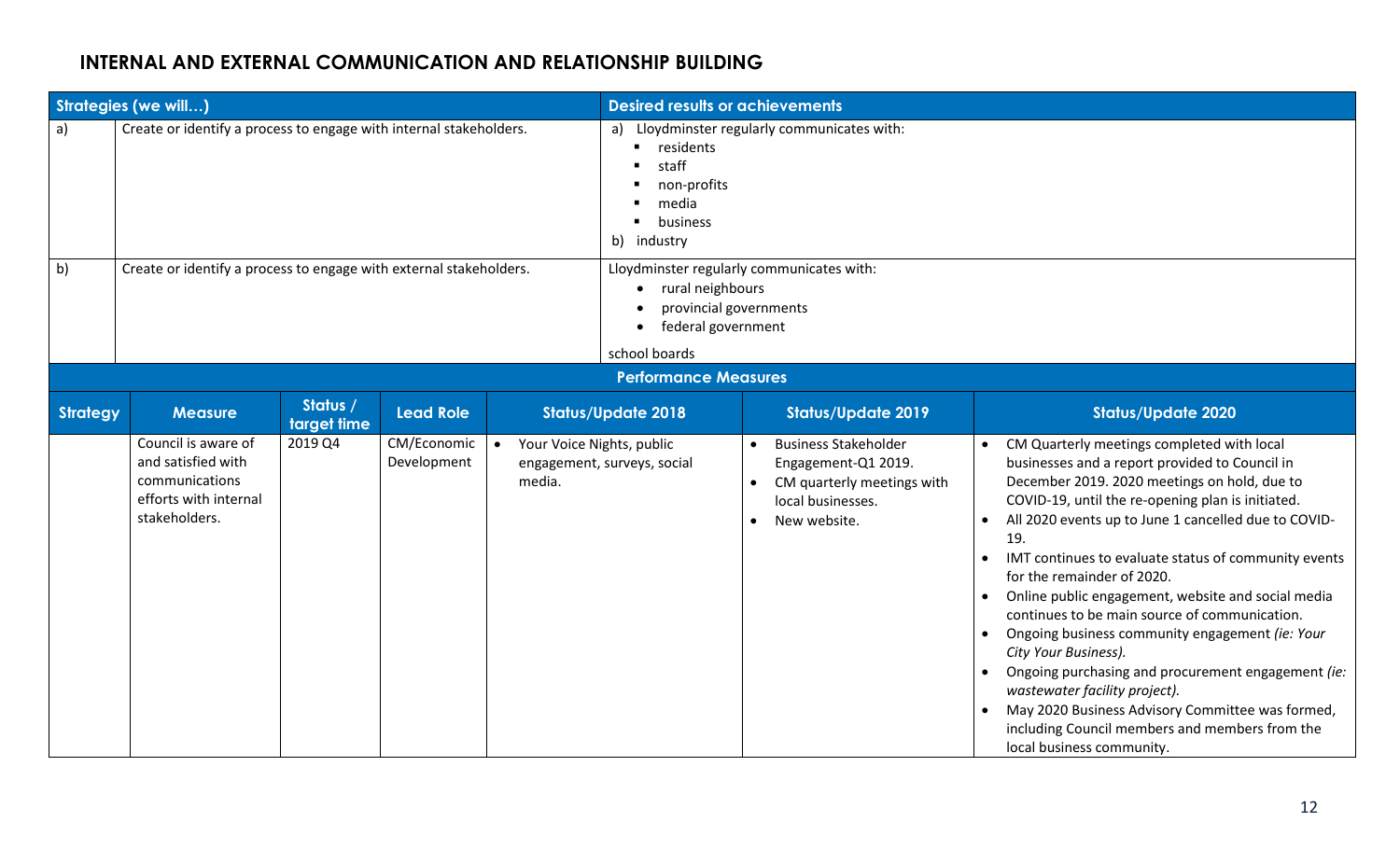| b) | Council is aware of,<br>participates in, and is<br>satisfied with<br>communications<br>efforts with external<br>stakeholders. | 2019 Q4 | Council/CM | Quarterly meetings with RM of<br><b>Britannia</b><br>Monthly meetings with County of<br>Vermilion River.<br>Established initial communication<br>with RM of Wilton.                                      | Meetings scheduled with<br>Reeves.<br>Ongoing discussions with IANC<br>& LPDC.<br>Council met with RM of<br>Britannia Council.<br>CM met with all<br>Administrators of adjacent<br>municipalities.                | Continue to enhance relationships with adjacent RM's<br>and County.                                   |
|----|-------------------------------------------------------------------------------------------------------------------------------|---------|------------|----------------------------------------------------------------------------------------------------------------------------------------------------------------------------------------------------------|-------------------------------------------------------------------------------------------------------------------------------------------------------------------------------------------------------------------|-------------------------------------------------------------------------------------------------------|
| C) | Council meets with<br>MPs, MLAs and<br>school boards and<br>first nations at least<br>once a year.                            | 2019 Q4 | Council/CM | Semi-annual meetings established<br>with School Boards.<br>Regular communication with MP<br>and MLA.<br>Annual meeting with LC Board;<br>Quarterly with President.<br>Annual meeting with First Nations. | Semi-annual meetings<br>established with School<br>Boards.<br>Regular communication with<br>MP and MLA.<br>Annual meeting with LC<br>Board; Quarterly with<br>President.<br>Annual meeting with First<br>Nations. | Continual meetings with MPs, MLAs, School Boards,<br>Lakeland College, Indigenous leaders.<br>Ongoing |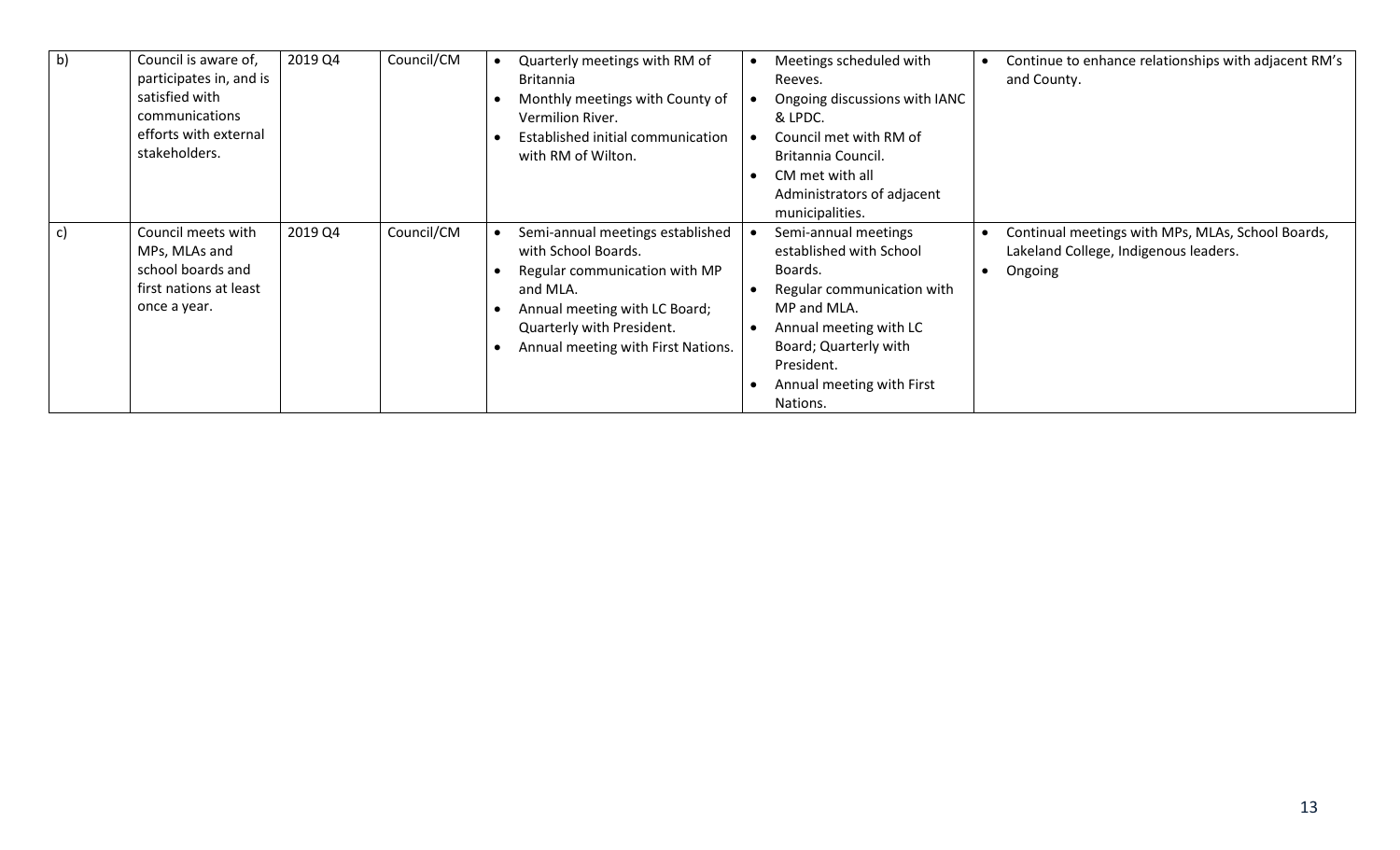### **ECONOMIC DEVELOPMENT**

|                 | <b>Strategies (we will)</b>                                                                    |                            |                            |           | <b>Desired results or achievements</b>                                                                                                                                                                                                                                                                                                                                                                                                                                                   |                                                                                                                                                                                                                                                                                                                                                               |           |                                                                                                             |  |  |  |  |
|-----------------|------------------------------------------------------------------------------------------------|----------------------------|----------------------------|-----------|------------------------------------------------------------------------------------------------------------------------------------------------------------------------------------------------------------------------------------------------------------------------------------------------------------------------------------------------------------------------------------------------------------------------------------------------------------------------------------------|---------------------------------------------------------------------------------------------------------------------------------------------------------------------------------------------------------------------------------------------------------------------------------------------------------------------------------------------------------------|-----------|-------------------------------------------------------------------------------------------------------------|--|--|--|--|
| a)              | Provide guidance to economic development within the City.                                      |                            |                            |           | b)<br>c)                                                                                                                                                                                                                                                                                                                                                                                                                                                                                 | a) Lloydminster's economic growth plan is kept current.<br>Stakeholders have input into how business should grow.<br>An economic advisory group provides input into economic development.<br>d) Statutory plans encourage businesses to locate in Lloydminster.                                                                                               |           |                                                                                                             |  |  |  |  |
| b)              | Encourage the growth of regional tourism.                                                      |                            |                            |           | a) Nearby municipalities work together to encourage visitors to come to the region.                                                                                                                                                                                                                                                                                                                                                                                                      |                                                                                                                                                                                                                                                                                                                                                               |           |                                                                                                             |  |  |  |  |
| c)              | Market the benefits of locating in Lloydminster.                                               |                            |                            |           | a) Marketing strategy identifies and promotes business benefits in the City and Region.                                                                                                                                                                                                                                                                                                                                                                                                  |                                                                                                                                                                                                                                                                                                                                                               |           |                                                                                                             |  |  |  |  |
| d)              | Work to make elected officials staff ambassadors for Lloydminster.                             |                            |                            |           | a) Council and relevant staff are provided with focused economic development training opportunities.                                                                                                                                                                                                                                                                                                                                                                                     |                                                                                                                                                                                                                                                                                                                                                               |           |                                                                                                             |  |  |  |  |
|                 |                                                                                                |                            |                            |           | <b>Performance Measures</b>                                                                                                                                                                                                                                                                                                                                                                                                                                                              |                                                                                                                                                                                                                                                                                                                                                               |           |                                                                                                             |  |  |  |  |
| <b>Strategy</b> | <b>Measure</b>                                                                                 | Status /<br>target<br>time | <b>Lead Role</b>           |           | <b>Status/Update 2018</b>                                                                                                                                                                                                                                                                                                                                                                                                                                                                | <b>Status/Update 2019</b>                                                                                                                                                                                                                                                                                                                                     |           | <b>Status/Update 2020</b>                                                                                   |  |  |  |  |
| a)              | Council is aware<br>of the current<br>regional growth<br>plan.                                 | 2020 Q4                    | CM/Economic<br>Development | with ISL. | Process to re-enter JRGS; education                                                                                                                                                                                                                                                                                                                                                                                                                                                      | Ongoing and moving in a positive direction.<br>$\bullet$                                                                                                                                                                                                                                                                                                      |           | Council Motion No. 188-2020 to<br>proceed with annexation application<br>June 2020.                         |  |  |  |  |
| a)              | Chamber of<br>Commerce is an<br>active partner in<br>economic<br>development<br>with the city. | 2019 Q2                    | CM/Economic<br>Development |           | Continuing to build relationship<br>between Economic Development<br>Officer and the Chamber of<br>Commerce. The Chamber of<br>Commerce is an active stakeholder<br>in the Economic Development<br>Strategic Planning. Economic<br>Development is engaging the<br>Chamber and its members on<br>opportunities through AB<br>Government. The Economic<br>Development Officer has been<br>asked to be on the planning<br>Committee for the 2018 Economic<br>Partnership Summit in the fall. | Economic Development, The Chamber of<br>Commerce along with StartUp Lloydminster,<br>Alberta Innovates and Community Futures meet<br>every third Wednesday of the month.<br>Economic Development Officer sits on the 2019<br>Economic Partnership Summit Committee.<br>Economic Development budget committed to<br>the Chamber of Commerce's Business Awards. | $\bullet$ | Relationship with the Chamber is<br>ongoing.<br>Chamber is a member of the Economic<br>Recovery Task Force. |  |  |  |  |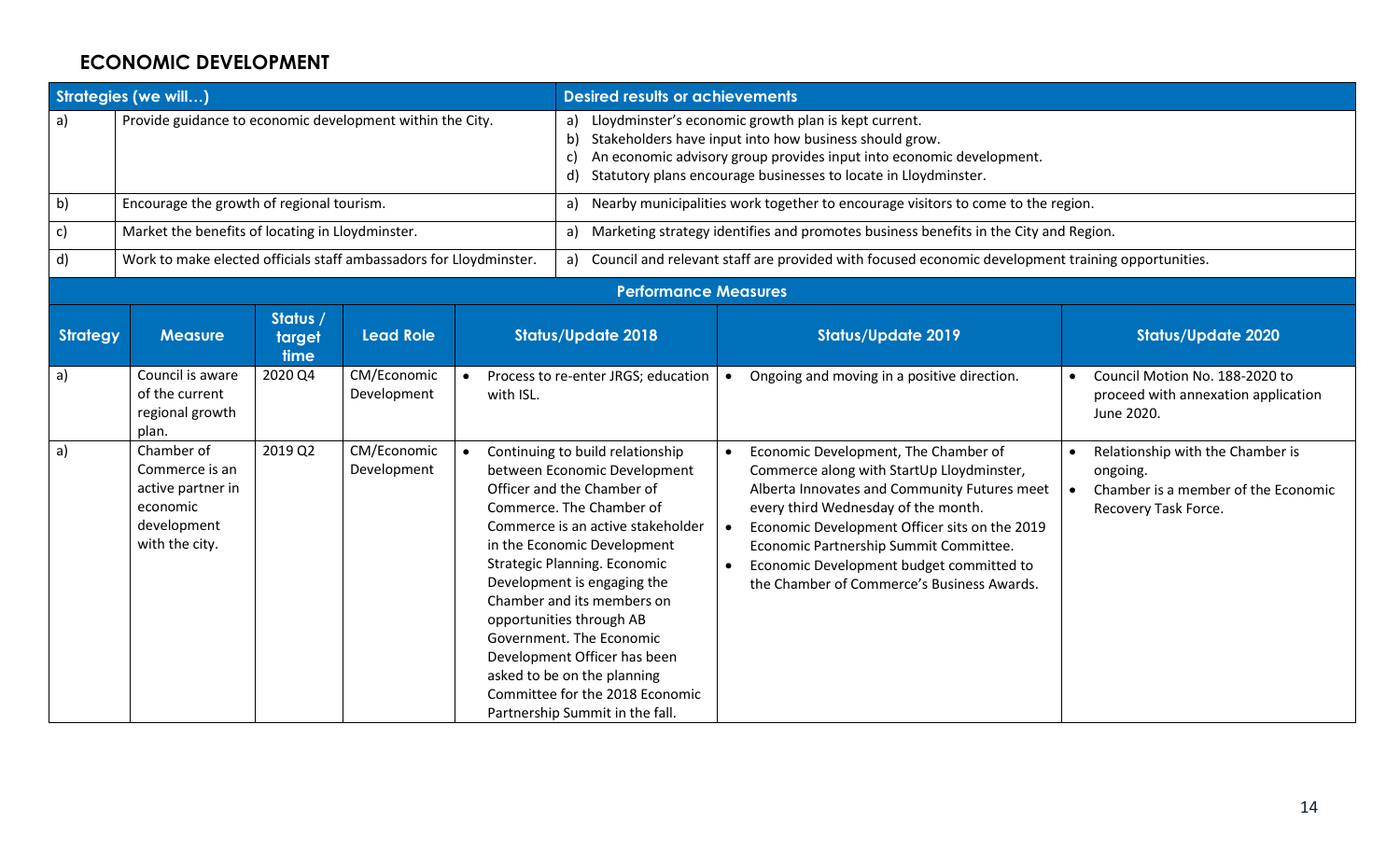| a)           | Council<br>establishes an<br>economic<br>development<br>advisory<br>committee (or<br>equivalent) | 2019 Q1 | CM/Economic<br>Development | Through the Economic<br>Development Strategic Plan,<br>community stakeholders were<br>engaged through the interview<br>process. The Economic<br>Development Strategic Plan will<br>guide the parameters around what<br>kind of advisory committee will be<br>developed.                                                   | Strategic Plan for Economic Development<br>An Economic Recovery Advisory<br>completed $-$ Q1 2019.<br>committee has been established. This<br>group, through the development of new<br>Ongoing discussions with local business and<br>$\bullet$<br>terms of reference could remain in place<br>stakeholders.<br>after the pandemic to provide general<br>Quarterly Business Retention and Expansion<br>$\bullet$<br>economic development advice.<br>Luncheons with businesses across all sectors.<br>Council to act as Advisory Committee to<br>Economic Development. Economic Development<br>department reaching out to local<br>experts/champions when necessary.                                                                                                                                                                                                                                                                                                                                                                                                                                                                                                                                                                                                                                                                                                                                                                                                                                                                                                                        |
|--------------|--------------------------------------------------------------------------------------------------|---------|----------------------------|---------------------------------------------------------------------------------------------------------------------------------------------------------------------------------------------------------------------------------------------------------------------------------------------------------------------------|--------------------------------------------------------------------------------------------------------------------------------------------------------------------------------------------------------------------------------------------------------------------------------------------------------------------------------------------------------------------------------------------------------------------------------------------------------------------------------------------------------------------------------------------------------------------------------------------------------------------------------------------------------------------------------------------------------------------------------------------------------------------------------------------------------------------------------------------------------------------------------------------------------------------------------------------------------------------------------------------------------------------------------------------------------------------------------------------------------------------------------------------------------------------------------------------------------------------------------------------------------------------------------------------------------------------------------------------------------------------------------------------------------------------------------------------------------------------------------------------------------------------------------------------------------------------------------------------|
| $\mathsf{a}$ | <b>Business</b><br>considers<br>Lloydminster to<br>be 'open for<br>business.'                    | 2018 Q2 | CM/Economic<br>Development | Currently streamlining and<br>organizing process and procedures<br>for development and<br>redevelopment. The website is<br>being updated, along with<br>distribution of a newsletter and the<br>use of social media. Consideration<br>for a community-based survey in<br>partnership of business survey in<br>Q1 of 2019. | Q4 2018 Economic Development works with<br>In 2019 a business survey was<br>$\bullet$<br>$\bullet$<br>Business licensing to implement form changes<br>conducted which showed 82% of<br>including completing mandatory contact info<br>businesses rank the City as a 6 (out of<br>and the addition of NAICS classification.<br>10) or higher to do business with 46%<br>of them rating the City as an '8' or<br>The City's Economic Development Mission and<br>$\bullet$<br>higher. This serves as a benchmark to<br>purpose is "Actively delivering timely and<br>track improvement.<br>effective information and services to attract,<br>secure and retain business investment".<br>A survey in 2020 is planned.<br>$\bullet$<br>As part of the Economic Development Strategic<br>planning we asked business stakeholders from<br>across all sectors including construction, retail,<br>agriculture, oil & gas, health and wellness, food<br>and beverage, accommodation and those in the<br>non-profit sector, how we as the City grow the<br>economy. The responses varied but many of the<br>stakeholders talked about improved<br>communication from the City to existing<br>business, specifically processes and<br>opportunities related to business, and how<br>important this was for business retention and<br>growth.<br>In Q1 On March 26, 2019 the first annual "Your<br>City, Your Business" was held, this business<br>stakeholder event improves communication and<br>engagement with our local business community<br>and aids in future business retention and<br>growth. |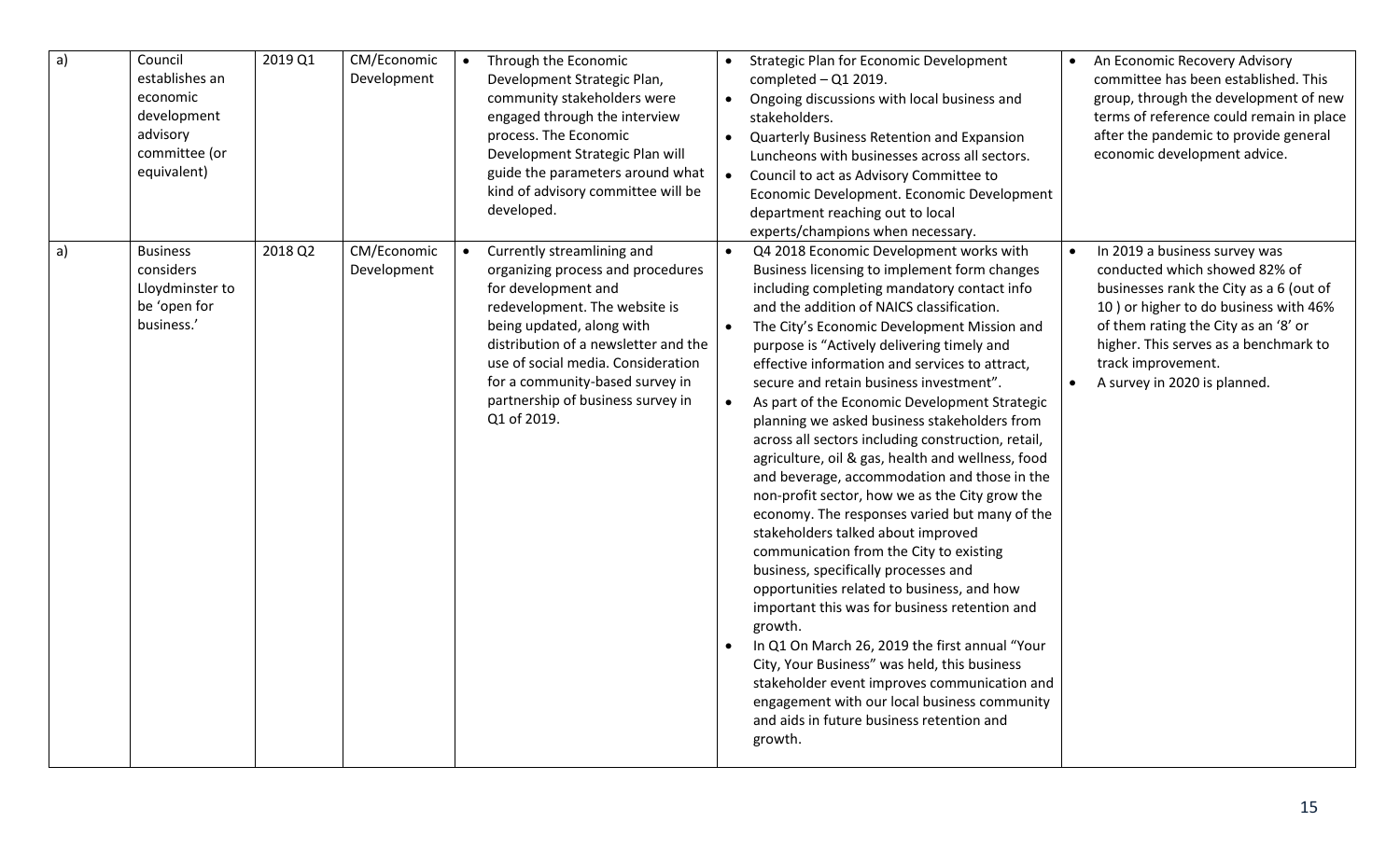| b)           | Regional tourism<br>strategy is in<br>place and being<br>acted upon.                                                     | 2018 Q4 | CM/Economic<br>Development | Discussion about this in the<br><b>Economic Development Strategic</b><br>Planning. This will require budget<br>allocation and resources, moving<br>the timeline to Q4 2019. | The City of Lloydminster has supported the<br>County of Vermilion River in a grant application<br>through Tourism Growth Innovation Fund<br>(Alberta Culture and Tourism) for a Tourism<br>Opportunity Assessment. The grant was<br>awarded, and a consultant is being hired to do a<br>research-based tourism assessment of the<br>region. The study will identify opportunities and<br>challenges, and a gap analysis of tourism<br>products/services. This document will be<br>guiding document of our current state to move<br>forward with a regional tourism strategy. | $\bullet$ | The County's plan is complete.<br>A draft tourism plan is being prepared<br>in house by Administration. Progress<br>has been delayed by COVID-19.<br>Tourism videos have been created but<br>are being held until pandemic<br>restrictions are lifted. |
|--------------|--------------------------------------------------------------------------------------------------------------------------|---------|----------------------------|-----------------------------------------------------------------------------------------------------------------------------------------------------------------------------|------------------------------------------------------------------------------------------------------------------------------------------------------------------------------------------------------------------------------------------------------------------------------------------------------------------------------------------------------------------------------------------------------------------------------------------------------------------------------------------------------------------------------------------------------------------------------|-----------|--------------------------------------------------------------------------------------------------------------------------------------------------------------------------------------------------------------------------------------------------------|
| $\mathsf{c}$ | Area<br>municipalities<br>approve a<br>regional business<br>marketing<br>strategy.                                       | 2018 Q4 | CM/Economic<br>Development | Approved for membership to the<br>Alberta Hub. Partnering with<br>surrounding RMs, municipalities<br>and County on a CARES application<br>Q2 2019                           | Lloydminster joined the Alberta HUB. HUB's<br>mission and mandate is promoting and facilitate<br>economic development that supports business<br>and enhances the quality of life and<br>environment of its member communities.<br>In joining HUB, Lloydminster was added to the<br>regional map. Community Profile, Investment<br>Fact Sheet and Lifestyles Fact Sheets developed<br>for Lloydminster as part of the overall regional<br>marketing strategy.                                                                                                                 | $\bullet$ | Economic Development continues to<br>work with regional partners including<br>Alberta Hub.<br>The Airport Master Plan is a partnership<br>with the County of Vermilion River and<br>includes a joint marketing component.                              |
| d)           | 75% of elected<br>officials and<br>relevant<br>members of<br>administration<br>take economic<br>development<br>training. | 2018 Q4 | CM/Economic<br>Development | Currently two elected officials have<br>completed training.                                                                                                                 | Mayor Aalbers, Councillor Fagnan and Councillor<br>Torresan competed EDA's Elected Official<br>Economic Development Training.<br>Councillor Diachuk attended the 2019 EDA<br>Conference.<br>Councillor Brown-Munro received the Economic<br>Development MLDP course through SUMA.                                                                                                                                                                                                                                                                                            |           | Ongoing                                                                                                                                                                                                                                                |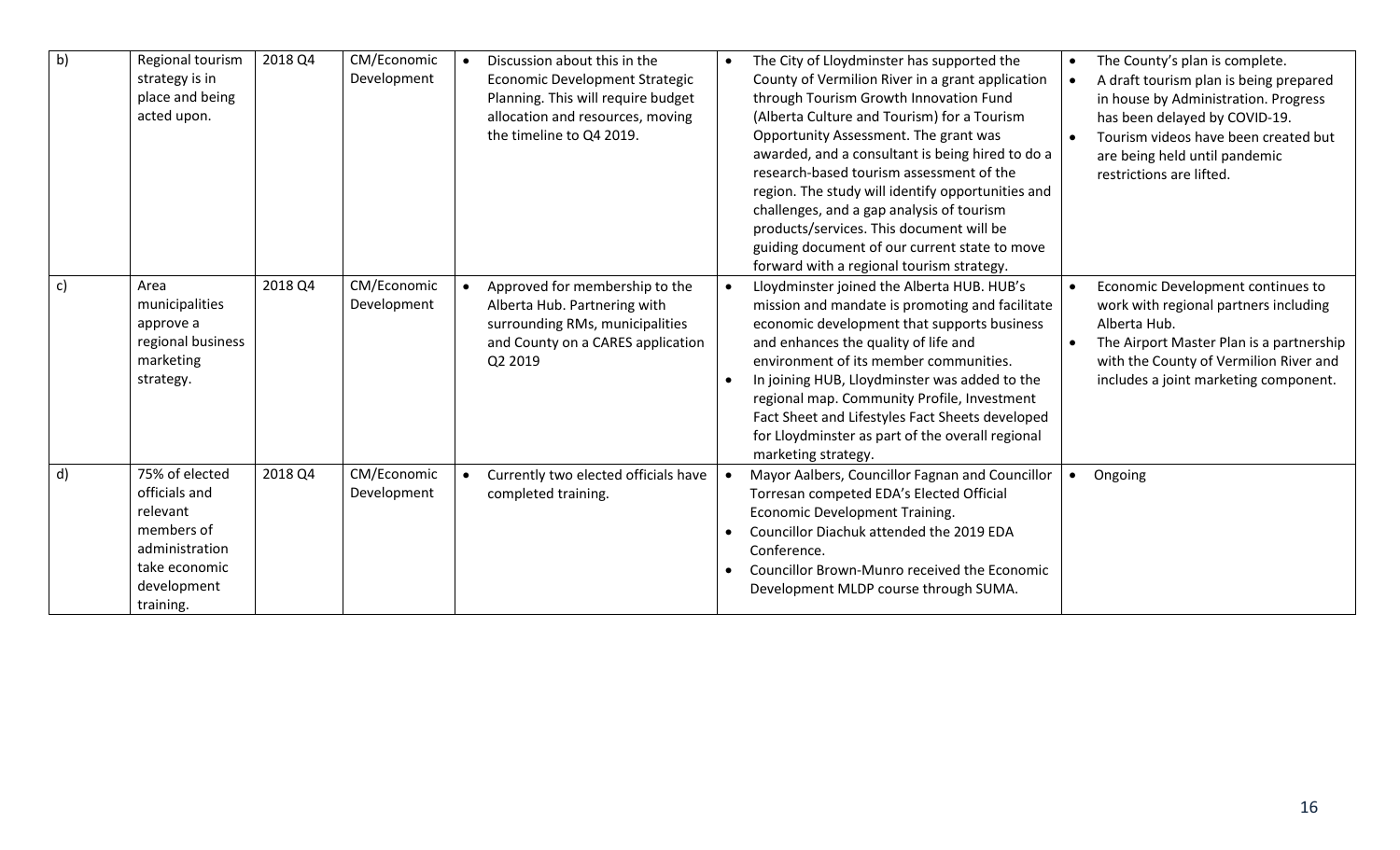# **ATTRACTING AND HOSTING EVENTS**

|                 | <b>Strategies (we will)</b>                                                                       |                         |                            |                                                                                                   | <b>Desired results or achievements</b>                                                                                                                                                                                                                                                                                                                                             |  |                                                                                                                                                                                                 |           |                                                                                                                                                                          |  |  |  |
|-----------------|---------------------------------------------------------------------------------------------------|-------------------------|----------------------------|---------------------------------------------------------------------------------------------------|------------------------------------------------------------------------------------------------------------------------------------------------------------------------------------------------------------------------------------------------------------------------------------------------------------------------------------------------------------------------------------|--|-------------------------------------------------------------------------------------------------------------------------------------------------------------------------------------------------|-----------|--------------------------------------------------------------------------------------------------------------------------------------------------------------------------|--|--|--|
| a)              | Bid to host more and high-profile provincial and national<br>sport and cultural events.           |                         |                            | a)                                                                                                | Event attraction and hosting policy is created.                                                                                                                                                                                                                                                                                                                                    |  |                                                                                                                                                                                                 |           |                                                                                                                                                                          |  |  |  |
| b)              | Ensure that the benefits of event hosting outweigh the costs<br>to local citizens and businesses. |                         | a)<br>b)                   | Net revenue is generated from visitors.<br>Citizens and businesses see benefit in hosting events. |                                                                                                                                                                                                                                                                                                                                                                                    |  |                                                                                                                                                                                                 |           |                                                                                                                                                                          |  |  |  |
| $\mathsf{c}$    | Develop city marketing specifically targeted to event<br>attraction.                              |                         |                            | a)<br>b)<br>$\mathsf{c}$                                                                          | Partner municipalities, groups, and businesses collaborate to identify and attract events to the region.<br>A targeted website is created.<br>Sponsorship guidelines that can be adapted to events are created.                                                                                                                                                                    |  |                                                                                                                                                                                                 |           |                                                                                                                                                                          |  |  |  |
|                 |                                                                                                   |                         |                            |                                                                                                   | <b>Performance Measures</b>                                                                                                                                                                                                                                                                                                                                                        |  |                                                                                                                                                                                                 |           |                                                                                                                                                                          |  |  |  |
| <b>Strategy</b> | <b>Measure</b>                                                                                    | Status /<br>target time | <b>Lead Role</b>           |                                                                                                   | <b>Status/Update 2018</b>                                                                                                                                                                                                                                                                                                                                                          |  | <b>Status/Update 2019</b>                                                                                                                                                                       |           | <b>Status/Update 2020</b>                                                                                                                                                |  |  |  |
| a)              | Council considers an<br>event attraction and<br>hosting policy.                                   | 2019 Q3                 | CM/Economic<br>Development |                                                                                                   | Researching other municipalities'<br>event attraction and hosting<br>policy to begin drafting a policy.<br>When drafting the policy, will<br>ensure the policy is a good fit for<br>the community and is drafted<br>with consideration to available<br>resources.                                                                                                                  |  | Due to time constraints, this was not finalized<br>in 2018, however the process of researching<br>other municipalities as a guide to draft a policy<br>will be initiated and finalized in 2019. | $\bullet$ | This will become part of Economic<br>Developments Tourism Strategy.<br>Administration to bring an event<br>attraction and hosting policy<br>forward with a tourism plan. |  |  |  |
| b)              | Council considers<br>implementing a<br>destination<br>marketing levy.                             | 2020                    | CM/Economic<br>Development |                                                                                                   | The Economic Development<br>Strategic Plan will give guidance<br>on developing a Destination<br>Marketing Fee (DMF). This<br>process will require more<br>stakeholder engagement as well<br>as the creation of a DMF Bylaw. A<br>new target time line should be<br>considered for Q2 2019.<br>Mayor held initial meeting with<br>hotel vendors; further<br>investigation required. |  | Presentation by Alberta AAHA done in Q4 2018<br>and Council advised of no further action at that<br>time.                                                                                       |           | No further action.                                                                                                                                                       |  |  |  |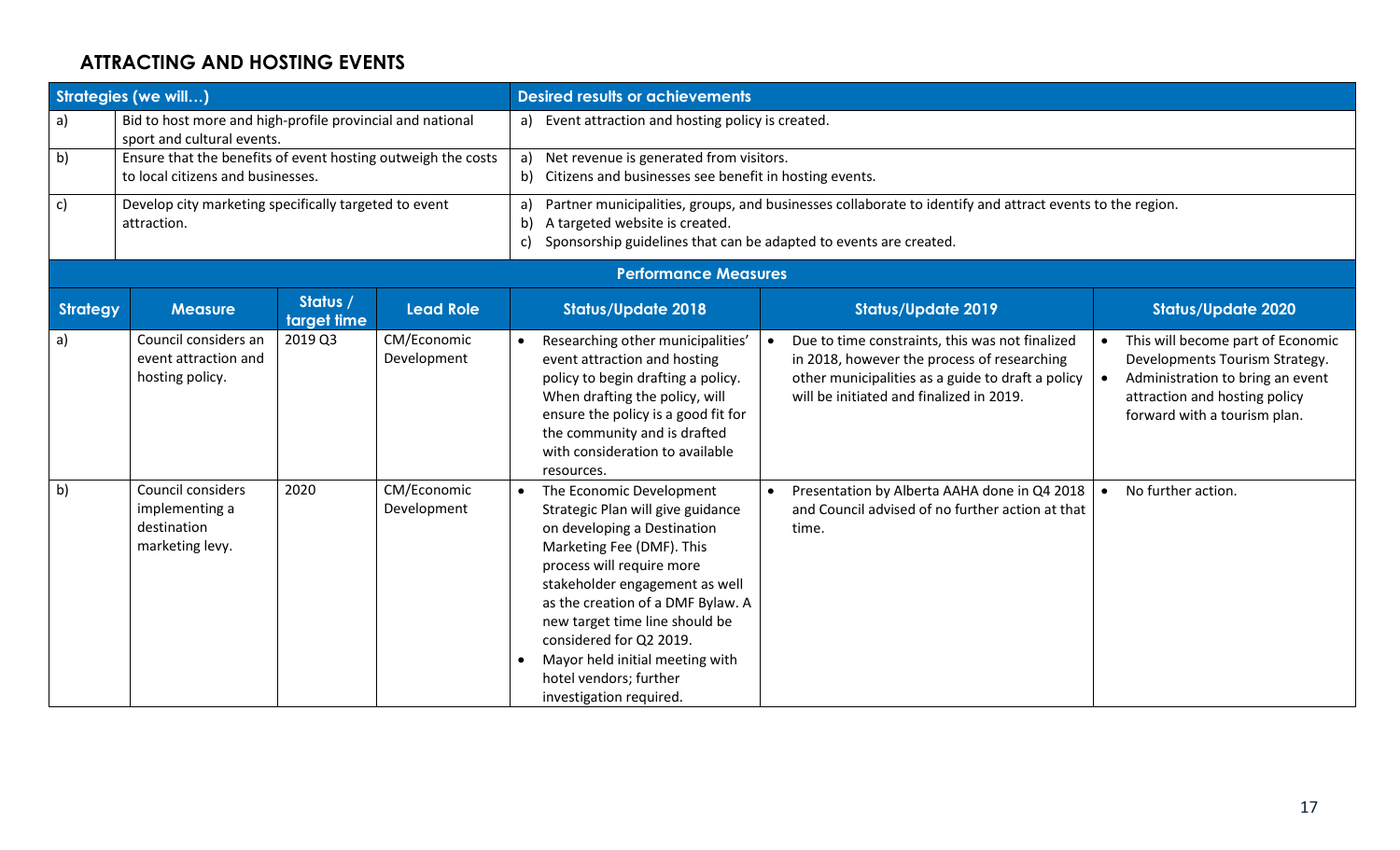| b)           | 75% of surveyed<br>citizens indicate they<br>are satisfied or very<br>satisfied with the<br>level of support<br>provided to event<br>hosting. | 2019 Q2 | CM/COS/Economic<br>Development |           | Survey to be completed within<br>timelines noted.                                                                                                                                                                                    | $\bullet$<br>$\bullet$              | Economic Development to work with<br>Communications on event-specific social<br>media "quick polls" to monitor and gage event<br>support satisfaction.<br>Recommend deferring this item to Q3 2019.                                                                                                                                                                                                                                                                                                                                                                                                                                                                                          | $\bullet$ | COVID-19 has disrupted all event<br>hosting initiatives.                                                                                                                                                                     |
|--------------|-----------------------------------------------------------------------------------------------------------------------------------------------|---------|--------------------------------|-----------|--------------------------------------------------------------------------------------------------------------------------------------------------------------------------------------------------------------------------------------|-------------------------------------|----------------------------------------------------------------------------------------------------------------------------------------------------------------------------------------------------------------------------------------------------------------------------------------------------------------------------------------------------------------------------------------------------------------------------------------------------------------------------------------------------------------------------------------------------------------------------------------------------------------------------------------------------------------------------------------------|-----------|------------------------------------------------------------------------------------------------------------------------------------------------------------------------------------------------------------------------------|
| $\mathsf{c}$ | Three net new<br>provincial or national<br>events are attracted<br>to the region.                                                             | 2019 Q2 | CM/Economic<br>Development     | $\bullet$ | 2020 SK Summer Games<br>Non-profit sporting organizations<br>have discussed interested in hold<br>events in 2019.<br>Citizen Ceremony will be held<br>October 2018.                                                                  | $\bullet$<br>$\bullet$<br>$\bullet$ | 2019 Lloydminster Minor Ball hosting Canadian<br>Westerns Baseball Championship Under 15<br>boys.<br>2020 Sask Games work is well underway.<br>2020 U13 Canadian Western baseball<br>championship Under 13 boys (being bid on by<br>local club).<br>2021 ESSO Cup (Midget Females) being bid for<br>by Local Hockey organization.<br>Current Esso Cup 2021 bid submitted.<br>Ongoing 2020 Summer Games preparation.<br>Rugby 15's Provincial's Tier 1-111 June 2020.                                                                                                                                                                                                                         | $\bullet$ | COVID-19 has postponed the<br>following events that were<br>scheduled in 2020 to be<br>rescheduled:<br>- SK Summer Games moved to<br>2021<br>- Esso Cup moved to 2022<br>- PeeWee Baseball Westerns to be<br>hosted in 2021. |
| c)           | Website is online.                                                                                                                            | 2019 Q1 | COS/CDS                        | $\bullet$ | City's new website is complete.<br>Will be working with Economic<br>Development to assess need for<br>additional subsidiary pages for<br>the website relating to Economic<br>Development including attracting<br>and hosting events. | $\bullet$                           | Q1 2019 Discover Lloydminster Brand<br>Partnership is executed, existing website and<br>social to be used for general resident/visitor<br>attraction. Print guide to be distributed to<br>Lloydminster event and conference delegates<br>upon request<br>Q2 2019 Discover Lloydminster Video assets<br>created to be used in bid development.<br>Recommendation that a stand-alone Event<br>Hosting specific website development be<br>moved to a 2020 Strategy to be completed<br>after the completion of an event-hosting<br>strategy.<br>Basic site content is in place. Communications<br>working with Economic Development to<br>develop content for EcDec/Land Division site<br>pages. | $\bullet$ | Completed                                                                                                                                                                                                                    |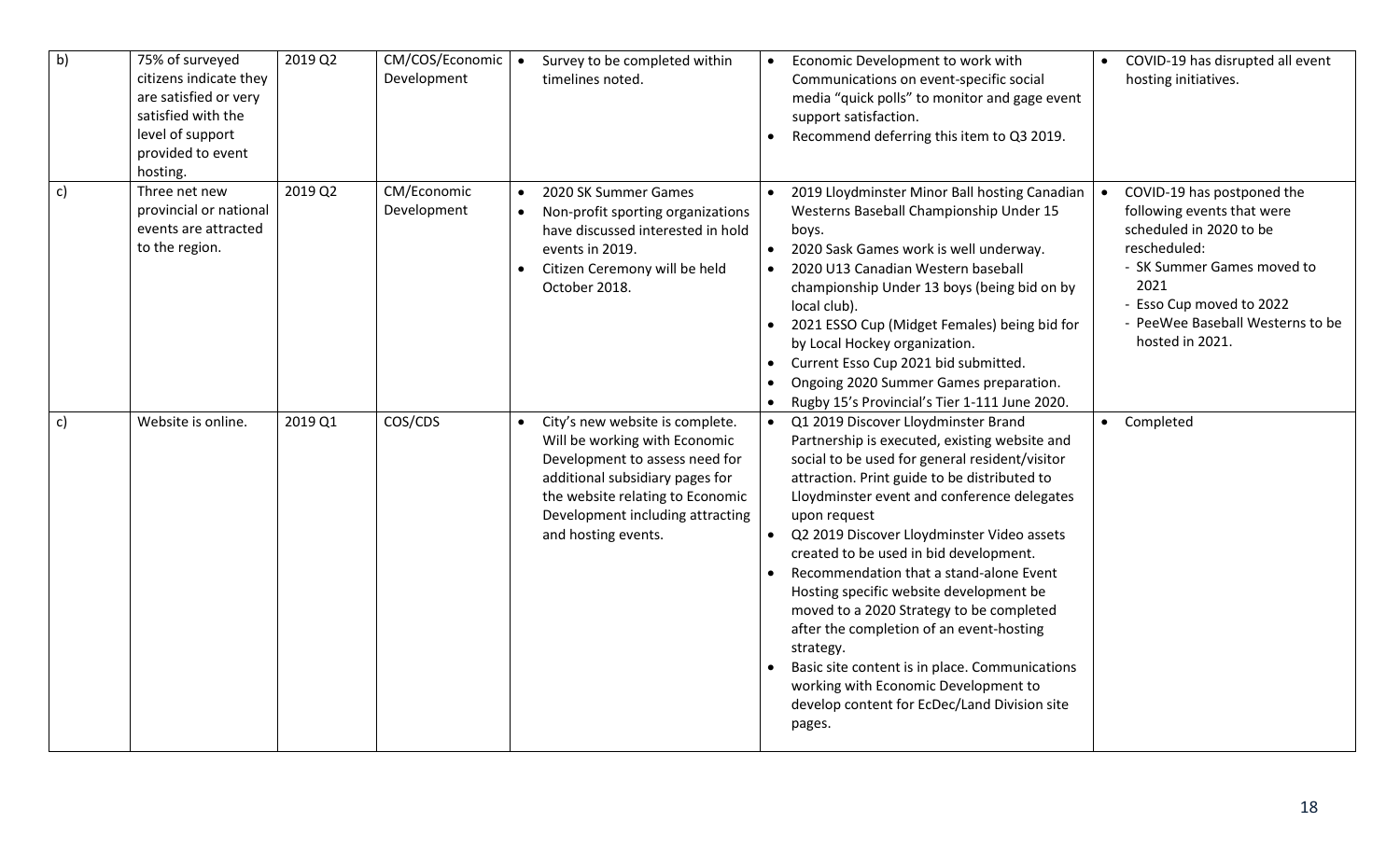| High-level     | 2018 Q3 | <b>CDS</b> | Reviewing current sponsorship | Sponsorship Policy has been passed. | Sponsorship Policy scheduled to be |
|----------------|---------|------------|-------------------------------|-------------------------------------|------------------------------------|
| sponsorship    |         |            | policy.                       |                                     | reviewed in 2020.                  |
| guidelines are |         |            |                               |                                     |                                    |
| created.       |         |            |                               |                                     |                                    |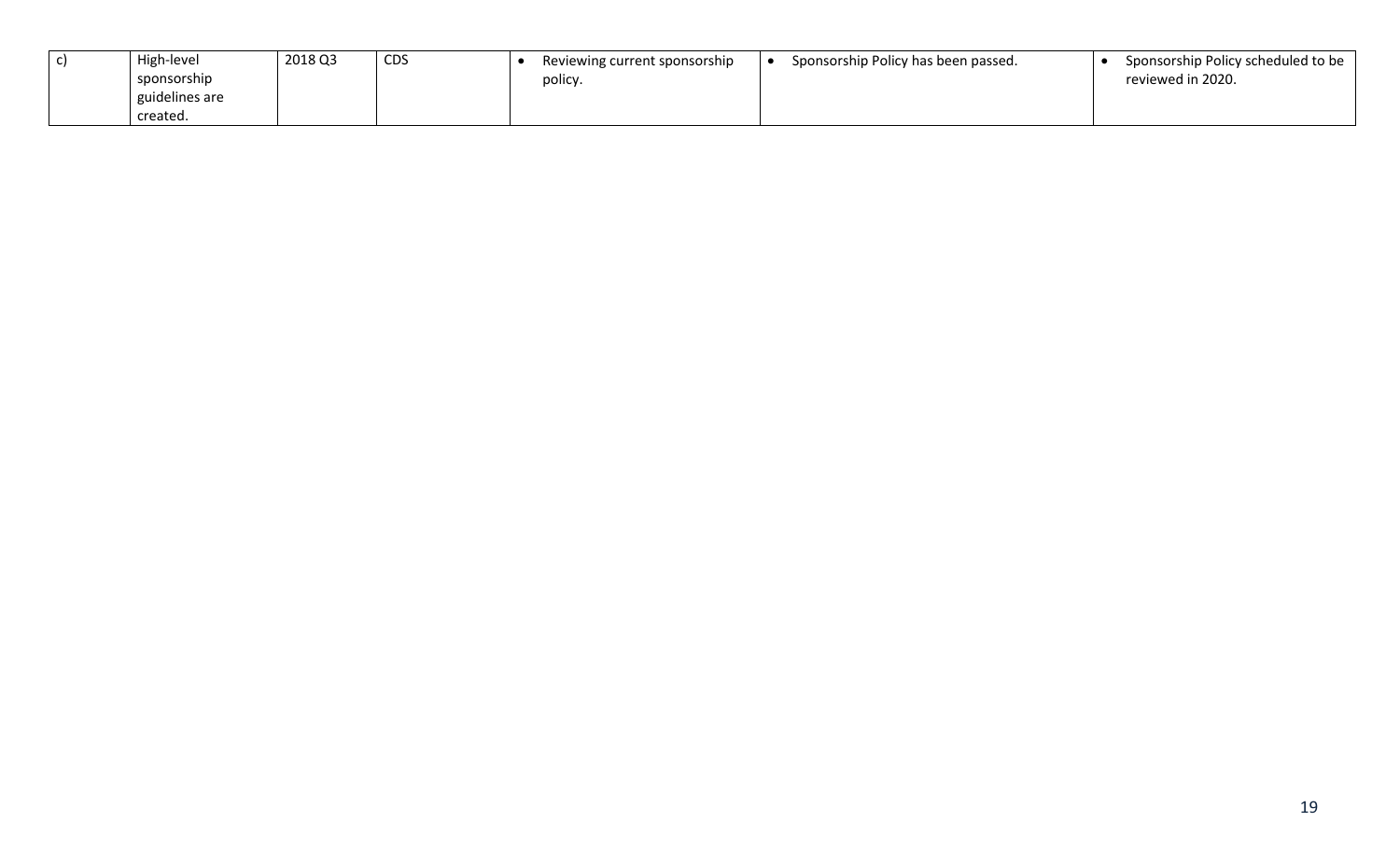### **LAND DEVELOPMENT**

|                 | <b>Strategies (we will)</b>                                        |                         |                            |                    | <b>Desired results or achievements</b>                                                                                                                                                                                     |           |                                                                                                                                                                                                                                                                               |           |                                                                                                                                                                                                                                                                                                      |  |  |
|-----------------|--------------------------------------------------------------------|-------------------------|----------------------------|--------------------|----------------------------------------------------------------------------------------------------------------------------------------------------------------------------------------------------------------------------|-----------|-------------------------------------------------------------------------------------------------------------------------------------------------------------------------------------------------------------------------------------------------------------------------------|-----------|------------------------------------------------------------------------------------------------------------------------------------------------------------------------------------------------------------------------------------------------------------------------------------------------------|--|--|
| a)              | Ensure that structures are in created to guide sustainable growth. |                         |                            |                    | a) The City's role in encouraging or discouraging growth is confirmed.<br>b) Growth management policies, including the use of fiscal tools like offsite levies, are in place.                                              |           |                                                                                                                                                                                                                                                                               |           |                                                                                                                                                                                                                                                                                                      |  |  |
| b)              | Work towards sustainable growth models.                            |                         |                            |                    | Density targets are used to encourage growth within existing city boundaries.<br>a)<br>Innovative urban planning results in creative land use models.<br>b)                                                                |           |                                                                                                                                                                                                                                                                               |           |                                                                                                                                                                                                                                                                                                      |  |  |
| c)              | Determine the most prudent growth areas for the City.              |                         |                            |                    | Determine anticipated City land needs for the next 50 years.<br>a)<br>Areas of geographical expansion are identified as early as possible.<br>b)<br>Annexations or amalgamations provide mutual benefit to partners.<br>c) |           |                                                                                                                                                                                                                                                                               |           |                                                                                                                                                                                                                                                                                                      |  |  |
|                 |                                                                    |                         |                            |                    | <b>Performance Measures</b>                                                                                                                                                                                                |           |                                                                                                                                                                                                                                                                               |           |                                                                                                                                                                                                                                                                                                      |  |  |
| <b>Strategy</b> | <b>Measure</b>                                                     | Status /<br>target time | <b>Lead Role</b>           |                    | <b>Status/Update 2018</b>                                                                                                                                                                                                  |           | <b>Status/Update 2019</b>                                                                                                                                                                                                                                                     |           | <b>Status/Update 2020</b>                                                                                                                                                                                                                                                                            |  |  |
| $\mathsf{a}$    | Council considers a<br>growth management<br>strategy.              | 2020 Q4                 | CM/Economic<br>Development | Saskatchewan side. | Council continues to work with<br>County of Vermilion River;<br>however, work required on                                                                                                                                  | $\bullet$ | Work continues on a Joint Growth Study<br>with County of Vermilion River, nothing<br>has been started with RM of Wilton or<br>Britannia.<br>North East Area Structure Plan.<br>Continual discussions on Annexation and<br>Growth. Strategy with County of<br>Vermilion River. | $\bullet$ | City of Lloydminster/County of Vermilion<br>River Joint Growth Study adopted June 10,<br>2019 Council Motion No.: 147-2019.<br>North East Area Structure Plan ongoing;<br>Proposed Concept Plan is under review.<br>Council Motion No. 188-2020 to proceed<br>with annexation application June 2020. |  |  |
| $\mathsf{a}$    | Council considers a<br>growth management<br>policy.                | 2020 Q4                 | <b>CM</b>                  | Meeting.           | Council to review at future Council                                                                                                                                                                                        | $\bullet$ | This will progress after the adoption of<br>the Joint Growth Study.                                                                                                                                                                                                           |           | This will continue once annexation process<br>is completed.                                                                                                                                                                                                                                          |  |  |
| $\mathsf{a}$    | Council review<br>Capital Projects Off-<br>site Levy Policy.       | 2019 Q4                 | OPS                        | Meeting.           | Council to review at future Council                                                                                                                                                                                        | $\bullet$ | Updated Bylaw and related policy to be<br>brought forward mid 2019 for review and<br>consideration.<br>Near completion, waiting on final funding<br>for WWTP - Q2 2019.                                                                                                       |           | Policy and bylaw development are being<br>finalized and information to be brought<br>forward to Q3 2020.                                                                                                                                                                                             |  |  |
| $\mathsf{b}$    | Council sets density<br>targets.                                   | 2019 Q4                 | <b>OPS</b>                 | Saskatchewan side  | Council to review Population<br>strategy completed in JGS.<br>Further review needed on                                                                                                                                     | $\bullet$ | This is a part of the Joint Growth Study<br>and will be part of the presentation to<br>Council later in 2019.                                                                                                                                                                 |           | Progress is dependent on the completion of<br>annexation.                                                                                                                                                                                                                                            |  |  |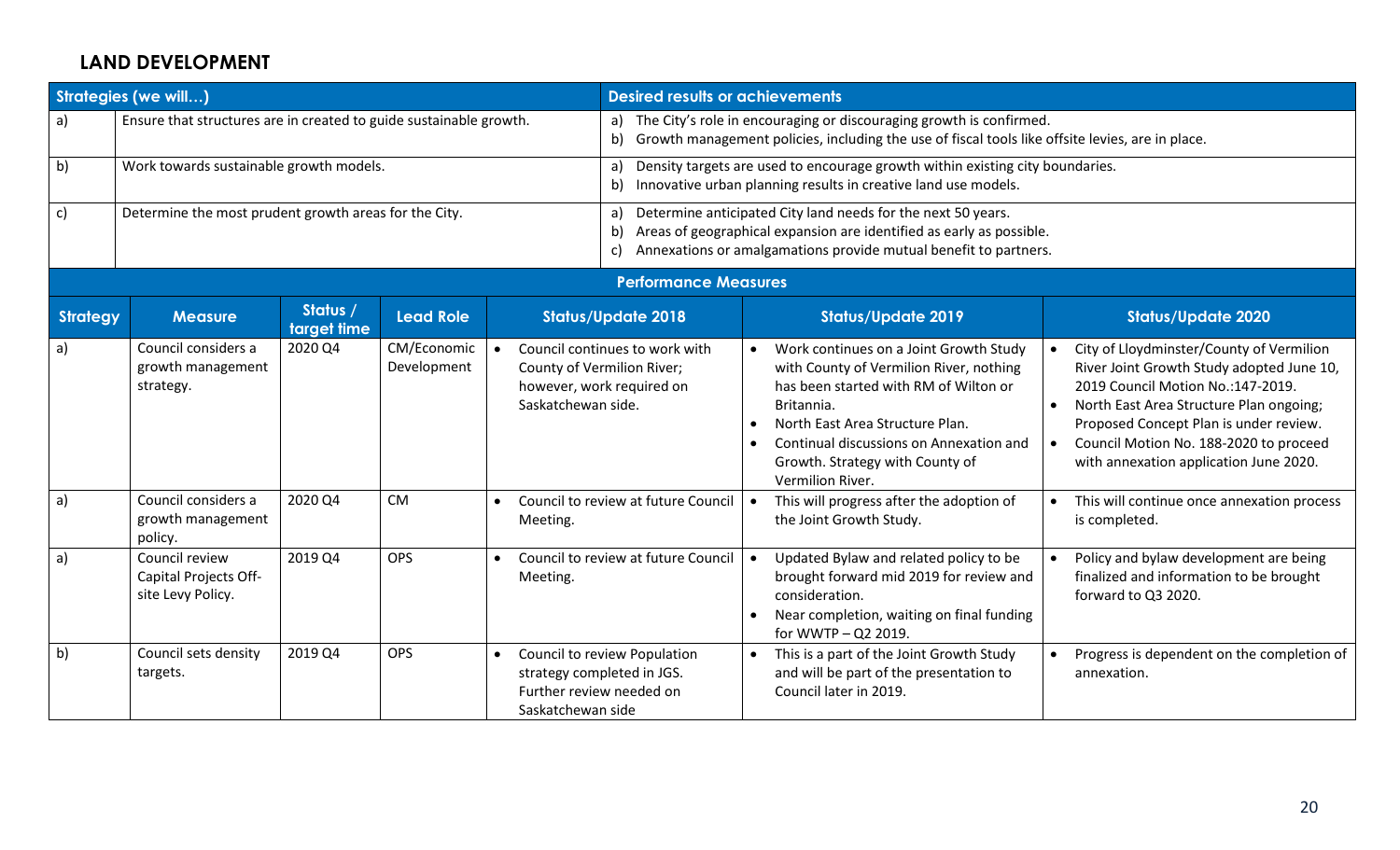| b) | At least one<br>(re)development<br>promotes increased<br>residential density. | 2020 Q1 | CM/Economic<br>Development | Will be considered in a future<br>development.                                                     | Will be considered in a future<br>development.                                                                   | Will be considered in a future<br>development.<br>Martin Browne Area Redevelopment plan<br>brought forward options for high-density<br>residential redevelopment.<br>Land Division continuously works with<br>developers for residential opportunities. |
|----|-------------------------------------------------------------------------------|---------|----------------------------|----------------------------------------------------------------------------------------------------|------------------------------------------------------------------------------------------------------------------|---------------------------------------------------------------------------------------------------------------------------------------------------------------------------------------------------------------------------------------------------------|
| C) | Long-term integrated<br>land use plans are<br>considered by<br>Council.       | 2018 Q4 | Ops                        | Council to review at future Council<br>Meeting.                                                    | This will need to be deferred until the<br>Joint Growth Study Strategy and Policy<br>has been adopted (2020 Q4). | Progress is dependent on the completion of<br>annexation.                                                                                                                                                                                               |
|    | Updated prospective<br>land use maps are<br>created.                          | 2019 Q1 | Ops                        | Council to review at future Council<br>Meeting.                                                    | City will continue to update the land use<br>maps as required and as annexation<br>finalizes.                    | City continues to update its land use maps<br>as require and further progress is<br>dependent on the completion of<br>annexation.                                                                                                                       |
| c) | Annexations or<br>amalgamations are<br>not contested.                         | 2020 Q4 | Council/CM                 | Meetings have occurred with<br>significant progress on relations<br>with negotiations to continue. | Ongoing<br>Meetings have occurred with significant<br>progress on relations with negotiations to<br>continue.    | Council Motion No. 188-2020 to proceed<br>with annexation application June 2020.                                                                                                                                                                        |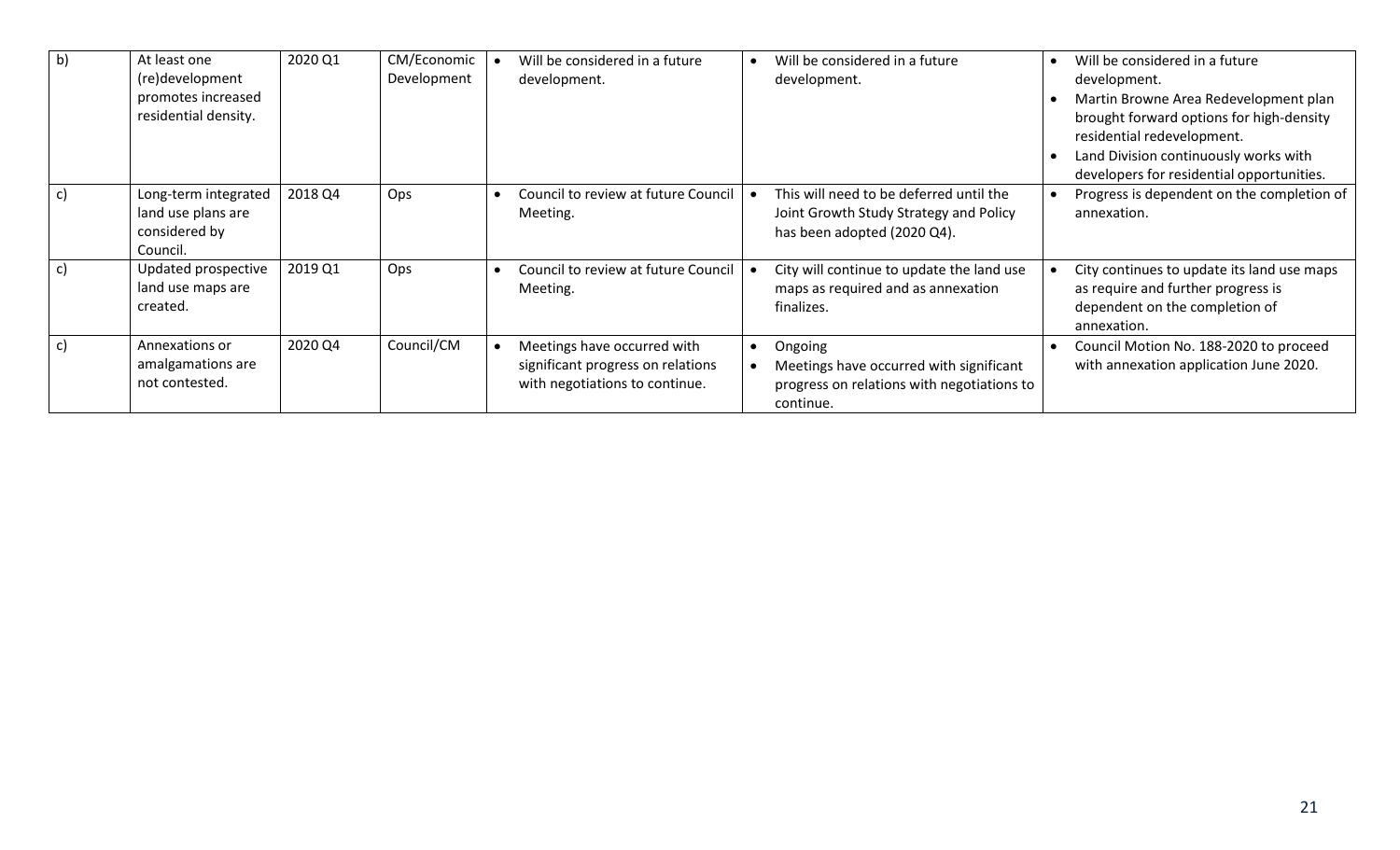## **LAND DIVISION MODEL**

|                 | <b>Strategies (we will)</b>                                                                  |                         |                            |                                                   | <b>Desired Results or achievements</b>                                                                                                           |                                                                                                                                               |                                                                                                                                                                                                                     |           |                                                                                                                                                                                                                                                                                                                                                 |  |  |  |
|-----------------|----------------------------------------------------------------------------------------------|-------------------------|----------------------------|---------------------------------------------------|--------------------------------------------------------------------------------------------------------------------------------------------------|-----------------------------------------------------------------------------------------------------------------------------------------------|---------------------------------------------------------------------------------------------------------------------------------------------------------------------------------------------------------------------|-----------|-------------------------------------------------------------------------------------------------------------------------------------------------------------------------------------------------------------------------------------------------------------------------------------------------------------------------------------------------|--|--|--|
| a)              | Determine the most appropriate model for management and sale of<br>City-owned land.          |                         |                            |                                                   | b)                                                                                                                                               | a) Land Division provides maximum return to the City.<br>Developable land is exploited in alignment with the City's sustainable future plans. |                                                                                                                                                                                                                     |           |                                                                                                                                                                                                                                                                                                                                                 |  |  |  |
| b)              | Incorporate land sales into City reserves.                                                   |                         |                            |                                                   |                                                                                                                                                  |                                                                                                                                               | a) A portion of land sales is used as an income stream into City reserves.                                                                                                                                          |           |                                                                                                                                                                                                                                                                                                                                                 |  |  |  |
|                 |                                                                                              |                         |                            |                                                   | <b>Performance Measures</b>                                                                                                                      |                                                                                                                                               |                                                                                                                                                                                                                     |           |                                                                                                                                                                                                                                                                                                                                                 |  |  |  |
| <b>Strategy</b> | <b>Measure</b>                                                                               | Status /<br>target time | <b>Lead Role</b>           |                                                   | <b>Status/Update 2018</b>                                                                                                                        |                                                                                                                                               | <b>Status Update 2019</b>                                                                                                                                                                                           |           | <b>Status/Update 2020</b>                                                                                                                                                                                                                                                                                                                       |  |  |  |
| a)              | Council chooses an<br>option based on<br>available land<br>development models.               | 2018 Q4                 | Council/CM                 | $\bullet$<br>role within Economic<br>Development. | Once the Economic Development<br>Strategic Plan is complete, this will<br>help define Land Division and its                                      | $\bullet$                                                                                                                                     | Economic Development Strategic Plan<br>Accepted Q1 2019. Land Division a pillar<br>within the Economic Development<br>Strategic Plan.<br>Land development to be branded,<br>promoted and marketed as Land Division. |           | Land development branded, promoted and<br>marketed as Land Division                                                                                                                                                                                                                                                                             |  |  |  |
| a)              | City-owned land is<br>sold or developed in<br>alignment with<br>achieving city goals.        | 2018 Q4                 | CM/Economic<br>Development | and acquiring land.                               | The City will continue to be in the<br>land business. Will work on policy<br>to help develop guidelines in<br>selling raw land or developed land | $\bullet$                                                                                                                                     | Ongoing                                                                                                                                                                                                             | $\bullet$ | Ongoing<br>Land Sales have been slow but<br>Administration has been utilizing various<br>means of marketing to increase sales.                                                                                                                                                                                                                  |  |  |  |
| $\mathsf{b}$    | Reserves policies<br>require a portion of<br>land sales to be<br>retained for future<br>use. | 2018 Q4                 | <b>CFO</b>                 | Not yet underway<br>$\bullet$<br>$\bullet$        | Carried forward to 2019                                                                                                                          | $\bullet$                                                                                                                                     | Will review as part of the creation of the<br>policy for reserves as a whole and<br>reallocate reserves if necessary Q2.                                                                                            |           | Unrestricted - Sale of City Land and<br><b>Building Operating Reserve was established</b><br>to account for proceeds from any sales of<br>City Lands and Buildings. These funds are<br>available for buildings and land purchases<br>and capital expenditures required for<br>preparing City properties for sale<br>remediation, services, etc. |  |  |  |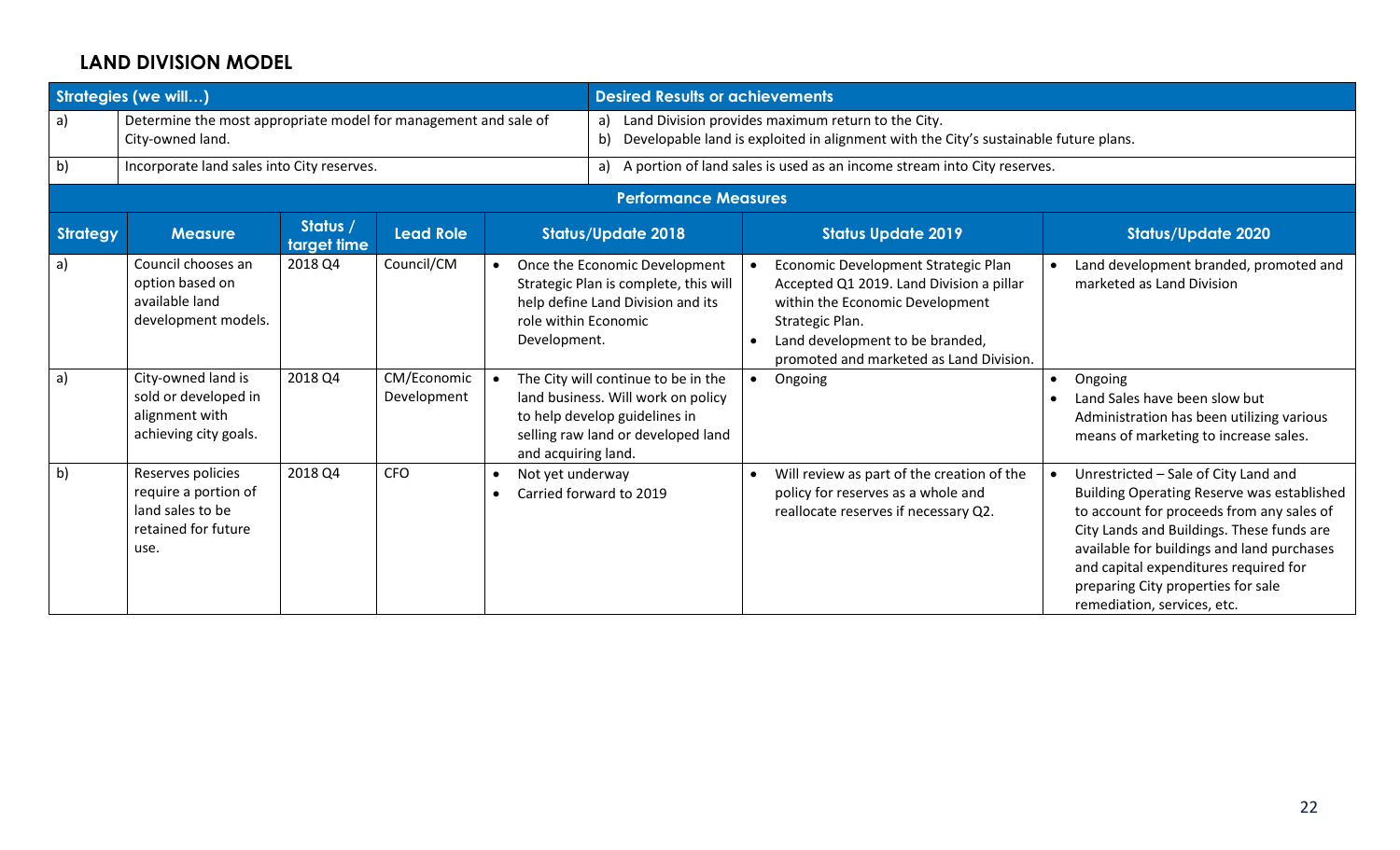# **UTILITY UPGRADES**

|                 | Strategies (we will)                                                         |                            |                  |              | <b>Desired results or achievements</b>                                                                                                                                                  |           |                                                                            |                                                                                                                                                                                                                       |                     |
|-----------------|------------------------------------------------------------------------------|----------------------------|------------------|--------------|-----------------------------------------------------------------------------------------------------------------------------------------------------------------------------------------|-----------|----------------------------------------------------------------------------|-----------------------------------------------------------------------------------------------------------------------------------------------------------------------------------------------------------------------|---------------------|
| a)              | Determine a funding model for upgrades to the wastewater<br>treatment plant. |                            |                  |              | a) Wastewater plant funding options study and recommendations is completed.<br>b)<br>Wastewater treatments plant maintains certification.<br>c)                                         |           | Infrastructure grant funding options are identified and explored.          |                                                                                                                                                                                                                       |                     |
| b)              | Explore creation of municipally-owned utility corporation.                   |                            |                  |              | a) Utilities are managed under the most appropriate structure.                                                                                                                          |           |                                                                            |                                                                                                                                                                                                                       |                     |
| c)              | Explore regional service agreement for various utilities.                    |                            |                  |              | a)                                                                                                                                                                                      |           | Benefits and costs of service delivery are available to regional partners. |                                                                                                                                                                                                                       |                     |
|                 |                                                                              |                            |                  |              | <b>Performance Measures</b>                                                                                                                                                             |           |                                                                            |                                                                                                                                                                                                                       |                     |
| <b>Strategy</b> | <b>Measure</b>                                                               | Status /<br>target<br>time | <b>Lead Role</b> |              | <b>Status/Update 2018</b>                                                                                                                                                               |           | <b>Status/Update 2019</b>                                                  | <b>Status/Update 2020</b>                                                                                                                                                                                             |                     |
| a)              | Funding options<br>study is<br>completed.                                    | 2018 Q3                    | Ops              | borrowing.   | The best option is the City receiving<br>funds from both provinces and the<br>federal government covering 2/3 of the<br>proposed cost, with the City<br>contributing the final 1/3 from | $\bullet$ | Ongoing                                                                    | Funding: 1/3 Federal Government, and 1/3 support split<br>between the Province of Saskatchewan and Province of<br>Alberta and the other 1/3 contribution from the City of<br>Lloydminster.<br>Validation - June 2020. |                     |
| a)              | Applications have<br>been submitted                                          | 2019 Q2                    | CFO/Ops          |              | Applications have been made to both<br>the Alberta and Saskatchewan's New                                                                                                               |           | The City applied for<br>additional funding through                         | The City formally received all approval for the new Mechanical<br>Wastewater Treatment Facility Project in 2019.                                                                                                      |                     |
|                 | for any available                                                            |                            |                  |              | <b>Building Canada Fund. Additional</b>                                                                                                                                                 |           | the Alberta Investing in                                                   | <b>Breakdown</b>                                                                                                                                                                                                      |                     |
|                 | grants.                                                                      |                            |                  |              | application was made to the Alberta                                                                                                                                                     |           | Canada Infrastructure                                                      | Federal                                                                                                                                                                                                               | 24,178,915.00<br>\$ |
|                 |                                                                              |                            |                  | Partnership. | Municipal Water/Wastewater                                                                                                                                                              |           | Program.                                                                   | Alberta                                                                                                                                                                                                               | 12,700,000.00<br>\$ |
|                 |                                                                              |                            |                  |              | Continue to explore grants for the                                                                                                                                                      |           |                                                                            | Saskatchewan                                                                                                                                                                                                          | 12,100,000.00<br>\$ |
|                 |                                                                              |                            |                  | WWTP.        |                                                                                                                                                                                         |           |                                                                            | Provincial (AB+SK)                                                                                                                                                                                                    | 24,800,000.00<br>\$ |
|                 |                                                                              |                            |                  |              |                                                                                                                                                                                         |           |                                                                            | <b>Total funding allocated</b>                                                                                                                                                                                        | 48,978,915.00<br>\$ |
|                 |                                                                              |                            |                  |              |                                                                                                                                                                                         |           |                                                                            | City's contribution (borrowing)                                                                                                                                                                                       | 32,521,085.00<br>\$ |
|                 |                                                                              |                            |                  |              |                                                                                                                                                                                         |           |                                                                            | Total eligible costs                                                                                                                                                                                                  | 80,000,000.00<br>\$ |
|                 |                                                                              |                            |                  |              |                                                                                                                                                                                         |           |                                                                            | Total eligible costs as deemed by                                                                                                                                                                                     | \$<br>72,544,000.00 |
|                 |                                                                              |                            |                  |              |                                                                                                                                                                                         |           |                                                                            | PTIC-SCF 2015                                                                                                                                                                                                         |                     |
|                 |                                                                              |                            |                  |              |                                                                                                                                                                                         |           |                                                                            | Total ineligible costs                                                                                                                                                                                                | \$<br>1,500,000.00  |
|                 |                                                                              |                            |                  |              |                                                                                                                                                                                         |           |                                                                            | Total project costs including                                                                                                                                                                                         | 81,500,000.00<br>\$ |
|                 |                                                                              |                            |                  |              |                                                                                                                                                                                         |           |                                                                            | eligible and ineligible                                                                                                                                                                                               |                     |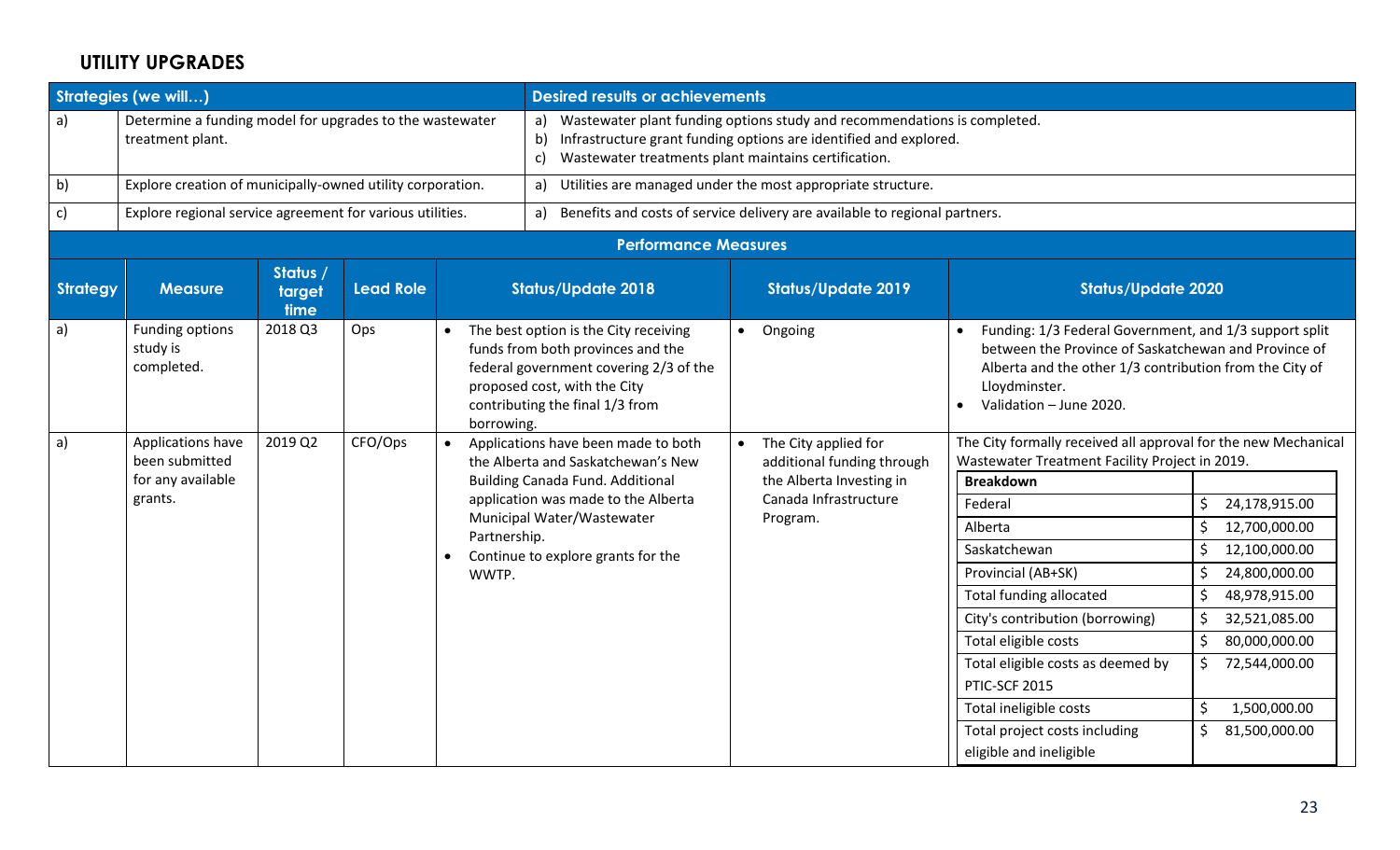| a) | Plan for upgrade<br>to wastewater<br>treatment plant is<br>approved by<br>Council.     | 2018 Q1 | Ops     | Council approved the use of the project<br>delivery method of Integrated Project<br>Delivery. The method will provide the<br>most efficient process for the design and<br>construction of the facility. The project<br>is on hold pending the municipality<br>receiving sufficient funding. |                        | All work in relation to<br>proceeding with the<br><b>Integrated Project Delivery</b><br>process and the design and<br>construction of the new<br>facility are awaiting<br>approvals to start once the<br>City has received funding.                                                                                    | $\bullet$              | The project has started and currently working to complete<br>the validation phase.<br>COVID-19 has affected the use of the Big Room, but the<br>team has adapted to using Microsoft Teams and video<br>conferencing to continue the collaborative work<br>environment.                                                                                                                                                                                                                       |
|----|----------------------------------------------------------------------------------------|---------|---------|---------------------------------------------------------------------------------------------------------------------------------------------------------------------------------------------------------------------------------------------------------------------------------------------|------------------------|------------------------------------------------------------------------------------------------------------------------------------------------------------------------------------------------------------------------------------------------------------------------------------------------------------------------|------------------------|----------------------------------------------------------------------------------------------------------------------------------------------------------------------------------------------------------------------------------------------------------------------------------------------------------------------------------------------------------------------------------------------------------------------------------------------------------------------------------------------|
| b) | Council considers<br>alternative<br>structures for<br>managing<br>municipal utilities. | 2019 Q3 | Ops/CFO | There is a software program to explore<br>better model. Due to time constraints<br>on Finance support for supporting the<br>model with numbers from Finance has<br>been put on hold until progress is made<br>with the financial package.                                                   |                        | 75% of financial data input<br>has been completed along<br>with Capital expenditures<br>identified in City Master<br>Plans. A number of utility<br>model scenarios are set up<br>for review, however,<br>additional data input is<br>required to complete<br>modelling to<br>determine if current utility<br>fees meet | $\bullet$<br>$\bullet$ | Financial data input for 2018-2020 has been completed.<br>Capital Plan expenditures, revenue and expense<br>projections are being updated.<br>Basis and assumptions for the use of Waterworth for solid<br>waste has been finalized. Sensitivity analysis is being done<br>offline to determine the appropriate tonnage and revenue<br>projections. Basis and assumptions for wastewater and<br>storm are in progress.<br>Utility Model in progress. ELT to be updated by June/July<br>2020. |
|    |                                                                                        |         |         |                                                                                                                                                                                                                                                                                             | $\bullet$<br>$\bullet$ | future Operating and Capital<br>expenditures.<br>As part of the work to be<br>completed in Asset<br>Management in 2019, a<br>prioritization matrix will be<br>established to assist in<br>prioritizing capital projects.<br>2019 Q3 review for<br>implementation 2020<br>budget.                                       |                        |                                                                                                                                                                                                                                                                                                                                                                                                                                                                                              |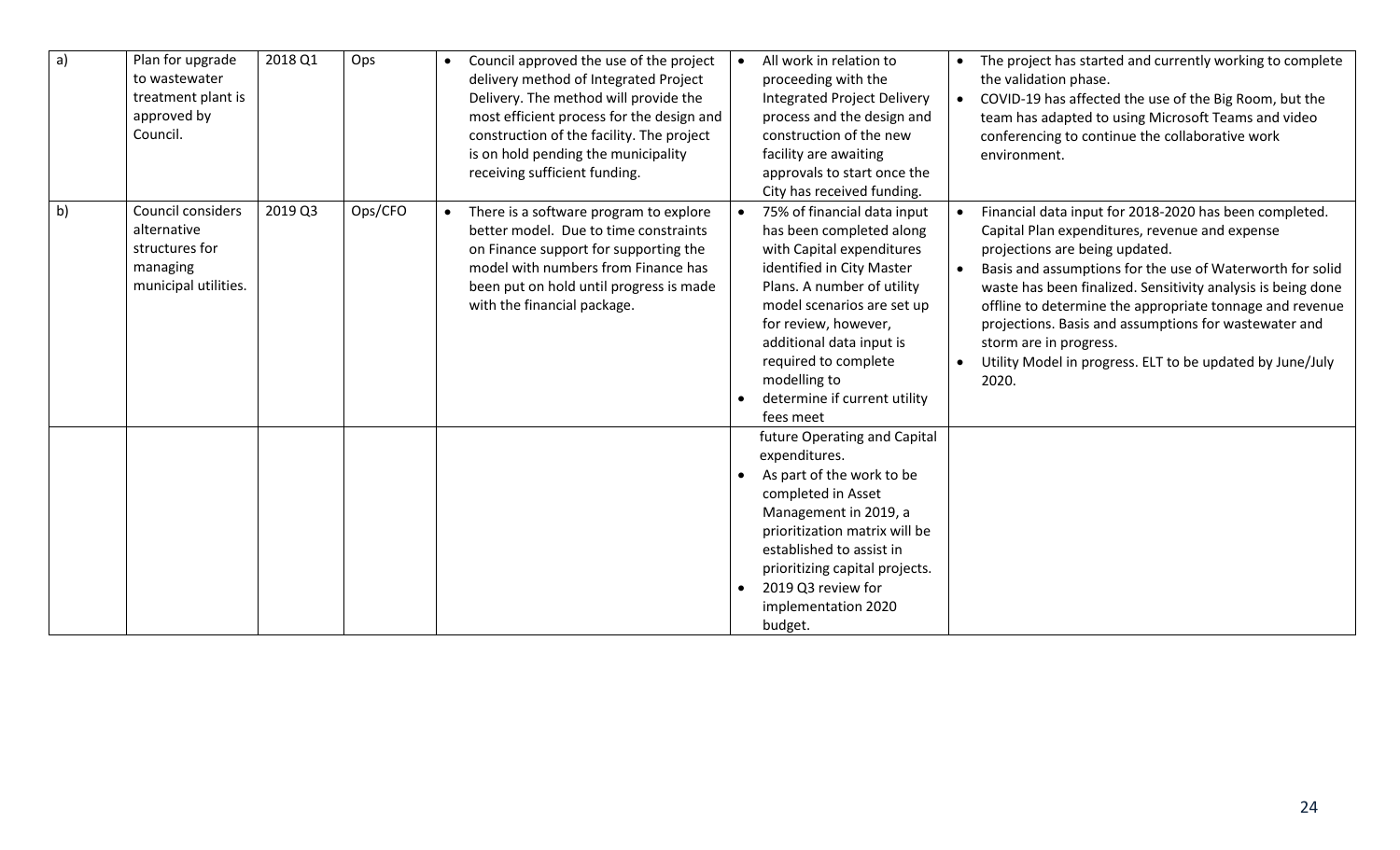| Service delivery   | 2018 Q3 | CM/Ops | MOU signed with Sask Water; ACE    | Discussions continue with SaskWater. Working towards<br>Discussions continue with      |
|--------------------|---------|--------|------------------------------------|----------------------------------------------------------------------------------------|
| options are        |         |        | Agreement complete; preliminary    | SaskWater and establishing<br>finalizing the agreement.                                |
| presented to       |         |        | discussions on regional wastewater | an agreement to be brought<br>Continue discussions with County of Vermilion River with |
| neighbouring       |         |        |                                    | forward for consideration in<br>regional services.                                     |
| municipalities and |         |        |                                    | 2019.<br>Operational Agreement with ACE                                                |
| industry.          |         |        |                                    | Continue discussions County                                                            |
|                    |         |        |                                    | of Vermilion River with                                                                |
|                    |         |        |                                    | regional services.                                                                     |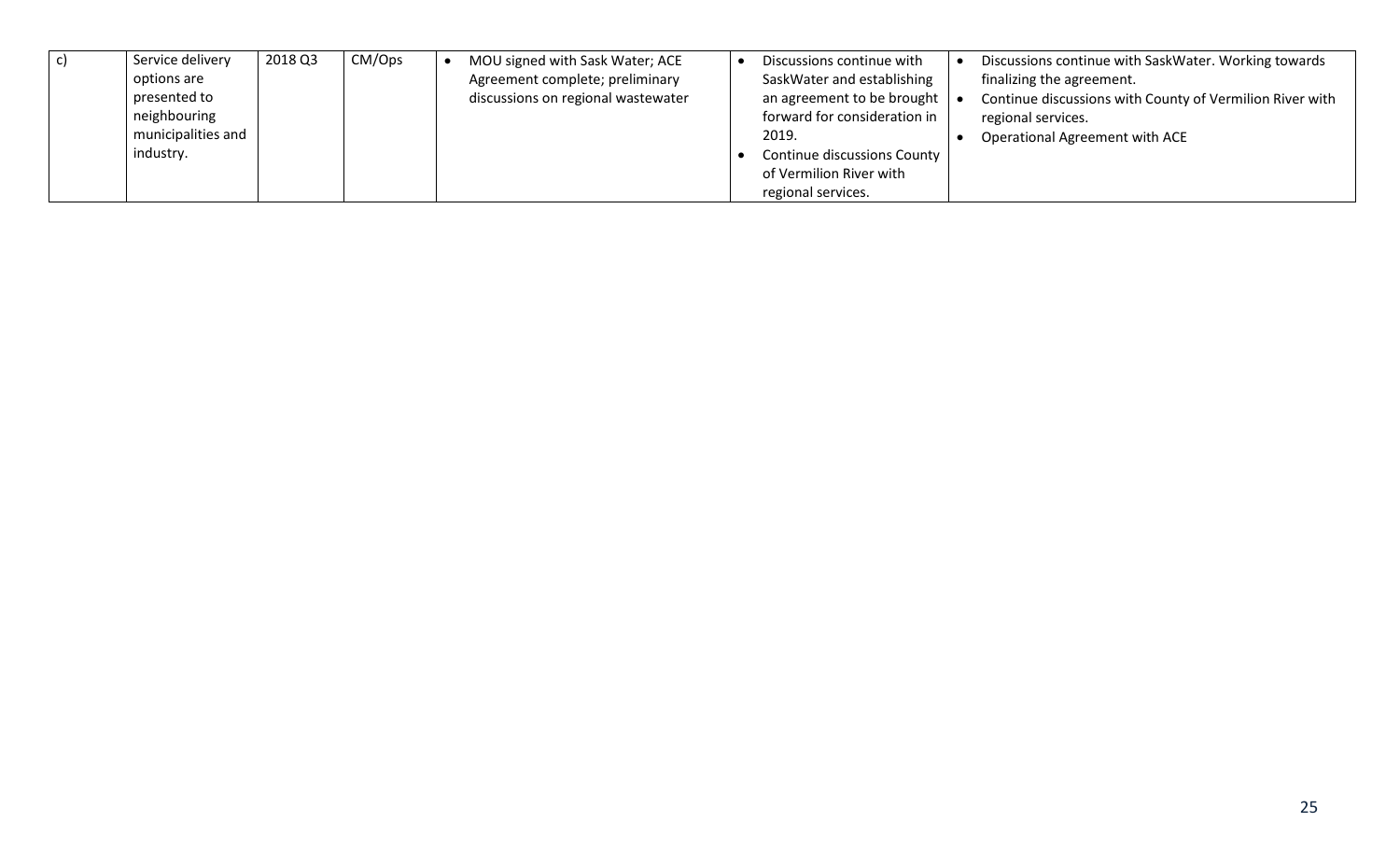#### **AIRPORT MANAGEMENT**

|          | <b>Strategies (we will)</b>                                                              |                            |                            |  |                                                                    |                                                                                                                                                                                      | <b>Desired results or achievements</b>                                                                                                                                                                                                                                  |                                                                                                                                                                                                                                                                    |  |  |  |
|----------|------------------------------------------------------------------------------------------|----------------------------|----------------------------|--|--------------------------------------------------------------------|--------------------------------------------------------------------------------------------------------------------------------------------------------------------------------------|-------------------------------------------------------------------------------------------------------------------------------------------------------------------------------------------------------------------------------------------------------------------------|--------------------------------------------------------------------------------------------------------------------------------------------------------------------------------------------------------------------------------------------------------------------|--|--|--|
| a)       | Increase the use of the airport.                                                         |                            |                            |  | a)<br>b)<br>C)                                                     | Recommendations from the 2016 Passenger Demand Study are developed.<br>Specific recommendations are acted upon.<br>Lloydminster airport is promoted to business and industry.        |                                                                                                                                                                                                                                                                         |                                                                                                                                                                                                                                                                    |  |  |  |
| b)       | Explore options for increased scheduled service into the airport.                        |                            |                            |  | a)                                                                 |                                                                                                                                                                                      | Citizens and business in Lloydminster have more options for flying out of the City.                                                                                                                                                                                     |                                                                                                                                                                                                                                                                    |  |  |  |
| c)       | Create plans to upgrade the airport.                                                     |                            |                            |  | a)<br>b)<br>c)                                                     | Runways, taxiways and aprons are certified for transport category aircraft.<br>Landing system allows Category I or II ILS approaches.<br>Published approaches allow all-weather use. |                                                                                                                                                                                                                                                                         |                                                                                                                                                                                                                                                                    |  |  |  |
|          |                                                                                          |                            |                            |  | <b>Performance Measures</b>                                        |                                                                                                                                                                                      |                                                                                                                                                                                                                                                                         |                                                                                                                                                                                                                                                                    |  |  |  |
| Strategy | <b>Measure</b>                                                                           | Status /<br>target<br>time | <b>Lead Role</b>           |  | <b>Status/Update 2018</b>                                          |                                                                                                                                                                                      | <b>Status/Update 2019</b>                                                                                                                                                                                                                                               | <b>Status/Update 2020</b>                                                                                                                                                                                                                                          |  |  |  |
| a)       | Council is aware of<br>recommendations<br>emerging from the<br>Passenger Demand<br>Study | Q4 2019                    | Clerk/Ops                  |  | Review update and conduct long-<br>range survey on airport demand. |                                                                                                                                                                                      | • This item did not make the list of projects<br>for 2019 and will be considered into the<br>2020 Budget request.                                                                                                                                                       | This did not make the list of projects for<br>2020.<br>The Airport Master plan is being conducted<br>and once completed will provide long-range<br>planning for not only air travel out of YLL,<br>but a broader use of the Aerodrome and<br>accompany facilities. |  |  |  |
| a)       | Administration acts on<br>accepted<br>recommendations.                                   | Q4 2019                    | Clerk/Ops                  |  | Provide Council with<br>recommendations.                           |                                                                                                                                                                                      | • Provide Council with recommendations.<br>• Ongoing $-$ Q4 2019.                                                                                                                                                                                                       | COVID-19 Pandemic has reduced Airport<br>usage, until flying restrictions are lifted for<br>international flights, the Airport may<br>continue to see a decline in its usage.<br>Provides Council with recommendations.                                            |  |  |  |
| a)       | Lloydminster airport is<br>part of economic<br>development<br>strategies.                | Q4 2019                    | CM/Economic<br>Development |  | Economic Development is<br>incorporating this into their plan.     |                                                                                                                                                                                      | • Q1 Request for 25% Regional Aerotropolis<br>Study project support from the County of<br>Vermilion River. Support granted, 25% or<br>\$37,500.00.<br>Q2 Application for CARES funding for<br>Regional Aerotropolis Study.<br>• Q2 RFP for Regional Aerotropolis Study. | The Airport Master Plan (Regional<br>Aerotropolis Study) was completed in June<br>2020 and will guide future development for<br>the airport.                                                                                                                       |  |  |  |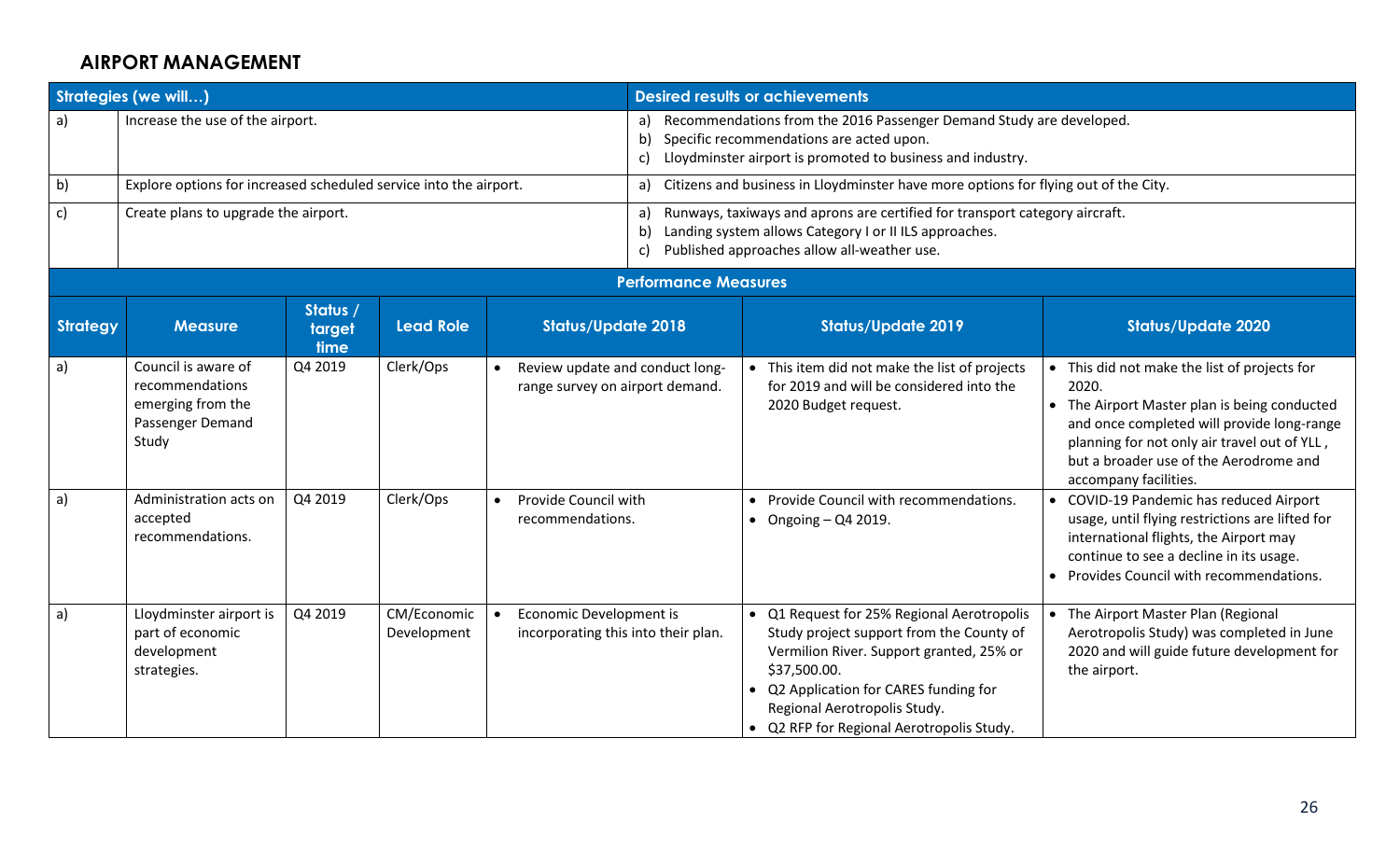| $\overline{b}$ | City or region meets<br>with at least two air<br>carriers about<br>scheduled service. | Q3 2019 | Clerk/Ops/CDS | $\bullet$ | As of June 21 <sup>st</sup> , the second air<br>carrier started in Lloydminster<br>with active flights 6 days a week<br>from Sunday to Friday.                                                                                                                                                                                                                                                                                                                                                                                                                                                                                                                                                                                                                                                                                                                                          | • One carrier has increased its flights to<br>seven days per week.                                                                                                                                                                                                                                                                                                                                | • As a result of COVID-19 there has been a<br>reduction in the use of air services at the<br>airport. Once restrictions are lifted the City<br>will look at ways to encourage increased<br>usage.                                                                                                                                                                                                 |
|----------------|---------------------------------------------------------------------------------------|---------|---------------|-----------|-----------------------------------------------------------------------------------------------------------------------------------------------------------------------------------------------------------------------------------------------------------------------------------------------------------------------------------------------------------------------------------------------------------------------------------------------------------------------------------------------------------------------------------------------------------------------------------------------------------------------------------------------------------------------------------------------------------------------------------------------------------------------------------------------------------------------------------------------------------------------------------------|---------------------------------------------------------------------------------------------------------------------------------------------------------------------------------------------------------------------------------------------------------------------------------------------------------------------------------------------------------------------------------------------------|---------------------------------------------------------------------------------------------------------------------------------------------------------------------------------------------------------------------------------------------------------------------------------------------------------------------------------------------------------------------------------------------------|
| c)             | Airport infrastructure<br>is upgraded, or plans<br>are in place to do so.             | Q3 2019 | Clerk/Ops     |           | Transport Canada is reviewing<br>runway upgrade for 2019 and City<br>of Lloydminster is upgrading taxi<br>ways for the next 3 years                                                                                                                                                                                                                                                                                                                                                                                                                                                                                                                                                                                                                                                                                                                                                     | • City has been approved for \$5,200,000<br>runway upgrade to be completed in 2019.<br>Taxiway upgrades will be proceeding in<br>2019.                                                                                                                                                                                                                                                            | • Proceeding with taxi way upgrades in 2020.<br>• In 2020, the Airport is starting terminal<br>building upgrades with upgrades to the<br>concrete in front of terminal building.<br>• Runway project has been completed.<br>• Installation of a backup generator is<br>expected to be completed in Q3 2020.                                                                                       |
| $\mathsf{c})$  | Transport Canada<br>approves revisions to<br>airport landing<br>instrumentation.      | Q3 2019 | Clerk         |           | All aeronautical data for the<br>Lloydminster Airport is up to date<br>and compliant with current<br>Canadian Aviation Regulations.<br>Runway approaches at the<br>Lloydminster Airport utilize the<br>best Global Positioning Satellite<br>System currently available. The<br>runway approaches initially<br>implemented and approved by<br>Transport Canada in 2013 and<br>there is only one better system<br>available - a radio-based system<br>which provides an operational<br>cloud level only 50 feet lower than<br>that of the current system. This<br>radio-based system has an initial<br>cost estimate range of \$3 to \$10<br>mil USD and could foreseeably be<br>replaced by GPS technology in the<br>future. The only growth that<br>would ever affect the current<br>system would be to lengthen the<br>runway, thus geographically<br>changing the approach locations. | All aeronautical data for the Lloydminster<br>Airport is up to date and compliant with<br>current Canadian Aviation Security<br>Regulations.<br>The approach system currently in use is<br>still the best Global Positioning Satellite<br>System available at the time of this report.<br>There are no indicators of a need to<br>consider a radio-based system in the near<br>or distant future. | All aeronautical data for the Lloydminster<br>Airport is up to date and compliant with<br>current Canadian Aviation Security<br>Regulations.<br>The approach system currently in use is still<br>the best Global Positioning Satellite System<br>available at the time of this report.<br>There are no indicators of a need to<br>consider a radio-based system in the near or<br>distant future. |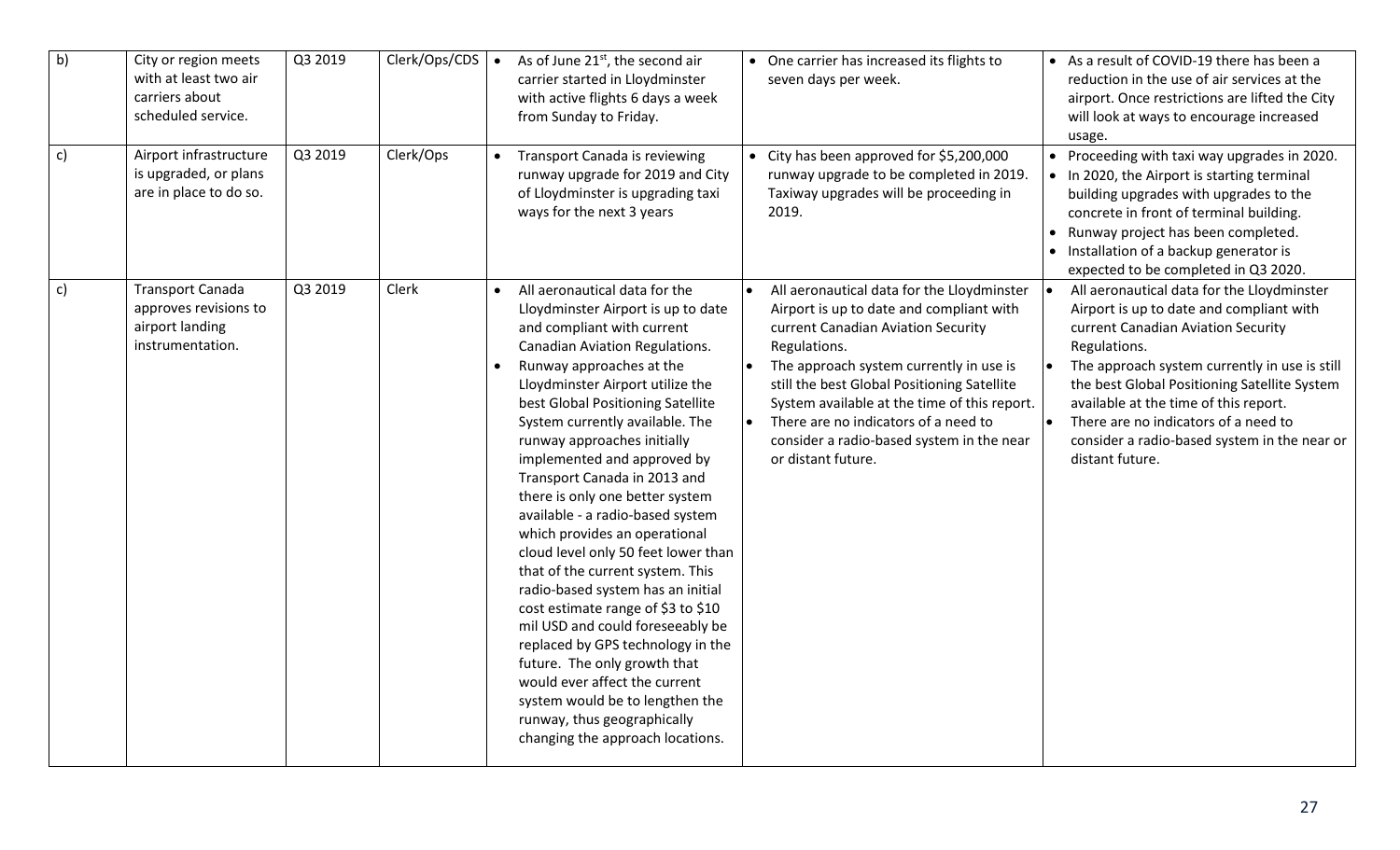| $\mathsf{C}$ | <b>Fransport Canada</b><br>updates published<br>approaches. | Q3 2019 | Clerk | All aeronautical data for the<br>Lloydminster Airport is up to date<br>and compliant with current<br><b>Canadian Aviation Regulations.</b><br>Unless otherwise instructed,<br>Lloydminster Airport Aeronautical<br>Data is at minimum reviewed by<br>Airport Staff on a quarterly basis<br>and any required update(s) will be<br>submitted to NAV Canada. NAV<br>Canada will then publish the<br>update in all relevant aeronautical<br>documents. There are no<br>forecasted amendments to the<br>published Lloydminster Airport<br>runway approaches | $\bullet$ | Data review schedule remains<br>unchanged.<br>All aeronautical data for the Lloydminster<br>Airport is up to date and compliant with<br>current Canadian Aviation Security<br>Regulations.<br>There are no forecasted amendments to<br>the published Lloydminster Airport<br>runway approaches at the time of this<br>report. | Data review schedule remains unchanged.<br>All aeronautical data for the Lloydminster<br>Airport is up to date and compliant with<br>current Canadian Aviation Security<br>Regulations.<br>There are no forecasted amendments to<br>the published Lloydminster Airport runway<br>approaches at the time of this report.<br>The Safety Management System and<br>Airport Security protocols developed by the<br>Lloydminster Airport are currently being<br>shared by Transport Canada to other<br>Airport Operators as templates for<br>regulatory compliance. |
|--------------|-------------------------------------------------------------|---------|-------|--------------------------------------------------------------------------------------------------------------------------------------------------------------------------------------------------------------------------------------------------------------------------------------------------------------------------------------------------------------------------------------------------------------------------------------------------------------------------------------------------------------------------------------------------------|-----------|-------------------------------------------------------------------------------------------------------------------------------------------------------------------------------------------------------------------------------------------------------------------------------------------------------------------------------|---------------------------------------------------------------------------------------------------------------------------------------------------------------------------------------------------------------------------------------------------------------------------------------------------------------------------------------------------------------------------------------------------------------------------------------------------------------------------------------------------------------------------------------------------------------|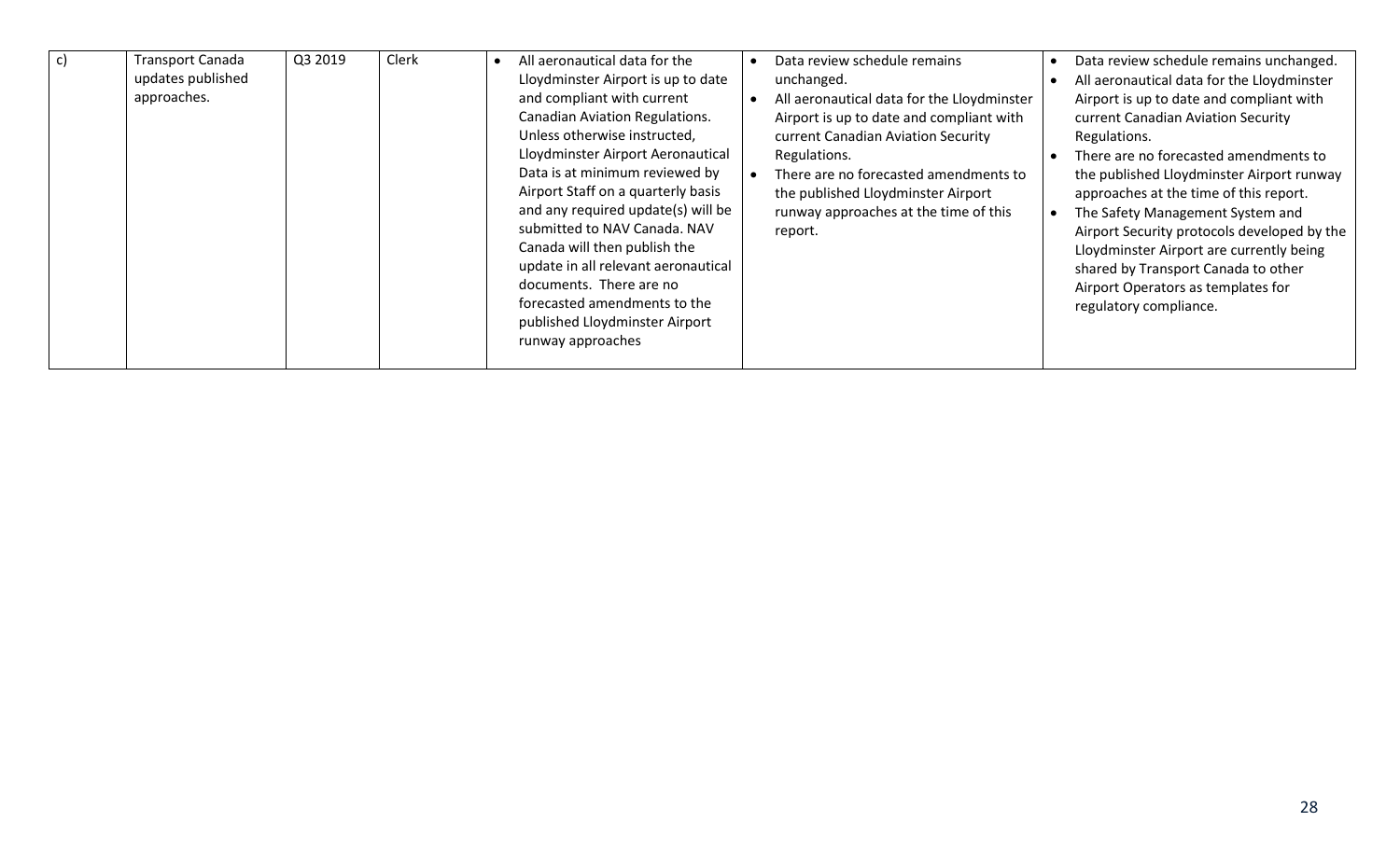# **LONG-RANGE CULTURAL FACILITY PLANNING**

| <b>Strategies (we will)</b> |                                                                                    |                         |                  |           | <b>Desired results or achievements</b>                                                                                                                                                                                                                                                                                                                                              |                                                            |                                                                                                                                                                                                                                                                                                                                                           |  |                                                                                                                                                                                                                                                                                                                                                                                                         |  |  |
|-----------------------------|------------------------------------------------------------------------------------|-------------------------|------------------|-----------|-------------------------------------------------------------------------------------------------------------------------------------------------------------------------------------------------------------------------------------------------------------------------------------------------------------------------------------------------------------------------------------|------------------------------------------------------------|-----------------------------------------------------------------------------------------------------------------------------------------------------------------------------------------------------------------------------------------------------------------------------------------------------------------------------------------------------------|--|---------------------------------------------------------------------------------------------------------------------------------------------------------------------------------------------------------------------------------------------------------------------------------------------------------------------------------------------------------------------------------------------------------|--|--|
| a)                          | Determine the current state of all City cultural facilities.                       |                         |                  |           | a)                                                                                                                                                                                                                                                                                                                                                                                  |                                                            | Gather data about facility life expectancy and operating costs in Work Tech.                                                                                                                                                                                                                                                                              |  |                                                                                                                                                                                                                                                                                                                                                                                                         |  |  |
| b)                          | Provide direction on facility updating and management on a case-by-<br>case basis. |                         |                  |           | a)                                                                                                                                                                                                                                                                                                                                                                                  | Cultural Facility Usage and Suitability Policy is created. |                                                                                                                                                                                                                                                                                                                                                           |  |                                                                                                                                                                                                                                                                                                                                                                                                         |  |  |
| $\mathsf{c})$               | Identify options for facility usage, upgrade, and replacement.                     |                         |                  |           | a)                                                                                                                                                                                                                                                                                                                                                                                  |                                                            | Actions required for each facility are identified and action begun.                                                                                                                                                                                                                                                                                       |  |                                                                                                                                                                                                                                                                                                                                                                                                         |  |  |
| d)                          | Ensure that cultural facilities meet identified needs as closely as<br>possible.   |                         |                  |           | a)                                                                                                                                                                                                                                                                                                                                                                                  |                                                            | Stakeholders provide input into how facilities fit within in cultural fabric of the City and Region.                                                                                                                                                                                                                                                      |  |                                                                                                                                                                                                                                                                                                                                                                                                         |  |  |
|                             |                                                                                    |                         |                  |           | <b>Performance Measures</b>                                                                                                                                                                                                                                                                                                                                                         |                                                            |                                                                                                                                                                                                                                                                                                                                                           |  |                                                                                                                                                                                                                                                                                                                                                                                                         |  |  |
| <b>Strategy</b>             | <b>Measure</b>                                                                     | Status /<br>target time | <b>Lead Role</b> |           | <b>Status/Update 2018</b>                                                                                                                                                                                                                                                                                                                                                           |                                                            | <b>Status/Update 2019</b>                                                                                                                                                                                                                                                                                                                                 |  | <b>Status/Update 2020</b>                                                                                                                                                                                                                                                                                                                                                                               |  |  |
| a)                          | Cultural facility<br>condition study is<br>complete.                               | 2019 Q3                 | <b>CDS</b>       | $\bullet$ | A building committee was formed<br>and reviewed City buildings.<br>Preparing a report to Council to<br>develop a plan for facilities.<br>Currently, Administration is using<br>an old assessment (completed in<br>2010) for the LCSC. There was no<br>budget allocation in 2018 for a<br>building assessment but pending<br>direction from Council could<br>include in 2019 budget. | $\bullet$<br>$\bullet$<br>$\bullet$                        | Contractor has been hired to conduct<br>conditions study.<br>The contractor will evaluate condition,<br>make recommendations on exhibits,<br>make recommendations for space needed<br>provide three concept drawings for future<br>facility based on condition report and<br>space needs assessment.<br>Final draft in preparation of Council Q2<br>2019. |  | Have discussed two short-term/medium-<br>term concepts to move LCSC during Regular<br>Council meetings in 2020. Public<br>engagement is underway via an online<br>survey and will be brought forward in latter<br>Q2 or early Q3 2020 for Council's<br>consideration.<br>Recreation Feasibility Study is being<br>conducted to review the aging Centennial<br>Civic Centre and a future Aquatic Centre. |  |  |
| b)                          | Council considers<br><b>Cultural Facility Usage</b><br>and Suitability Policy.     | 2019 Q3                 | <b>CDS</b>       | Policies. | The completion of the building<br>report will give guidelines to<br>developing a policy. Administration<br>is reviewing other municipalities'<br><b>Facility Usage and Suitability</b>                                                                                                                                                                                              | $\bullet$<br>$\bullet$                                     | Will happen late 2019 Q3 or early Q4.<br>Final draft in preparation of Council Q2<br>2019.                                                                                                                                                                                                                                                                |  | Lloydminster Cultural and Science Centre<br>Infrastructure and Functional / Spatial<br>Needs Study which included a Feasibility<br>Study completed and presented publicly<br>November 18, 2019 GPC Meeting.                                                                                                                                                                                             |  |  |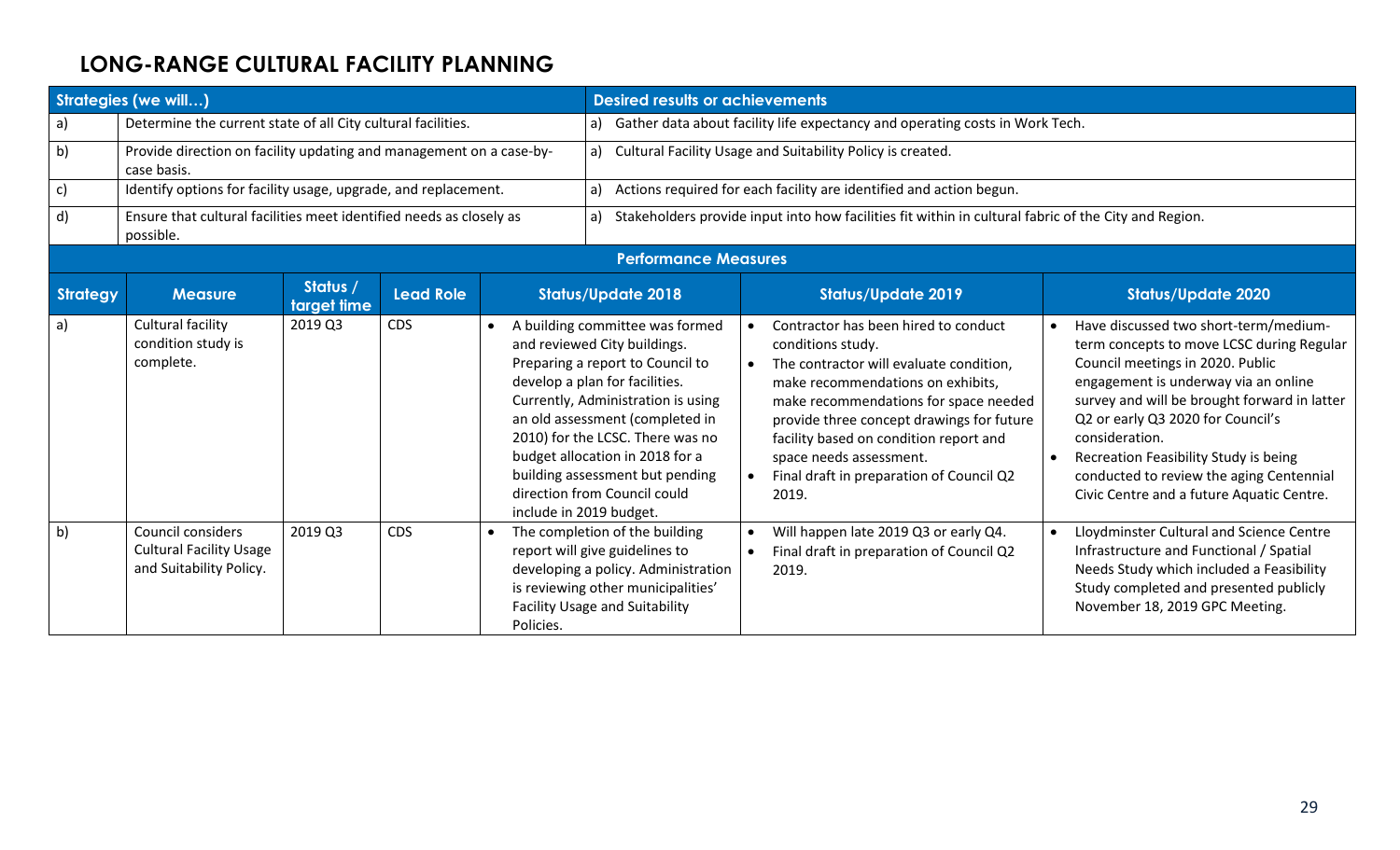| $\mathsf{c}$ | Capital plans include<br>updates to identified<br>cultural facilities.                                                     | 2019 Q4 | CFO/CDS    | Information from the building<br>report will determine capital plans.<br>Not yet started | Once LCSC building plan complete will<br>review the three concept plans to start<br>understanding investment.<br>Moved to 2019 Q4 possibly 2020 and the<br>capital priority planning results and<br>available funding. | A steering committee may need to be<br>developed to look at a replacement for the<br>LCSC facility in the future.<br>February 24, 2020<br>- That Council direct Administration to<br>negotiate lease rates, on a 10-year term,<br>for a facility that will provide space for<br>the temporary relocation of the<br>Lloydminster Cultural and Science<br>Centre.<br>- That Council direct Administration to<br>host a community engagement session<br>to provide members of the public with<br>information on the future of the<br>Lloydminster Cultural and Science<br>Centre, with findings to come back to a<br>future Council Meeting. |
|--------------|----------------------------------------------------------------------------------------------------------------------------|---------|------------|------------------------------------------------------------------------------------------|------------------------------------------------------------------------------------------------------------------------------------------------------------------------------------------------------------------------|-------------------------------------------------------------------------------------------------------------------------------------------------------------------------------------------------------------------------------------------------------------------------------------------------------------------------------------------------------------------------------------------------------------------------------------------------------------------------------------------------------------------------------------------------------------------------------------------------------------------------------------------|
| d)           | 80% of citizens<br>identify that they are<br>satisfied or very<br>satisfied with<br>Lloydminster's<br>cultural facilities. | 2019 Q2 | <b>COS</b> | Survey to be completed in Q2<br>2019.                                                    | Not yet completed.<br>Administration considering further<br>community-engagement relating to<br>cultural facilities for Q3 2019.                                                                                       | Online survey conducted with regards to<br>LCSC use, and two short/medium term<br>plans.<br>Cultural and recreational facility surveys<br>began in Q2 2020.                                                                                                                                                                                                                                                                                                                                                                                                                                                                               |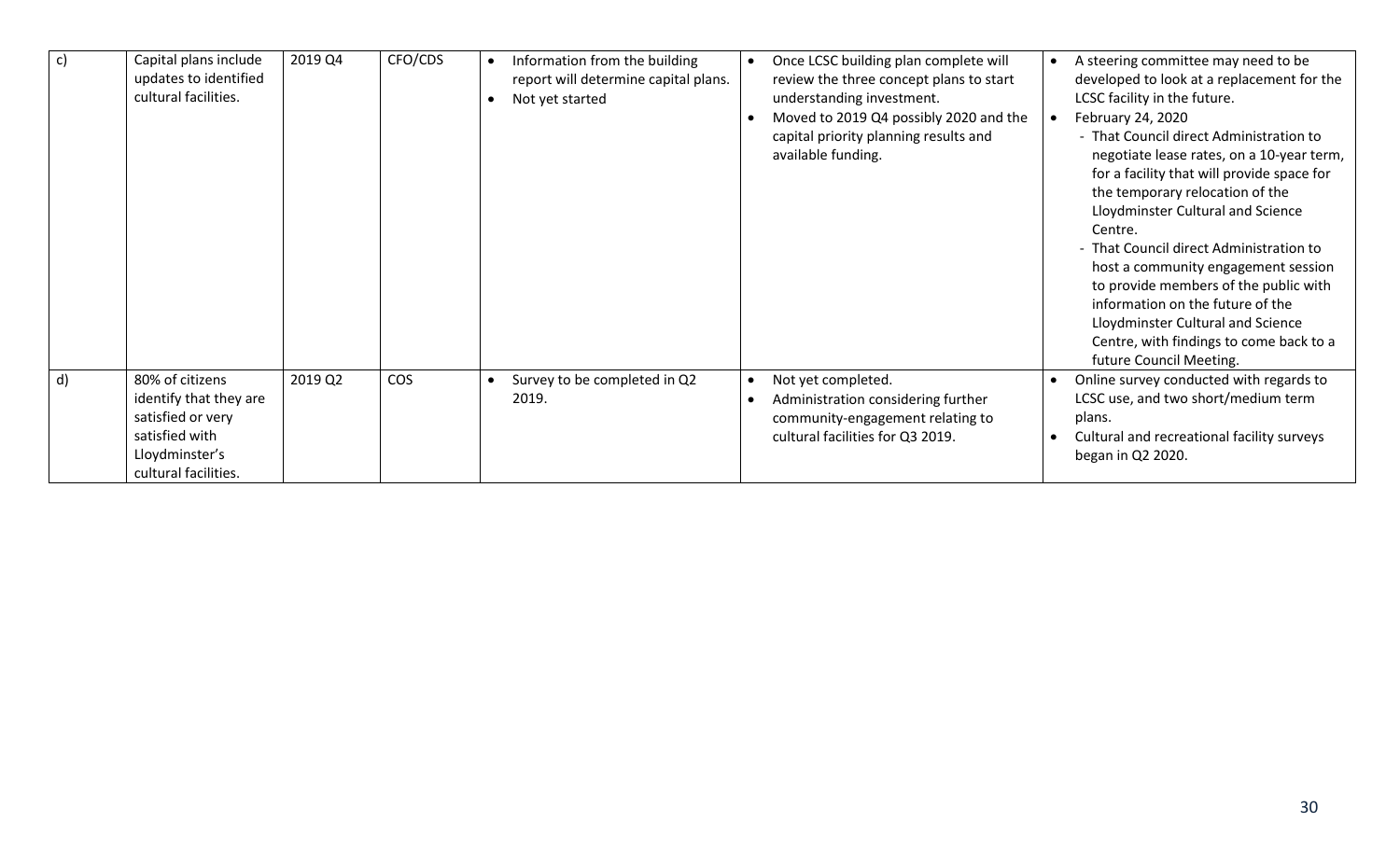#### **DOWNTOWN REVITALIZATION**

|                 | <b>Strategies (we will)</b>                                                                 |                         |                              |                                                  | <b>Desired results or achievements</b>                         |                                                                                                         |                                                                                                                                        |           |                                                                                                                                                                                                                                                |  |  |
|-----------------|---------------------------------------------------------------------------------------------|-------------------------|------------------------------|--------------------------------------------------|----------------------------------------------------------------|---------------------------------------------------------------------------------------------------------|----------------------------------------------------------------------------------------------------------------------------------------|-----------|------------------------------------------------------------------------------------------------------------------------------------------------------------------------------------------------------------------------------------------------|--|--|
| a)              | Develop a shared vision for downtown.                                                       |                         |                              |                                                  | b)                                                             | a) Focused vision for downtown revitalization.<br>Downtown Area Redevelopment Plan (DARP) is completed. |                                                                                                                                        |           |                                                                                                                                                                                                                                                |  |  |
| b)              | Consider incentives, penalties, and rewards to encourage downtown<br>revitalization.        |                         |                              |                                                  | a)                                                             | Council policies align with DARP.                                                                       |                                                                                                                                        |           |                                                                                                                                                                                                                                                |  |  |
| $\mathsf{c}$    | Host community events in the downtown.                                                      |                         |                              |                                                  | a)                                                             |                                                                                                         | Business notice that downtown becomes more of a destination for shoppers.                                                              |           |                                                                                                                                                                                                                                                |  |  |
|                 |                                                                                             |                         |                              |                                                  | <b>Performance Measures</b>                                    |                                                                                                         |                                                                                                                                        |           |                                                                                                                                                                                                                                                |  |  |
| <b>Strategy</b> | <b>Measure</b>                                                                              | Status /<br>target time | <b>Lead Role</b>             |                                                  | <b>Status/Update 2018</b>                                      |                                                                                                         | <b>Status/Update 2019</b>                                                                                                              |           | <b>Status/Update 2020</b>                                                                                                                                                                                                                      |  |  |
| a)              | City, Chamber and<br>business owners<br>agree on a vision for<br>downtown<br>redevelopment. | 2018 Q2                 | Council/CM                   | $\bullet$<br>Reference established.              | DARP Project approved, Terms of                                | $\bullet$                                                                                               | Advisory Committee established providing<br>direction and ideas on developing the<br>downtown area.                                    |           | Close out meeting will be held with the<br>Committee once DARP is adopted by<br>Council.                                                                                                                                                       |  |  |
| b)              | DARP is approved by<br>council, with the<br>endorsement of the<br>Chamber and BID.          | 2018 Q2                 | Council/CM                   | and Committee Terms of<br>Reference established. | Consultant hired - approved in<br>budget. Meeting with Chamber | $\bullet$                                                                                               | Downtown Business Improvement District<br>has been dissolved and some of its<br>members became part of the DARP<br>Advisory Committee. |           | Community Engagement to take place<br>Q2/Q3 of 2020 and after this occurs the<br>DARP Bylaw will be brought forward for<br>Council's consideration for second and<br>third readings.                                                           |  |  |
| $\mathsf{c}$    | <b>Council considers</b><br>policies and bylaws<br>that promote the<br>city's downtown.     | 2018 Q4                 | Ops/CDS                      | DARP.                                            | Will be reviewed as part of the                                | $\bullet$                                                                                               | The DARP is in its final stages and will be<br>brought forward for review and<br>consideration Q2 2019.                                | $\bullet$ | March 23, 2020 first reading of DARP Bylaw<br>10-2020.<br>Community engagement to take place<br>Q2/Q3 of 2020 and after this occurs the<br>DARP Bylaw will be brought forward for<br>Council's consideration for second and<br>third readings. |  |  |
| d)              | Downtown chamber<br>members indicate<br>that business<br>numbers have risen <sup>i</sup> .  | 2018 Q2                 | CM/Economic .<br>Development | 2019.                                            | Survey to be completed in Q2                                   | $\bullet$                                                                                               | Recommend this item be moved to<br>Economic Development portfolio.                                                                     | $\bullet$ | Ongoing                                                                                                                                                                                                                                        |  |  |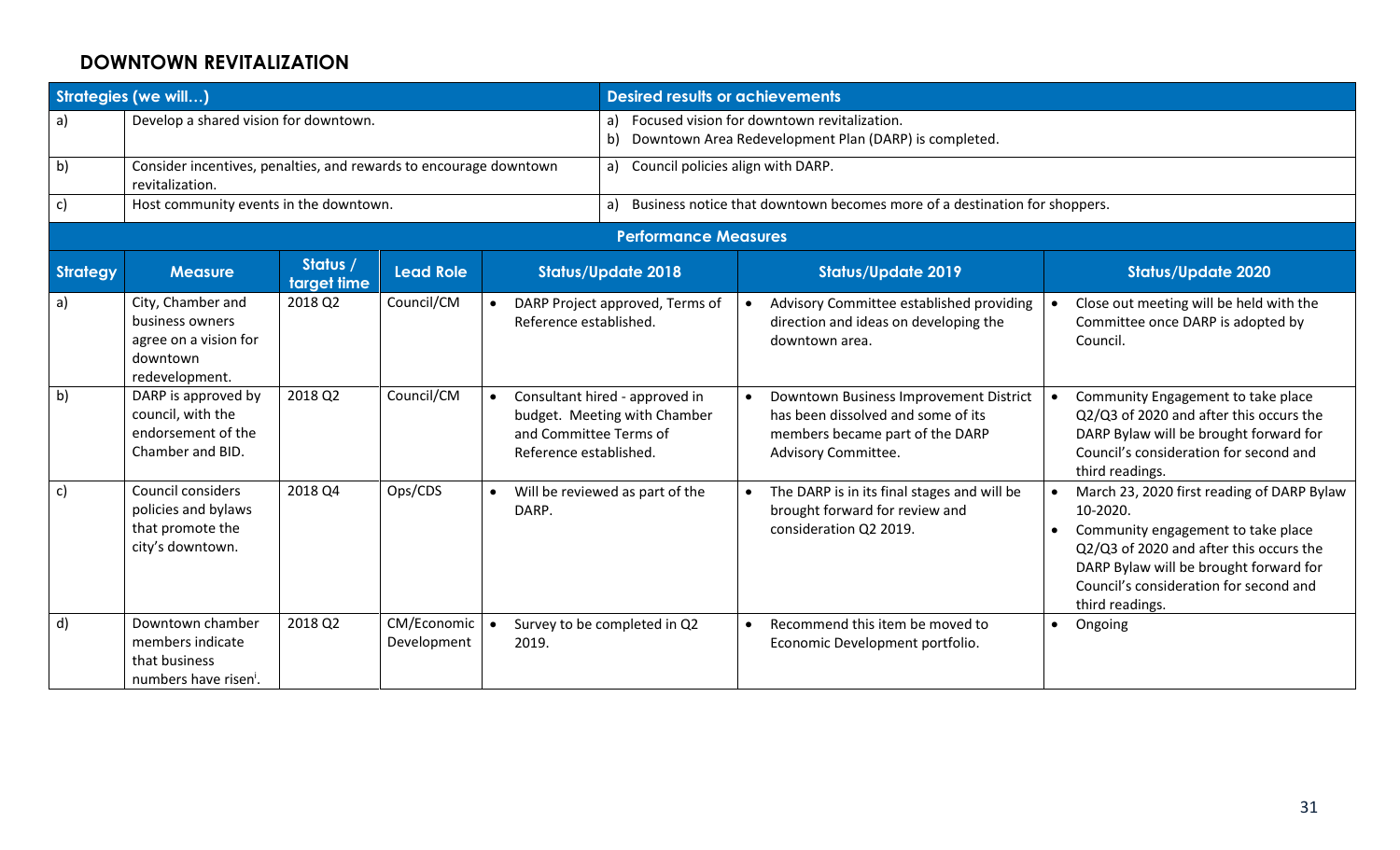# **NEIGHBOURING MUNICIPALITY PARTICIPATION**

|                 | <b>Strategies (we will)</b>                                                                    |                         |                  |       |                                                                                                                                                                                                                                                                                                   | <b>Desired results or achievements</b>                                                                                                                                                                                                                                                                                                                                                                                                                                                                           |                                                                                                                                                                                                                                                                                                                                                                                             |  |  |  |  |
|-----------------|------------------------------------------------------------------------------------------------|-------------------------|------------------|-------|---------------------------------------------------------------------------------------------------------------------------------------------------------------------------------------------------------------------------------------------------------------------------------------------------|------------------------------------------------------------------------------------------------------------------------------------------------------------------------------------------------------------------------------------------------------------------------------------------------------------------------------------------------------------------------------------------------------------------------------------------------------------------------------------------------------------------|---------------------------------------------------------------------------------------------------------------------------------------------------------------------------------------------------------------------------------------------------------------------------------------------------------------------------------------------------------------------------------------------|--|--|--|--|
| a)              | Pursue creative and mutually beneficial partnerships with neighbouring<br>municipalities.      |                         |                  |       | include:<br>Policing<br>Fire service<br><b>Emergency management</b><br>Funding of regional services is proportional to population and service intensity use.<br>b)                                                                                                                                | a) Opportunities for shared service delivery are explored with surrounding municipalities. Specific areas of interest                                                                                                                                                                                                                                                                                                                                                                                            |                                                                                                                                                                                                                                                                                                                                                                                             |  |  |  |  |
| b)              | Compile user demographic data on recreation facility use.                                      |                         |                  |       | a)<br>b)                                                                                                                                                                                                                                                                                          | Programs align to users' needs.<br>Funding support from patron municipalities reflects usage rates.                                                                                                                                                                                                                                                                                                                                                                                                              |                                                                                                                                                                                                                                                                                                                                                                                             |  |  |  |  |
| $\mathsf{c}$    | Establish an animal services framework with neighboring municipalities<br>and SPCA             |                         |                  |       |                                                                                                                                                                                                                                                                                                   | a) Costs for City and SPCA services are recouped when animals from outside Lloydminster are brought in.                                                                                                                                                                                                                                                                                                                                                                                                          |                                                                                                                                                                                                                                                                                                                                                                                             |  |  |  |  |
|                 |                                                                                                |                         |                  |       | <b>Performance Measures</b>                                                                                                                                                                                                                                                                       |                                                                                                                                                                                                                                                                                                                                                                                                                                                                                                                  |                                                                                                                                                                                                                                                                                                                                                                                             |  |  |  |  |
| <b>Strategy</b> | <b>Measure</b>                                                                                 | Status /<br>target time | <b>Lead Role</b> |       | <b>Status/Update 2018</b>                                                                                                                                                                                                                                                                         | <b>Status/Updates 2019</b>                                                                                                                                                                                                                                                                                                                                                                                                                                                                                       | <b>Status/Update 2020</b>                                                                                                                                                                                                                                                                                                                                                                   |  |  |  |  |
| a)              | Intermunicipal<br>collaboration study<br>identifies potential<br>areas for shared<br>services. | 2019 Q4                 | CM/Clerk         | plan. | Fire services continues to maintain<br>mutual agreements with<br>surrounding RM's. There is<br>opportunity to expand the<br>regional services agreements.<br><b>Emergency Management is</b><br>looking at the first steps in<br>developing a formal regional<br>service delivery model and shared | Fire Services has maintained working<br>relationships with both RM's. Currently at<br>final stages of negotiating a contract with<br>the Lloydminster Rescue Squad.<br><b>Emergency Management is on final stages</b><br>$\bullet$<br>of leading the creation of a wide-spread<br>emergency management mutual aid<br>agreement.<br>Preliminary discussions have occurred<br>$\bullet$<br>with neighbouring municipalities on all<br>potential opportunities<br>Ongoing work required to continue this<br>further | <b>Emergency Management continues to work</b><br>with partners to ensure Mutual Aid<br>Agreements are up to date and refreshed.<br>Fire Services working with Alberta<br><b>Emergency Management Assets on regional</b><br>support and the compiling of a stores and<br>asset list.<br>Fire Services is continuing to expand its<br>working relationships with our surrounding<br>partners. |  |  |  |  |
| $\mathsf{a}$    | Funding agreement<br>is in place with<br>shared service<br>partners.                           | 2020 Q4                 | CM/Clerk         |       | Discussion occurring on ICF;<br>Annexation, IDP- will progress into<br>more operational discussions.                                                                                                                                                                                              | Discussion occurring on ICF; Annexation,<br>IDP- will progress into more operational<br>discussions.                                                                                                                                                                                                                                                                                                                                                                                                             | Discussion occurring on ICF. Annexation,<br>IDP will progress into more operational<br>discussions.                                                                                                                                                                                                                                                                                         |  |  |  |  |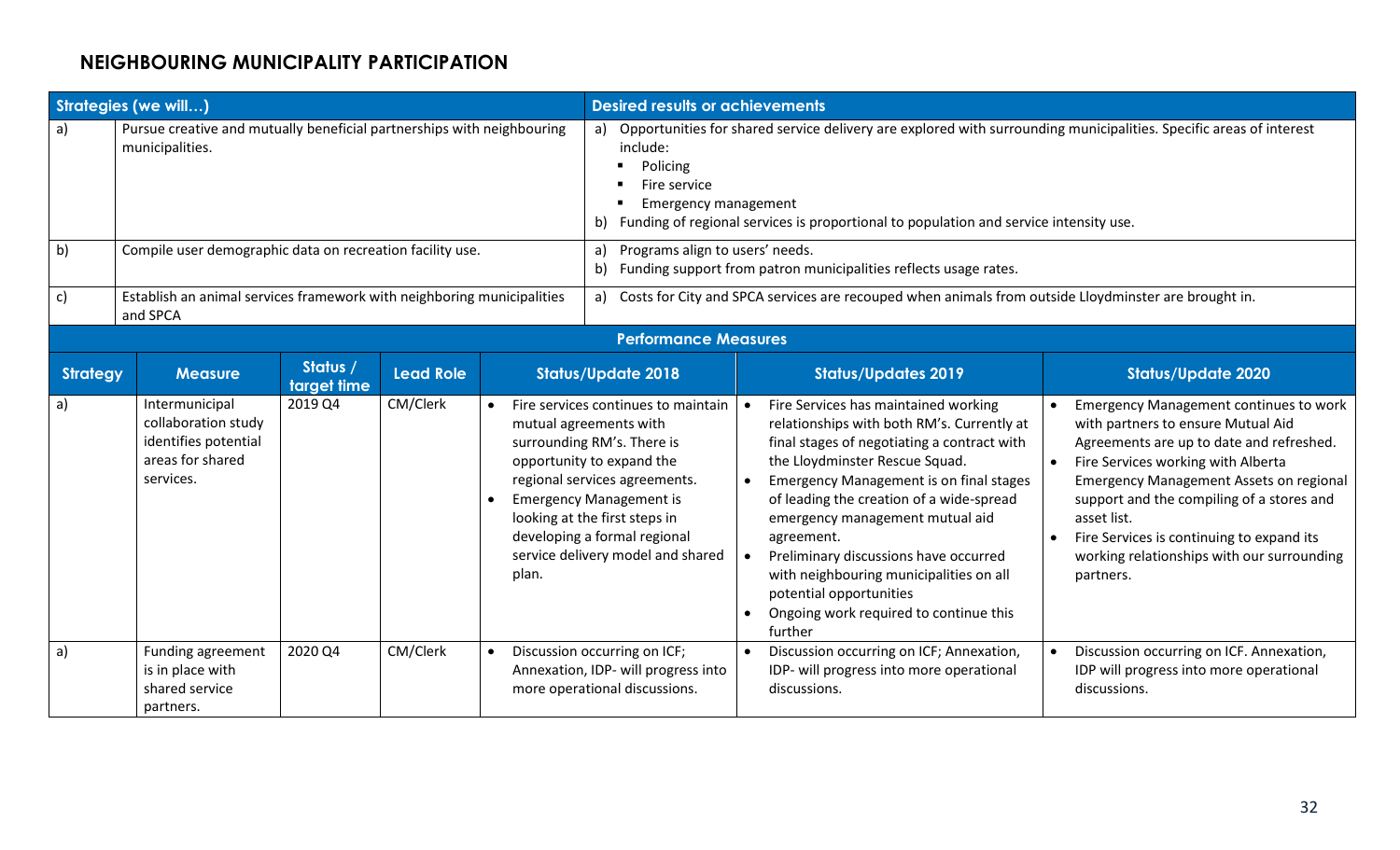| b) | <b>Recreation facility</b><br>user study is<br>completed.                                                  | 2019 Q4 | <b>CDS</b> | Reviewing other municipality<br>agreements and discussion will be<br>held through the annexation<br>process. | Ongoing                                                                                                                                                                                                                                                                               | Recreation Feasibility Engagement Survey is<br>being conducted online with results<br>expected in Q3.                                                           |
|----|------------------------------------------------------------------------------------------------------------|---------|------------|--------------------------------------------------------------------------------------------------------------|---------------------------------------------------------------------------------------------------------------------------------------------------------------------------------------------------------------------------------------------------------------------------------------|-----------------------------------------------------------------------------------------------------------------------------------------------------------------|
| b) | <b>Recreation facility</b><br>use funding<br>agreements with<br>regional<br>municipalities are<br>reached. | 2019 Q4 | <b>CM</b>  | Discussion occurring on ICF;<br>Annexation, IDP- will progress into<br>more operational discussions.         | Discussion occurring on ICF; Annexation,<br>IDP- will progress into more operational<br>discussions.                                                                                                                                                                                  | Extension provided to the County until April<br>21, 2021 due to COVID-19.<br>Letter sent to RM of Wilton requesting for<br>recreation funding and was declined. |
|    | Animal control<br>funding agreements<br>with regional<br>municipalities are<br>reached.                    | 2019 Q4 | Clerk      | Public Safety will be reaching out<br>to the regional neighbours to<br>begin discussions.                    | Discussions at a high level with Kitscoty,<br>Marwayne and Paradise Hill have<br>occurred, no decision has been taken as<br>the communities needed to determine<br>what level of support they would require.<br>Most currently contract the service and<br>are concerned about costs. | No further discussion with surrounding<br>communities have occurred.<br>Public Safety is exploring different animal<br>licensing processes.                     |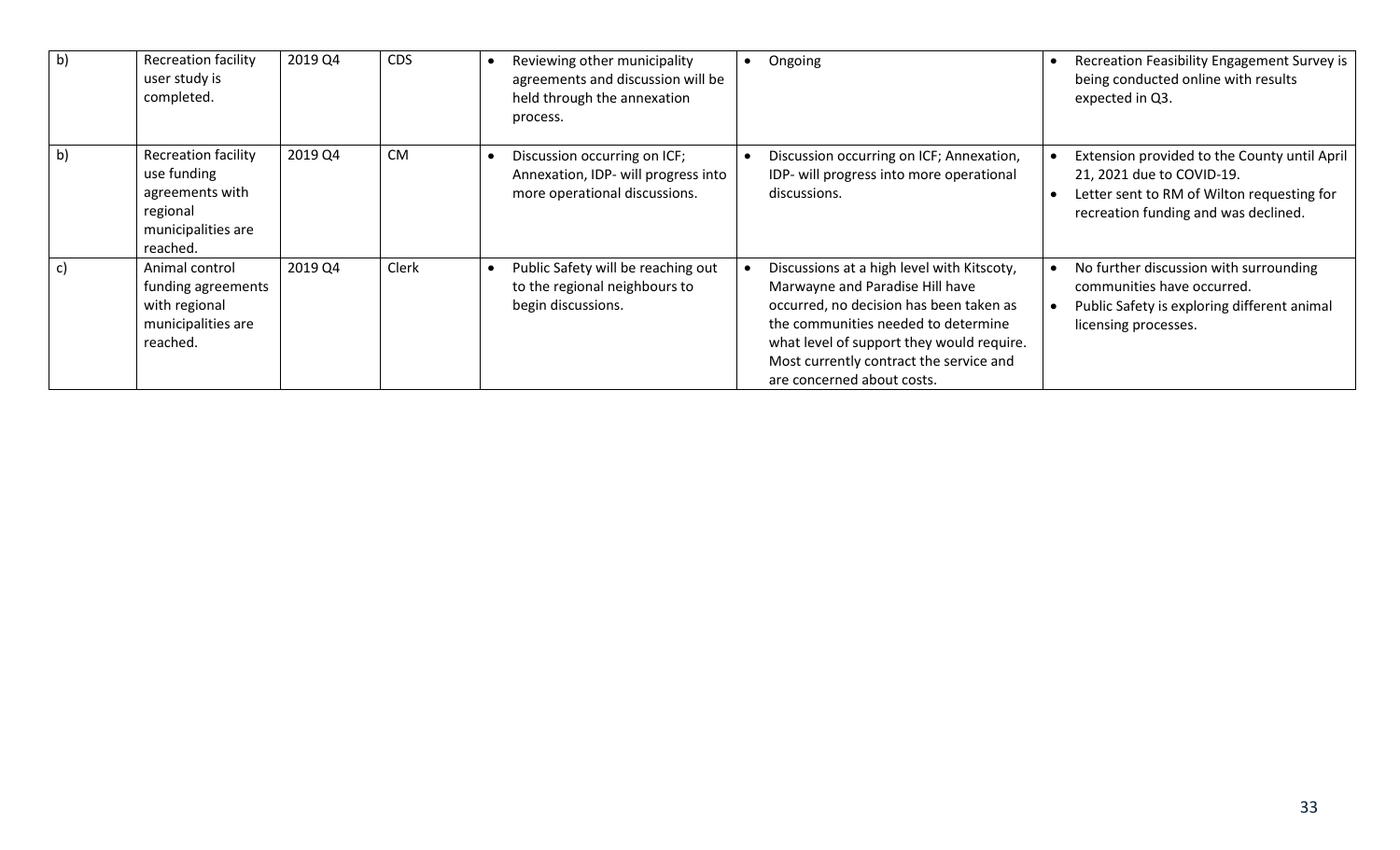### **PUBLIC TRANSPORTATION**

| <b>Strategies (we will)</b> |                                                                                                 |                         |                  | <b>Desired results or achievements</b>                     |                                                                                 |                                                                                                                           |                                                                                                                                                                                                                                               |  |                                                                                                                                                               |  |  |
|-----------------------------|-------------------------------------------------------------------------------------------------|-------------------------|------------------|------------------------------------------------------------|---------------------------------------------------------------------------------|---------------------------------------------------------------------------------------------------------------------------|-----------------------------------------------------------------------------------------------------------------------------------------------------------------------------------------------------------------------------------------------|--|---------------------------------------------------------------------------------------------------------------------------------------------------------------|--|--|
| a)                          | Determine the viability of options for public transportation inside<br>Lloydminster.            |                         |                  |                                                            | a)<br>b)                                                                        | Study determines the viability of various modes of public transportation.<br>City acts on recommendations from the study. |                                                                                                                                                                                                                                               |  |                                                                                                                                                               |  |  |
| b)                          | Ensure that pedestrians and cyclists are able to move freely through<br>the city trail network. |                         |                  |                                                            | a)                                                                              | Urban trail system is fully interconnected.                                                                               |                                                                                                                                                                                                                                               |  |                                                                                                                                                               |  |  |
|                             |                                                                                                 |                         |                  |                                                            | <b>Performance measures</b>                                                     |                                                                                                                           |                                                                                                                                                                                                                                               |  |                                                                                                                                                               |  |  |
| <b>Strategy</b>             | <b>Measure</b>                                                                                  | Status /<br>target time | <b>Lead Role</b> |                                                            | <b>Status/Update 2018</b>                                                       |                                                                                                                           | <b>Status/Update 2019</b>                                                                                                                                                                                                                     |  | <b>Status/Update 2020</b>                                                                                                                                     |  |  |
| $\mathsf{a}$                | <b>Public Transportation</b><br>study completed by<br>external experts.                         | 2019 Q4                 | Ops              |                                                            | Anticipated to be completed by target<br>timeline of Q4 2019.                   |                                                                                                                           | This item did not make the list of projects<br>for 2019 and will be placed into the 2020<br>Budget request.                                                                                                                                   |  | This item did not make the list of projects<br>for 2020. An internal City Committee has<br>been comprised to investigate potential<br>Transportation systems. |  |  |
| a)                          | City chooses next<br>steps in encouraging<br>public transportation.                             | 2020 Q2                 | CM/CDS           | to expand senior taxi program to<br>income cut-off (LICO). | Social Programs and Services is looking<br>include permanent disability or low- |                                                                                                                           | Social Programs and Services is<br>researching models to expand senior taxi<br>program to include permanent disability<br>or low-income cut-off (LICO).<br>CM has delegated Operations to start<br>reviewing process of other municipalities. |  | An internal review of transportation<br>systems is being conducted.                                                                                           |  |  |
| b)                          | Trails master plan is<br>completed.                                                             | 2020 Q2                 | Ops              | five-year capital plan.                                    | The Master Plan has been identified as<br>a 2019 capital budget item as per the |                                                                                                                           | This item did not make the list of projects<br>for 2019 and will be placed into the 2020<br>Budget request.                                                                                                                                   |  | Trails Master Plan study (Consultant, ISL<br>Engineering) work commenced in Q2 2020.                                                                          |  |  |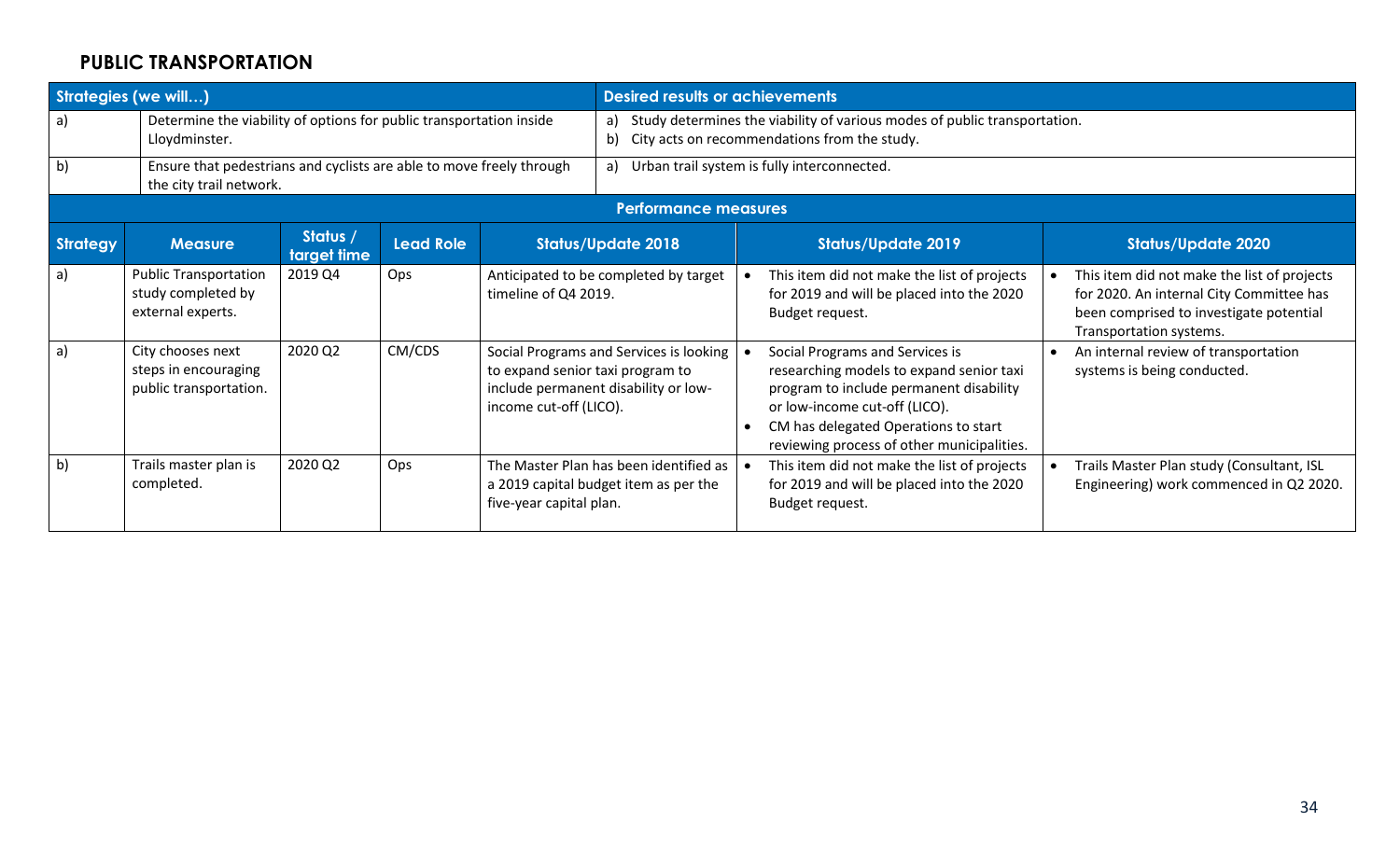#### **PUBLIC LIBRARY**

|    |                 | <b>Strategies (we will)</b>                                                  |                            |                  | <b>Desired results or achievements</b>                                                                                                               |                                                                                  |  |                                                                                                                                                                                                                                                                                                                                                                                                                                       |  |  |  |
|----|-----------------|------------------------------------------------------------------------------|----------------------------|------------------|------------------------------------------------------------------------------------------------------------------------------------------------------|----------------------------------------------------------------------------------|--|---------------------------------------------------------------------------------------------------------------------------------------------------------------------------------------------------------------------------------------------------------------------------------------------------------------------------------------------------------------------------------------------------------------------------------------|--|--|--|
| a) |                 | Explore options for a new library location.                                  |                            |                  | Determine library size and service requirements.<br>a)<br>Identify potential locations.<br>b)                                                        |                                                                                  |  |                                                                                                                                                                                                                                                                                                                                                                                                                                       |  |  |  |
| b) |                 | Guide fundraising campaigns to support library operations.                   |                            |                  | a)                                                                                                                                                   | Library's increased operational and programming costs are offset by new funding. |  |                                                                                                                                                                                                                                                                                                                                                                                                                                       |  |  |  |
| c) |                 | Amend Lloydminster Charter to include new Alberta provincial<br>regulations. |                            |                  | b)                                                                                                                                                   | Lloydminster Charter reflects best practice in library governance.               |  |                                                                                                                                                                                                                                                                                                                                                                                                                                       |  |  |  |
| d) | visitation.     | Develop a communications and marketing plan to support increased             |                            |                  | Community awareness of the library is enhanced.<br>a)                                                                                                |                                                                                  |  |                                                                                                                                                                                                                                                                                                                                                                                                                                       |  |  |  |
|    |                 |                                                                              |                            |                  | <b>Performance measures</b>                                                                                                                          |                                                                                  |  |                                                                                                                                                                                                                                                                                                                                                                                                                                       |  |  |  |
|    | <b>Strategy</b> | <b>Measure</b>                                                               | Status /<br>target<br>time | <b>Lead Role</b> | <b>Status/Update 2018</b>                                                                                                                            | <b>Status/Update 2019</b>                                                        |  | <b>Status/Update 2020</b>                                                                                                                                                                                                                                                                                                                                                                                                             |  |  |  |
| a) |                 | Library study is<br>completed by the<br>city.                                | 2020 Q2                    | <b>CDS</b>       | To include and allocate a budget for a<br>library study in 2019.                                                                                     | • Ongoing                                                                        |  | In March 2020, the Public Library<br>Board completed a review of<br>potential spaces for library<br>services in Lloydminster.<br>City Administration completed a<br>review of the Library Acts (AB and<br>SK) to create a Library Bylaw. On<br>April 20, 2020, Council Motion<br>No.112-2020 directed<br>Administration to bring forward a<br>Library Bylaw that establishes a<br>Library Board as per the Library<br>Act of Alberta. |  |  |  |
| a) |                 | Library location is<br>identified and<br>secured.                            | 2018 Q4                    | <b>CDS</b>       | As part of the building report, review of<br>possible locations. Once a suitable<br>location has been found, the library<br>study will be conducted. | Ongoing<br>$\bullet$                                                             |  | May 2020, City Administration<br>negotiating lease space for the<br>relocation of the Lloydminster<br>Public Library to the Lloyd Mall.                                                                                                                                                                                                                                                                                               |  |  |  |
| b) |                 | Capital and<br>operating<br>fundraising<br>campaigns are<br>underway.        | 2019 Q2                    | <b>CDS</b>       | Upon completion of the library study,<br>funding campaigns will be discussed<br>with the library board.                                              | Ongoing<br>$\bullet$                                                             |  | Application submitted for MSI<br>funding as it relates to the<br>relocation of the Library to the<br>Lloyd Mall and Capital<br>improvements.                                                                                                                                                                                                                                                                                          |  |  |  |